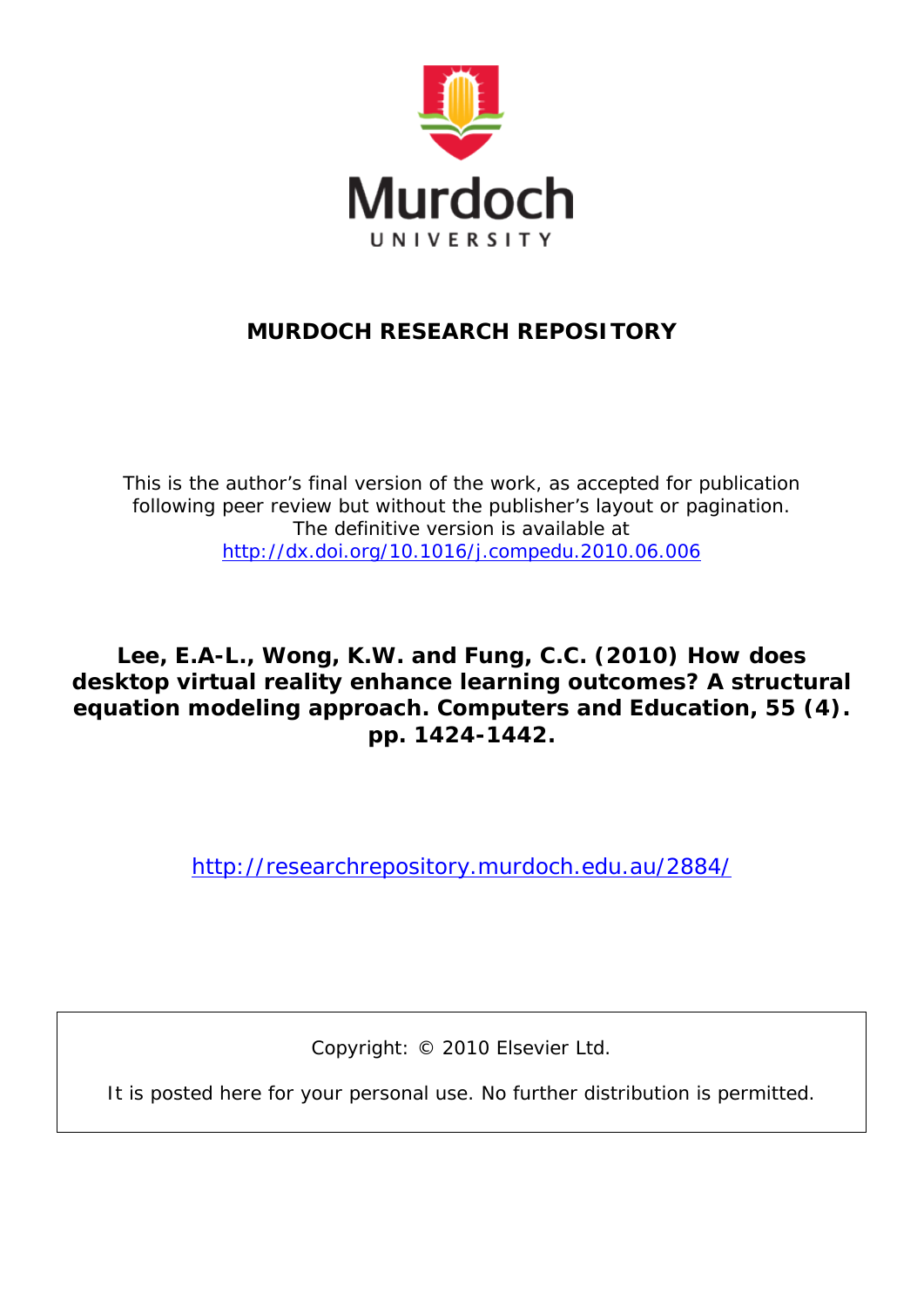# Accepted Manuscript

Title: How Does Desktop Virtual Reality Enhance Learning Outcomes? A Structural Equation Modeling Approach

Authors: Elinda Ai-Lim Lee, Kok Wai Wong, Chun Che Fung

PII: S0360-1315(10)00166-1

DOI: [10.1016/j.compedu.2010.06.006](http://dx.doi.org/10.1016/j.compedu.2010.06.006)

Reference: CAE 1664

To appear in: Computers & Education

Received Date: 15 December 2009

Revised Date: 5 May 2010

Accepted Date: 14 June 2010

Please cite this article as: Ai-Lim Lee, E., Wong, K.W., Fung, C.C. How Does Desktop Virtual Reality Enhance Learning Outcomes? A Structural Equation Modeling Approach, Computers & Education (2010), doi: 10.1016/j.compedu.2010.06.006

This is a PDF file of an unedited manuscript that has been accepted for publication. As a service to our customers we are providing this early version of the manuscript. The manuscript will undergo copyediting, typesetting, and review of the resulting proof before it is published in its final form. Please note that during the production process errors may be discovered which could affect the content, and all legal disclaimers that apply to the journal pertain.

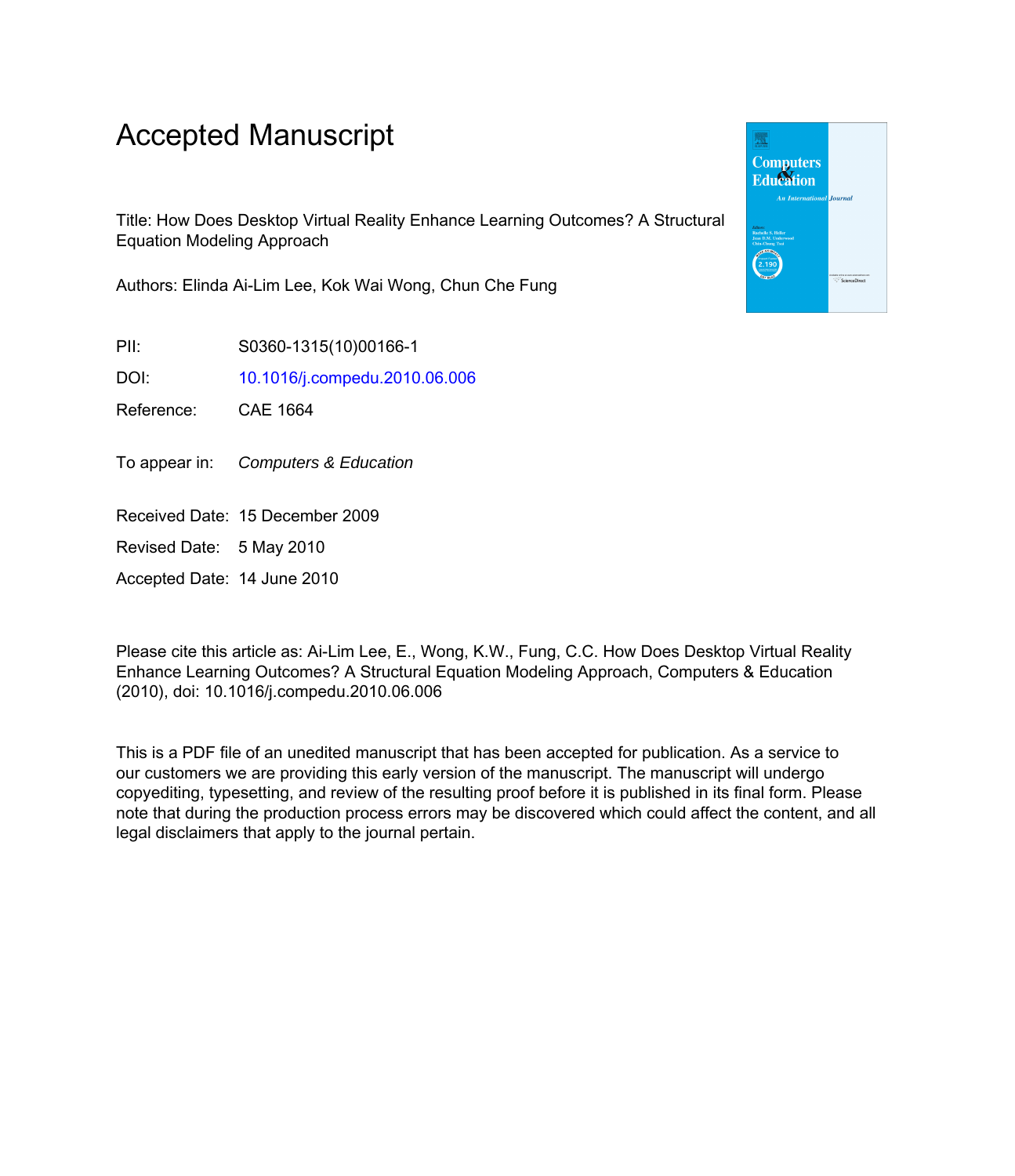# **HOW DOES DESKTOP VIRTUAL REALITY ENHANCE LEARNING OUTCOMES? A STRUCTURAL EQUATION MODELING APPROACH**

Elinda Ai-Lim Lee<sup>a.b</sup>, Kok Wai Wong<sup>a</sup>, Chun Che Fung<sup>a</sup>

<sup>a</sup>School of Information Technology, Murdoch University, South St, Murdoch 6150 Western Australia <sup>b</sup>Faculty of Computer Science & Mathematics, Mara University of Technology, Kota Samarahan 94300 Sarawak, Malaysia

elinda.lee@murdoch.edu.au; elinda@sarawak.uitm.edu.my; k.wong@murdoch.edu.au; l.fung@murdoch.edu.au

# **Corresponding Author:**

Name: Elinda Ai- Lim Lee

Email: elinda.lee@murdoch.edu.au; elinda\_leetan@yahoo.com

Postal Address: School of Information Technology, Murdoch University, South St, Murdoch 6150 Western Australia

Telephone: +618 9360 7447; +614 16713138

Fax: +618 9360 2941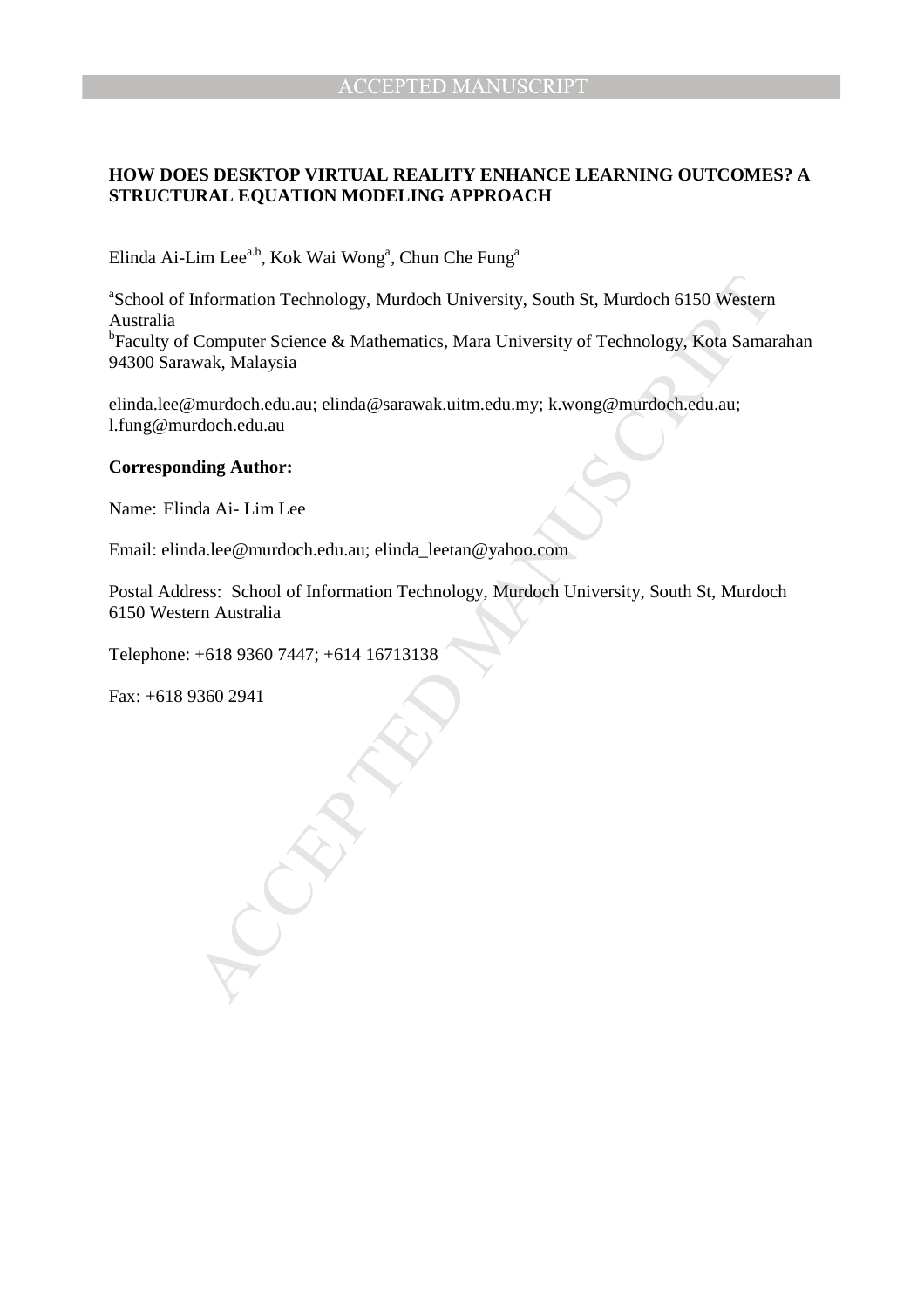#### **HOW DOES DESKTOP VIRTUAL REALITY ENHANCE LEARNING OUTCOMES? A STRUCTURAL EQUATION MODELING APPROACH**

#### **Abstract**

This study examined how desktop virtual reality (VR) enhances learning and not merely does desktop VR influence learning. Various relevant constructs and their measurement factors were identified to examine how desktop VR enhances learning and the fit of the hypothesized model was analyzed using structural equation modeling. The results supported the indirect effect of VR features to the learning outcomes, which was mediated by the interaction experience and the learning experience. Learning experience which was individually measured by the psychological factors, that is, presence, motivation, cognitive benefits, control and active learning, and reflective thinking took central stage in affecting the learning outcomes in the desktop VR-based learning environment. The moderating effect of student characteristics such as spatial ability and learning style was also examined. The results show instructional designers and VR software developers how to improve the learning effectiveness and further strengthen their desktop VR-based learning implementation. Through this research, an initial theoretical model of the determinants of learning effectiveness in a desktop VR-based learning environment is contributed.

Keywords: desktop VR-based learning environment, VR features, interaction experience, learning experience, learning outcomes

#### **1. Introduction**

 Desktop VR has begun to gain its way and popularity in modern education because of its ability to provide real time visualization and interaction within a virtual world that closely resembles a real world (Chuah, Chen, & Teh, 2008; Inoue, 2007; Lee & Wong, 2008; Strangman & Hall, 2003). Moreover, a rapid and drastic fall in prices, a huge leap in the computer processing power, the proliferation of World Wide Web and the prevalence of broadband connections have aggravated the use of desktop VR in schools and colleges (Lee, Wong, & Fung, 2009a; McArdle, Monahan, & Mangina, 2004; McLellan, 2004). Therefore, today's VR systems can run on a relatively cheap system such as desktop personal computer. Such VR system is commonly known as desktop VR where user can interact with the virtual environment using keyboard, mouse, joystick or touch screen**.** Further, with the development and maturity of the Web3D technology, it is possible to provide a shared virtual environment to support and enable collaborative learning through synchronous and/or asynchronous communication (Chen & Teh, 2000, Zhang & Yang 2009).

Desktop VR is capable of affording constructivist learning because it provides a highly interactive environment in which learners are active participants in a computer-generated world (Kim, Park, Lee, Yuk, & Lee, 2001). Constructivist learning model has been proposed by Reigeluth (1999). It is a philosophy of learning that believes knowledge is constructed by learners through experience and activity (Jonassen, Peck, & Wilson, 1999; Martens, Bastiaens, & Kirschner, 2007; Reigeluth, 1999). Constructivist learning is student-centric and focuses on meeting the learners' needs and helping them to construct and build on their own knowledge based on their prior experiences and knowledge (Mergel, 1998; Roblyer, 2003). Learners are active, able to control their learning pace and responsible for their learning. Chen and Teh (2000) have pointed out how the various technical capabilities of VR technology can support constructivist learning principles, which are congruent with the constructivist educational design principles by Dalgarno (1998). The constructivist learning principles focus on active learning and learner control over content, sequence and learning strategy to construct own knowledge;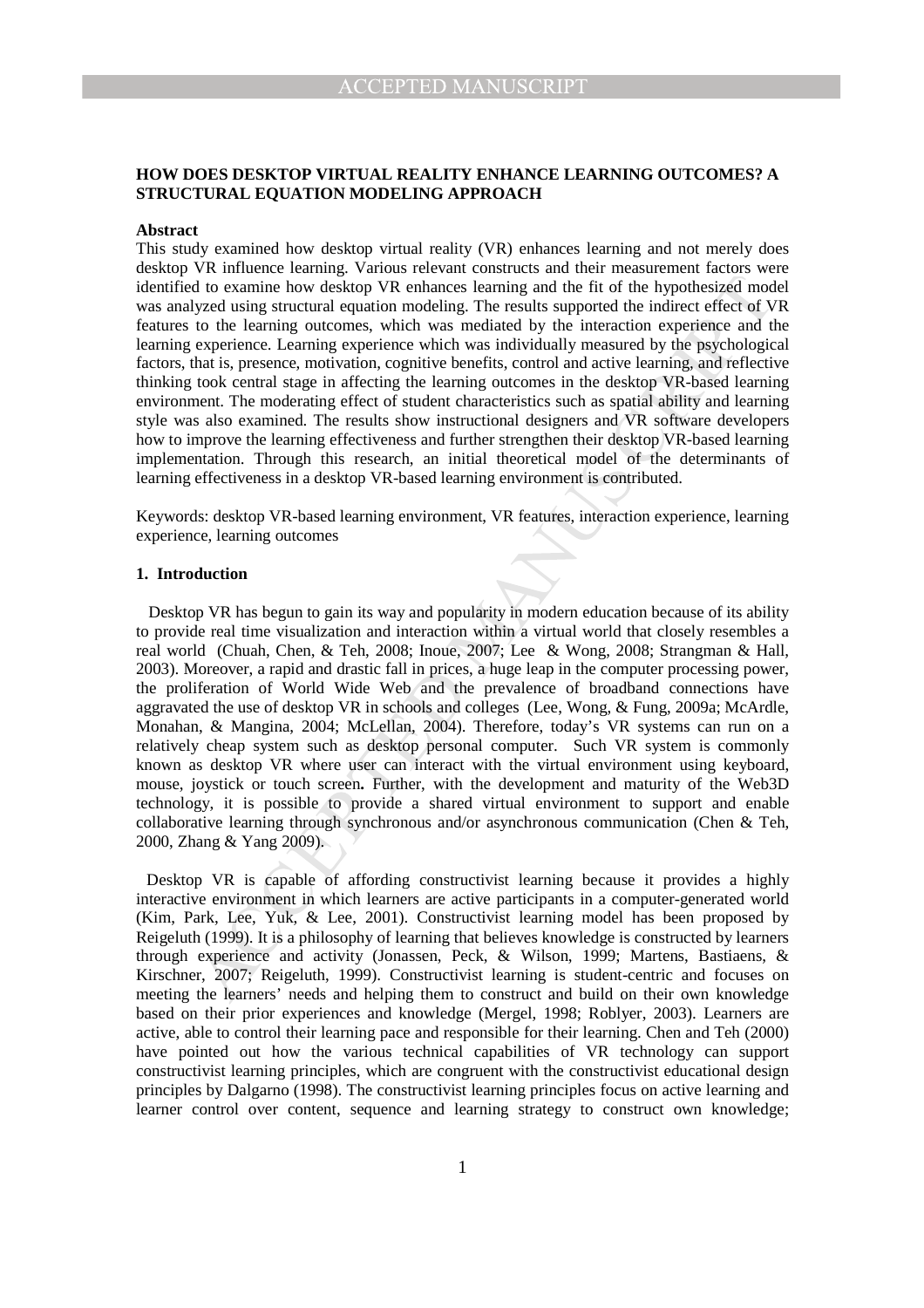authentic, contextual and discovery activity to encourage diverse ways of thinking; and interesting, appealing and engaging problem representation to provide intrinsic motivation.

Though VR could support constructivist learning and research has shown a positive array of learning outcomes with desktop virtual reality, for instance, better learning in geosciences (Li et al., 2002); better understanding in physic concepts (Kim et al., 2001); and positive effect on learning driving rules and regulations (Chen 2006), there is still a lack of research that addresses the issue of "How can desktop VR technology enhance learning outcomes" rather than just "Does desktop VR technology influence learning outcomes?" If desktop VR technology is to be used to support meaningful learning, then there is a need to examine the relevant constructs and their relationships that help to achieve this goal. To investigate how the attribute of desktop VR technology is able to support and enhance learning, the pedagogical benefits of VR as a learning tool need to be examined in a more comprehensive way. A broad framework that identifies the theoretical constructs and their relationships in this domain has yet to be developed for a desktop VR-based learning environment that supports constructivist learning model. Relevant constructs such as VR features, student characteristics, interaction experience, and learning experience that could affect the learning outcomes should be considered. Relevant constructs and their relationships need to be examined for the effective use of VR in education because all these constructs play an important role in shaping the learning outcomes (Salzman, Dede, Loftin, & Chen, 1999). Strangman & Hall (2003) also mention factors that influence computer simulations have not been extensively or systematically examined. Furthermore, there is a lack of greaterdepth research in desktop VR-based learning that investigates the influence of psychological factors on learning outcomes. There are not many studies that explore and explain the effects of desktop VR in terms of theoretical prospective and models (Ausburn & Ausburn, 2008). Indeed, there have been limited attempts to introduce theoretical framework and models that considers explicitly the use of desktop VR in education that can help desktop VR practitioners to understand how this technology enhances learning outcomes. This study aims to fill this gap.

For parsimony and feasibility of practice, this study intends to identify the relevant constructs and their relationships that play an important role in a desktop VR-based learning environment that supports constructivist learning principles. By understanding how these constructs work together to shape learning, we will be better to target learning and visualization problems with the appropriate affordances and to maximize the benefits of VR technology (Salzman et al., 1999, p. 42). The results will show instructional designers and VR software developer how to improve the learning effectiveness and further strengthen their desktop VR-based learning implementation. In other words, the findings will present guidelines for desktop VR-based learning development. Furthermore, academia can use the findings of this study as a basis to initiate other related studies in the desktop VR-based learning area. Through this research, a broad framework that identifies the relevant constructs and their relationships for a desktop VR-based learning environment is developed. Subsequently, an initial theoretical model of the determinants of learning effectiveness in a desktop VR-based learning environment is contributed.

#### **2. Conceptual Background**

Fig. 1 illustrates the conceptual framework of the outcomes and their causal relationships in a desktop VR-based learning environment. In this framework, VR features influence learning outcomes indirectly through the mediation of usability and psychological factors of learning experience such as presence, motivation, cognitive benefits, control and active learning, and reflective thinking. The model for immersive VR-based learning developed by Salzman et al. (1999) provides a starting point for this framework and is supported by the technology mediated learning models of Alavi and Leidner (2001); Piccolli, Ahmad, & Ives (2001); Benbunan-Fich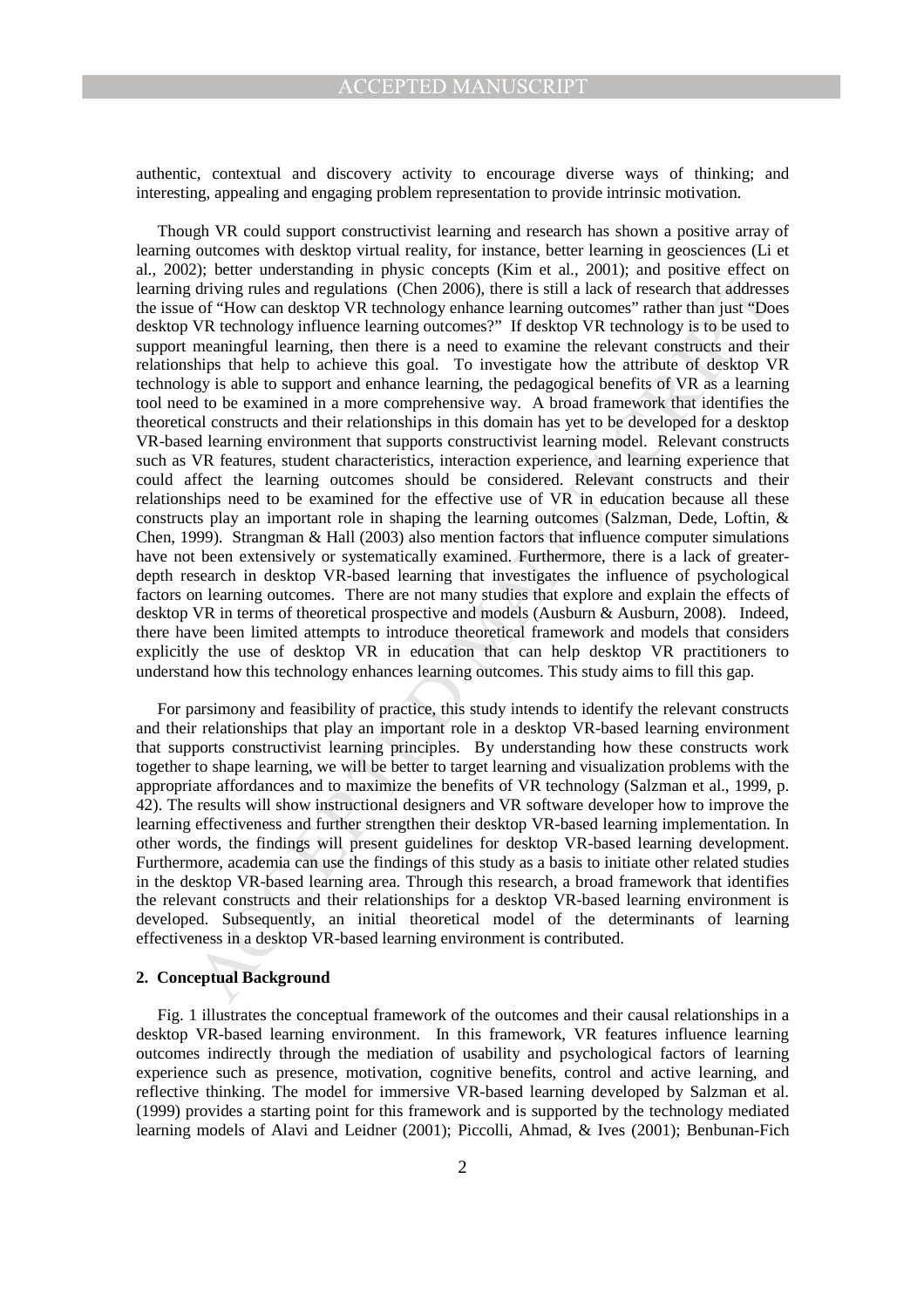and Hiltz (2003), Sharda et al. (2004) and Wan, Fang, & Neufeld (2007). The model of Salzman et al. (1999) describes the importance of scrutinizing how VR features work together with other factors such as the concept that is to be learned, learner characteristics, the interaction and learning experience that influence the learning process (the kinds of information to which one attends), which in turn affects the learning outcomes (the person's level of understanding after the lessons have been completed). VR features influence not only learning, but the quality of the interaction experience and learning experience as well.



**Fig. 1. Conceptual framework of the outcomes and their causal relationships in a desktop VR-based learning environment** 

It was found that there is a convergence among the theoretical perspectives between the model identified by Salzman et al. (1999) and the models used in other technology-mediated learning (e.g. web-based learning). The underlying reason could be the use of VR in web-based learning is proliferating, for instance, in studies of Li et al. (2002), Ong & Mannan (2004), Song & Lee (2002), Sharda et al. (2004), Kim et al (2001), Creddy et al (2007), and Monahan, McArdle & Bertolotto (2008). Thus, technology-mediated learning model could help to shed some light on the learning effectiveness with VR technology. More application of VR in web-based learning is expected with the emergence of Virtual Reality Modeling Language (VRML) and eXtensible 3D Graphic (X3D) to generate three-dimensional (3-D) interactive graphical representations that can be delivered over the web. Alavi and Leidner (2001, p. 2) define technology mediated learning as an environment in which learner's interactions with learning material, peers and /or instructors are mediated through advanced information technologies. The focus of this study is on learning from instruction in the context of a desktop VR-based learning environment for secondary school level education. Learning from instruction refers to situations where one individual intentionally creates and structures the environment of the learner in such a way that the learner will achieve the desired outcomes (Shuell  $&$  Lee, 1976). In this study, the environment strictly refers to the desktop VR-based learning environment in which learners' interaction with learning content is mediated by the VR technology. Hence, technology mediated learning model is appropriate for this study.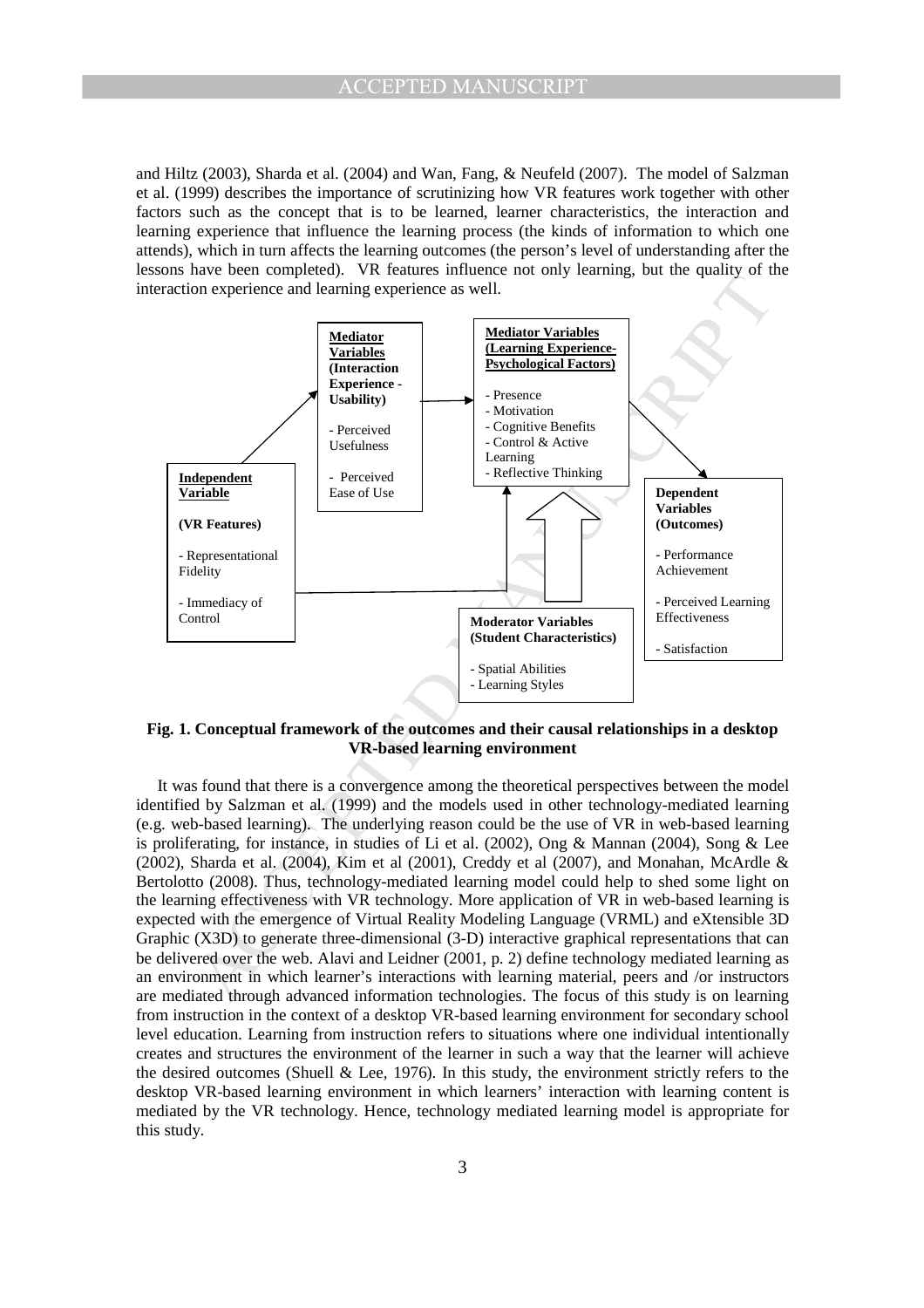| <b>Articles</b>  | <b>Technology</b> | <b>Interaction</b> | Learning          | Participant      | <b>Learning</b> |
|------------------|-------------------|--------------------|-------------------|------------------|-----------------|
|                  | <b>Features</b>   | <b>Experience</b>  | <b>Experience</b> | <b>Dimension</b> | <b>Outcomes</b> |
| Salzman et al.   | X                 | $\mathbf{x}$       | X                 | X                | X               |
| (1999)           |                   |                    |                   |                  |                 |
| Alavi and        | X                 |                    | X                 |                  | X               |
| Leidner $(2001)$ |                   |                    |                   |                  |                 |
| Picolli et al.   |                   | $\mathbf{x}$       |                   | X                | X               |
| (2001)           |                   |                    |                   |                  |                 |
| Benbunan-Fich    |                   | $\mathbf{x}$       | X                 | X                | $\mathbf{x}$    |
| and Hilz         |                   |                    |                   |                  |                 |
| (2003)           |                   |                    |                   |                  |                 |
| Sharda et al.    | $\mathbf{x}$      | $\mathbf{x}$       |                   | X                | $\mathbf{x}$    |
| (2004)           |                   |                    |                   |                  |                 |
| Wan et al.       | $\mathbf{x}$      | $\mathbf{x}$       | X                 | X                | $\mathbf{x}$    |
| (2007)           |                   |                    |                   |                  |                 |
|                  |                   |                    |                   |                  |                 |

#### **Table 1 Comparison between immersive VR theoretical Model by Salzman et al. (1999) and technology mediated models**

**Table 2 Related references about the factors relevant to desktop VR-based learning** 

| <b>Authors</b>                          | <b>Factors</b>                                                                                                                           |  |  |  |  |
|-----------------------------------------|------------------------------------------------------------------------------------------------------------------------------------------|--|--|--|--|
| Salzman et al. (1999)                   | VR features, ease of use, motivation, immersion, spatial ability,<br>gender, computer experience                                         |  |  |  |  |
| Picolli et al. (2001)                   | motivation, previous experience,<br>constructivist,<br>Maturity,<br>technology quality and reliability, learner control                  |  |  |  |  |
| Benbunan-Fich<br>&<br>Hiltz<br>(2003)   | Usability, technology reliability, motivation, active participation                                                                      |  |  |  |  |
| Sharda et al. (2004)                    | Usefulness, reliability, learning styles                                                                                                 |  |  |  |  |
| Wan et al. (2007)                       | Technology quality and accessibility, learning model, motivation,<br>interest, cognitive structures (e.g., memory), active participation |  |  |  |  |
| Sun, Tsai, Finger, Chen &<br>Yeh (2008) | Perceived usefulness, perceived ease of use                                                                                              |  |  |  |  |

The theoretical model of immersive VR-based learning by Salzman et al. (1999) and the theoretical framework for technology-mediated learning cover three main components: input, process and output. Most frameworks emphasize on the relevant independent variables such as technology factor and student characteristics, the mediating process such as psychological learning experience, and finally the output such as learning outcomes. It is noted that some technology-mediated models illustrate technology factor in terms of technology features while others illustrate in terms of quality and accessibility which is analogous to interaction experience in the immersive VR model of Salzman et al. (1999). Likewise, the emphasis on the psychological learning process in technology mediated learning is analogous to the learning experience in the model of Salzman et al. (1999). Student characteristics are also emphasized in most of the models as they could have some moderating effects on learning experience and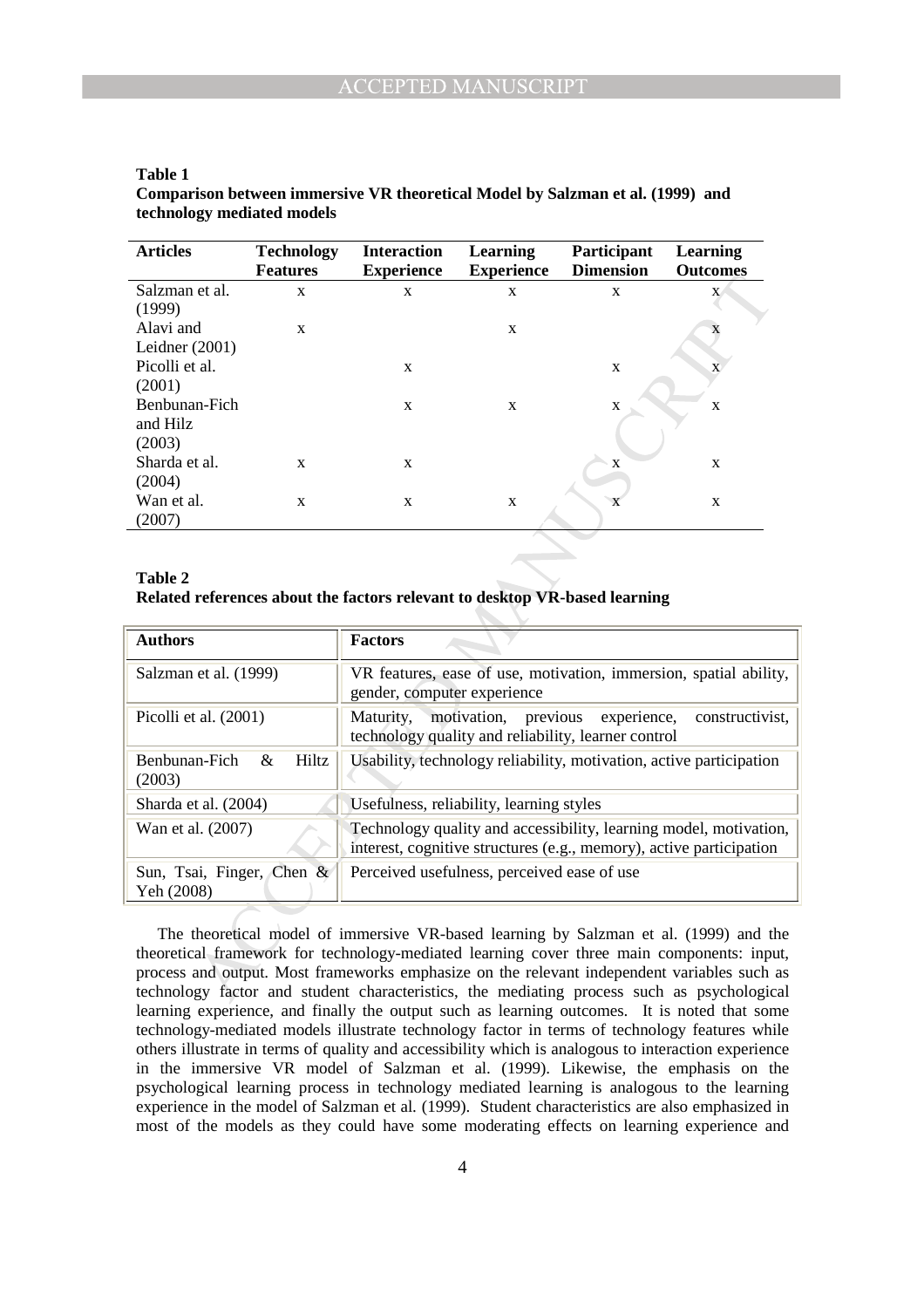learning outcomes. Table 1 presents a summary of the comparison between the model of Salzman et al. (1999) and other technology mediated learning models. A summary of the literature relevant to the factors vital to the activities of desktop VR-based learning and could affect the learning outcomes is presented in Table 2.

In short, a greater depth of research in using technology is emphasized in which the mediating process is highlighted to understand how technology enhances learning, instead of merely knowing does technology influence learning. With such, a conceptual framework that based on an input, process and output metaphor that emphasizes on the psychology learning factors is developed to guide the research design for evaluating how desktop VR enhances learning as shown in Fig. 1. The input factors that could affect the learning process, which in turn would affect the learning outcomes are VR technology and student characteristics. VR technology is assessed in terms of its features and usability (quality and accessibility). The VR features such as representational fidelity and immediacy of control are the independent variables while student characteristics such as spatial ability and learning style are the moderator variables which would strengthen or weaken the relationships between variables. However, usability is an independent as well as a dependent variable which represents the interaction experience in the desktop VRbased learning environment. As for the process, the internal psychological learning experience such as presence, motivation, cognitive benefits, control and active learning and reflective thinking is investigated to provide evidence of what kind of learning experience is enhanced by VR and how important the learning experience is in shaping the learning outcomes. According to Yaman, Nerdel & Bayhuber (2008), the impact of learner's psychological perspective on its learning effects has hardly been studied in computer simulation-based learning. Finally, the effectiveness of desktop VR-based learning is measured in terms of cognitive domain through performance achievement and affective domain through students' perceived learning effectiveness and satisfaction in using desktop VR for learning. This conceptual framework does not emphasize the direct influence of VR features to the learning outcomes, but emphasizes on the indirect effect through mediating factors such as interaction experience and learning experience as supported by the model of Salzman et al (1999) and the technology-mediated models.

#### **3. Research Model**

Based on the conceptual framework, a research model is developed for evaluating how VR enhances learning as shown in Fig. 2. The fit of the hypothesized model is assessed using structural equation modeling (SEM). This model addresses the constructs and their causal relationships. The hypothesized model consists of the constructs or latent variables of (1) VR features which are measured by representational fidelity and immediacy of control; (2) usability which is measured by perceived usefulness and ease of use; (3) presence; (4) motivation; (5) cognitive benefits;  $(6)$  control and active learning;  $(7)$  reflective thinking; and  $(8)$  learning outcomes which are measured by performance achievement, perceived learning effectiveness and satisfaction. This study focuses on a greater depth of research by investigating the individual effect of the psychological factors on learning with VR technology; therefore they are not collectively grouped under the construct of learning experience. As a result, this model could help make an opaque construct (i.e., all psychological factors are to be considered together as a single construct) more transparent (i.e., the effects of each psychological factor are more apparent), and thus produces important implications and insights. The relevance of the constructs and their measurement variables are described as follows.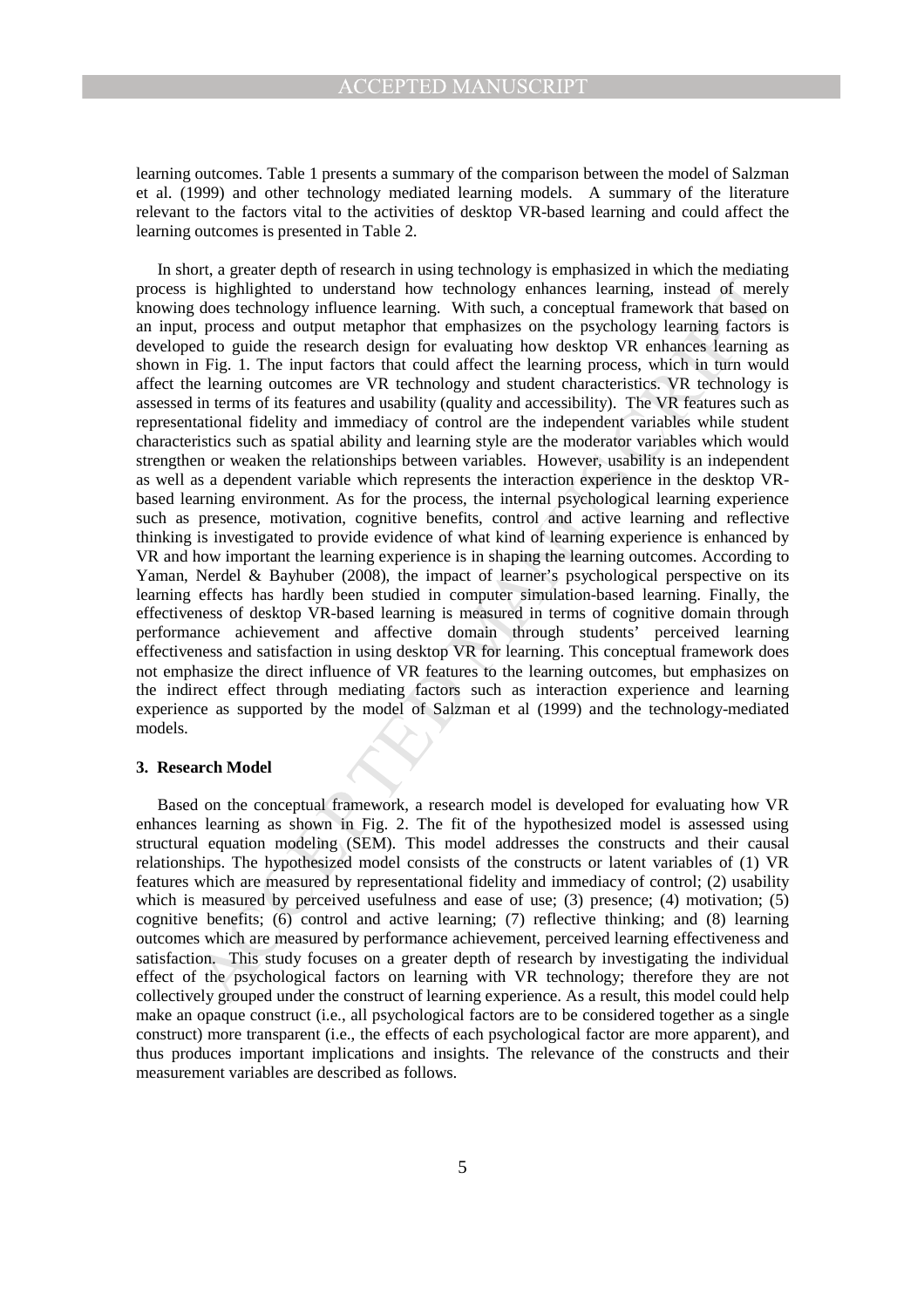

Notes:  $REP =$  Presentational fidelity;  $IMM =$  Immediacy of control;  $USE =$  Perceived usefulness; EASE = Perceived ease of use; PERF = Performance achievement, PERC = Perceived learning Effectiveness; SAT = Satisfaction

#### **Fig. 2. Research model**

#### **3.1 VR features**

Research has shown that technology features could influence learning outcomes (Alavi & Leidner, 2001; Salzman et al., 1999; Sharda et al., 2004; Wan et al. 2007). In this study, it is hypothesized that VR features have an indirect effect on the learning outcomes which are mediated by the interaction experience and learning experience. In other words, the qualities of the medium are regarded as determinants of interaction experience (e.g., usability) and learning experience (e.g., the psychological state and experience of a learner as being physically located in a mediated space). Factors that influence the interaction and learning experience are realism factors, the degree of realism of the objects or scenarios portrayed in the virtual environment; and control factors, the amount of control the user had on activities and events in the virtual environment (Witmer & Singer, 1998). The desktop VR features in this study are thus measured by representational fidelity and immediacy of control.

Representational fidelity is the degree of realism provided by the rendered 3D images and scene content; the degree of realism provided by temporal changes to these images such as the motion of the objects that appears smooth enough to provide a very high degree of realism; and the degree to which objects behave in a realistic way or in a way consistent with the ideas being modeled (Dalgarno, Hedberg, & Harper, 2002). In short, representational fidelity (scene realism) refers to the connectedness and continuity of the stimuli being experienced (Witmer & Singer, 1998, p. 230)

Immediacy of control refers to the ability to change the view position or direction, giving the impression of smooth movement through the environment, and the ability to pick up, examine and manipulate objects within the virtual environment (Dalgarno et al., 2002). The consequences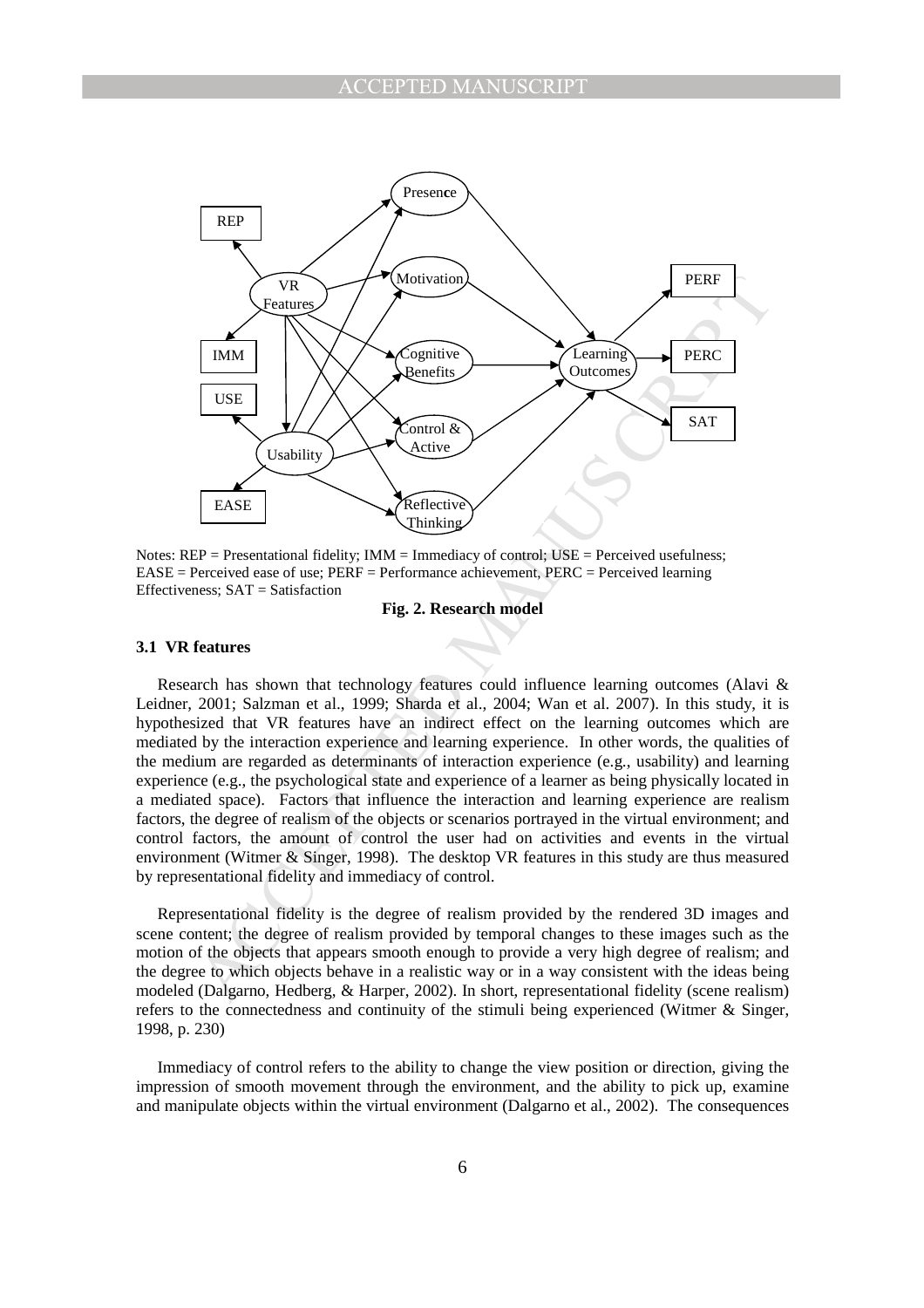of the user's action should be appropriately obvious and apparent to the user to afford expected continuities (McGreevy, 1992).

#### **3.2 Usability**

Based on the model of Salzman et al. (1999), VR features are the antecedents to interaction experience which covers the construct of usability. Two aspects of usability are emphasized in this study, the quality and accessibility. The issue that learning outcomes depends on the quality and accessibility of the technology used is highlighted in the model of Salzman et al (1999) and the model of technology mediated learning (Benbunan-Fich & Hiltz, 2003; Piccoli et al. 2001; Sharda et al., 2004; Wan et al., 2007). The quality aspect is assessed through the perceived usefulness while the accessibility aspect is assessed through the perceived ease of use.

Davis (1989) theorizes the widely accepted Technology Acceptance Model (TAM) that posited two beliefs – perceived usefulness and perceived ease of use to determine one's intention to use a technology. According to Davis (1989, p. 322), the information technology quality measured by Swanson (1987) which covered items such as "important", "relevant", "useful" and "valuable" is parallel to perceived usefulness while accessibility items such as "convenient", "controllable", "easy", and "unburdensome" correspond to perceived ease of use. Moreover, it is important to recognize that a virtual learning environment with a high degree of fidelity and user control, modeled on a real world system will not necessarily facilitate the development of conceptual understanding (Dalgarno et al., 2002). Thus, an appropriate set of learning tasks needs to be designed, with appropriate task support that deems to be useful and easy to use by the learners (Dalgarno et al., 2002). This is to ensure that the learning activities that the learners undertake while exploring and interacting with the learning environment do actually require them to develop such an understanding of the learning content (Dalgarno et al., 2002).

#### **3.3 Presence**

Presence refers to the user's subjective psychological response to a system (Bowman & McMahan, 2007). It is the psychological sense of "being there" in the environment generated by the system. Users tend to behave as if they are in the real life situation though cognitively they know they are not. According to Dalgarno et al. (2002), the sense of presence in a 3D environment occurs as a consequence of the fidelity of representation and the high degree of interaction or user control, rather than just a unique attribute of the environment.

Slater (2003) mentions that presence is a human reaction to immersion. It is the response to a given level of immersion. Different people may experience different levels of presence for the same system (Bowman & McMahan, 2007; Slater, 2003). This internal psychological processes of the users in a virtual environment determine the extent to which they will be compelled by what they see, hear and feel and thus become immersed into the virtual world (Usoh, Alberto, & Slater, 1996). Furthermore, it may influence the learning outcomes of an individual (Salzman et al., 1999).

Generally, the more immersive a virtual environment is, the greater sense of presence users tend to experience in it (Schuemie, Van Der Straaten, Krijin, & Van Der Mast, 2001). However, recently, there was a debate that the low-immersion systems such desktop VR are capable of providing high-presence experience to users (Nunez, 2004).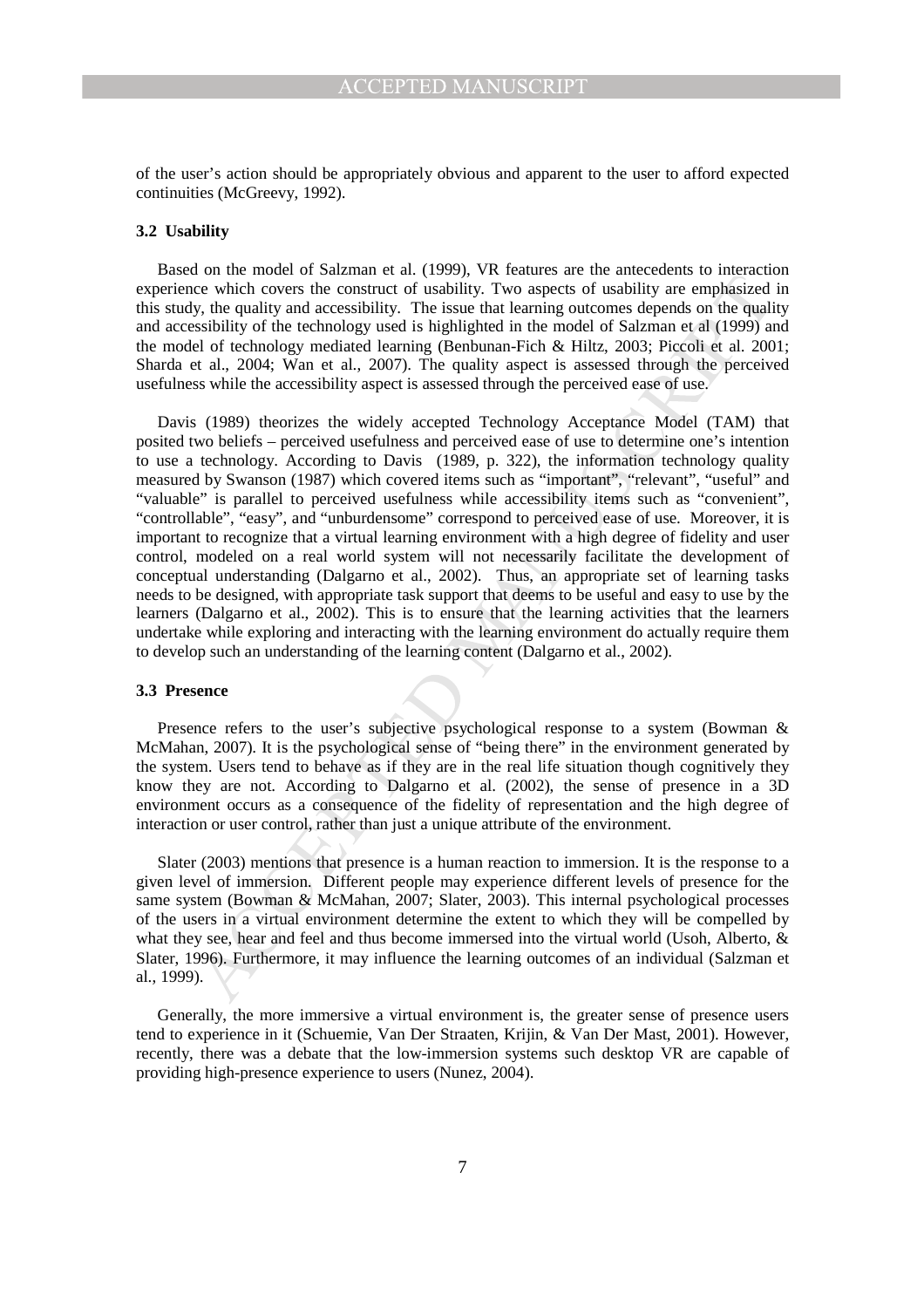#### **3.4 Motivation**

This psychological factor has found to have effect on learning effectiveness by many researchers (Alavi & Leidner, 2001; Benbunan-Fich & Hiltz, 2003; Piccoli et al., 2001; Salzman et al., 1999; Wan et al., 2007). Student motivation is a potentially important but understudied factor in virtual reality-based learning environment. According to Rezabek (1995), motivation study has long been neglected in instructional technology. This is supported by Yaman, Nerdel & Bayrhuber (2008) that the impact of the learner's motivational perspective on its learning effects has hardly been studied though the effectiveness of a multimedia-based learning environment is greatly influenced by student motivation.

It is believed that student motivation influences student performances in school which include attention, effort, quality, behavior, test scores, and grades (Hardré & Sullivan, 2008; Linnenbrink & Pintrich, 2002). Educational psychology studies have also shown a positive correlation between intrinsic motivation and academic achievement (Wilbourne, 2006). Intrinsic motivation occurs when the learning activities and learning environment elicit motivation in the students; intrinsic motivation behaviors are those that are freely engaged out of interest and do not depend on reinforcements (e.g. rewards) (Deci & Ryan, 2000). To maintain those behaviors, they require satisfaction of basic psychological needs such as autonomy and competence (Deci & Ryan, 2000).

One of the assumptions of the currently accepted social cognitive motivational theories is that motivational is situated and contextualized (Linnenbrink & Pintrich, 2002). It is not an individual's stable trait but inherently changeable and sensitive to context. Thus, instructional efforts can make a difference in motivating students to learn because motivation can vary depending on the situation and context of learning (Linnenbrink & Pintrich, 2002). Therefore, based on the features of VR such as 3-D dimension, dynamic display, and closed-loop interaction where users have control over the contents viewed or visited, motivational value is one of the justifications cited for using VR for learning (McLellan, 2004).

#### **3.5 Cognitive Benefits**

Antonietti, Rasi, Imperio, & Sacco (2000) have identified cognitive benefits as one of the psychological correlates in the study of students' representation of using VR in instruction. Cognitive benefits refer to better memorization, understanding, application and overall view of the lesson learned. In the six level of Bloom's taxonomy, memorization is synonym to the knowledge level which emphasizes on the ability to recall facts, terms or definitions. While understanding, application and overall view involve the remaining five levels of Bloom's taxonomy.

Bell & Fogler (1997, p. 3) asserts that "VR provides an environment in which students can exercise the higher levels of Bloom's taxonomy in a manner totally unique from other educational methods. This is because in VR-based learning environment, students have the freedom to explore, and view the environment from any vantage point desired." Thus, the VR-based learning environment allows students to analyze their problems and evaluate possible alternatives in ways that are impossible before (Bell & Fogler, 1997). Furthermore, through the interactive dynamic visualizations, students could adapt a presentation's pace and sequence to their own cognitive needs and skills for better comprehension and assimilation of the knowledge learned (Schwan & Riempp, 2004).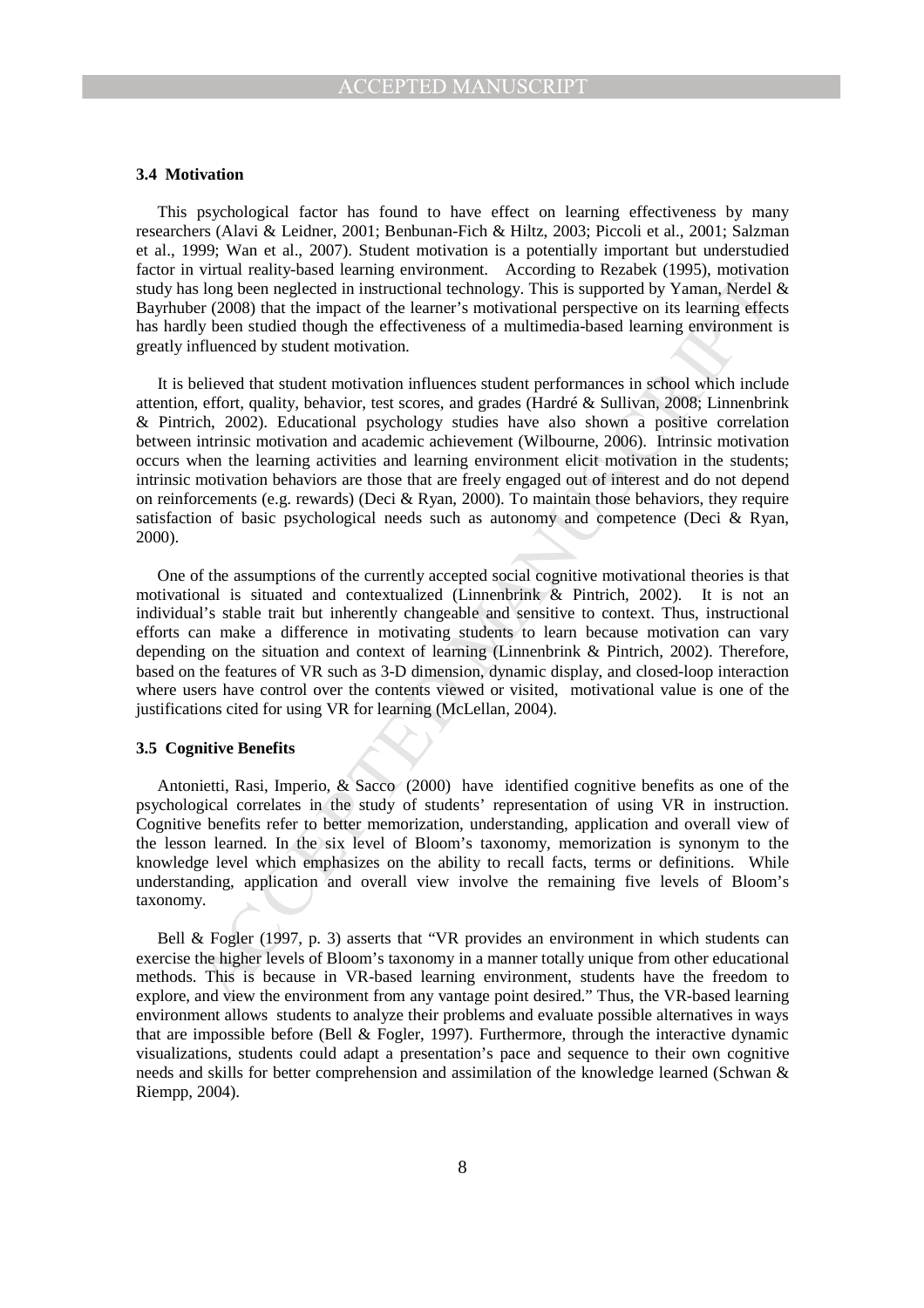#### **3.6 Control and Active Learning**

Control and active learning, which is akin to involvement is a psychological state experienced as a consequence of focusing one's attention on a coherent set of related activities and stimuli (Schuemie et al., 2001). Theorists and researchers have suggested that some degrees of learner control are important in a learning process. This is because students may better learn how to learn through making instructional choices and may feel more motivated to learn, which lead to better performance (Kinzie, Sullivan, & Berdel, 1988). According to Williams (1996), learner control refers to "instructional designs where learners make their own decisions concerning the learning path, flow, or events of instruction". Elements that can be controlled include learning pace, sequencing, content of instruction, and amount of practice in a learning environment (Kinzie et al., 1988; Milheim & Martin, 1991). With a total internal control by the learners, learners can better learn how to learn because they make their own instructional decisions, experience and responsible for the consequences and results of those decisions, and in the process discover the best tactics for different situation (Merrill, 1975). Consequently, learners are actively involved in the learning process and may feel more competent, self-determining, and intrinsically more interested in learning (Lepper, 1985).

Research has found that computer-simulated experiments permit more student active involvement in the learning process and thus lead to more understanding of science concepts (Choi & Gennaro, 1987; Rivers & Vockell, 1987; Yang & Heh, 2007). This is in agreement with the principle of constructivist that the more opportunity of active learning, the more positive results the students would gain (Roblyer, 2003; Yang & Heh, 2007).

#### **3.7 Reflective Thinking**

To achieve meaningful learning and to support constructivist learning principles, learners must reflect on their learning activities and observations to learn the lessons. According to Jonassen et al. (1999, p. 9),

 New experiences often create a discrepancy between what learners observe and what they understand. They are curious about or puzzled by what they see. That puzzlement is the catalyst for meaning making. By reflecting on the puzzling experience, learners integrate new experiences with their prior knowledge, or they establish goals for what they need to learn in order to make sense out of what they observe.

Research on reflective thinking in the context of desktop VR-based environments is relatively limited. Reflection is beneficial in the learning process as it enables students to think critically about their own learning (Phan, 2007); and to explore their experiences in a conscious manner that lead to a new understanding (Fitzpatrick, 2008). Dewey (1933, p. 9) defined reflective thinking as "active, persistent, and careful consideration of any belief or supposed form of knowledge in the light of the grounds that support it and the conclusion to which it tends." According to Dewey (1933, p. 12), "reflective thinking involves (1) a state of doubt, hesitation, perplexity, mental difficulty, in which thinking originates, and (2) an act of searching, hunting, inquiring, to find material that will resolve the doubt, settle and dispose of the perplexity."

Mezirow (1991; 1998) theorized four stages of reflective thinking which includes: habitual action, understanding, reflection, and critical reflection. Habitual action is activity that has been learned before and carried out frequently until it becomes a routine procedure which is performed automatically with little conscious thought. Understanding means comprehending without relating to other situations. Reflection is active, persistent, and careful consideration of any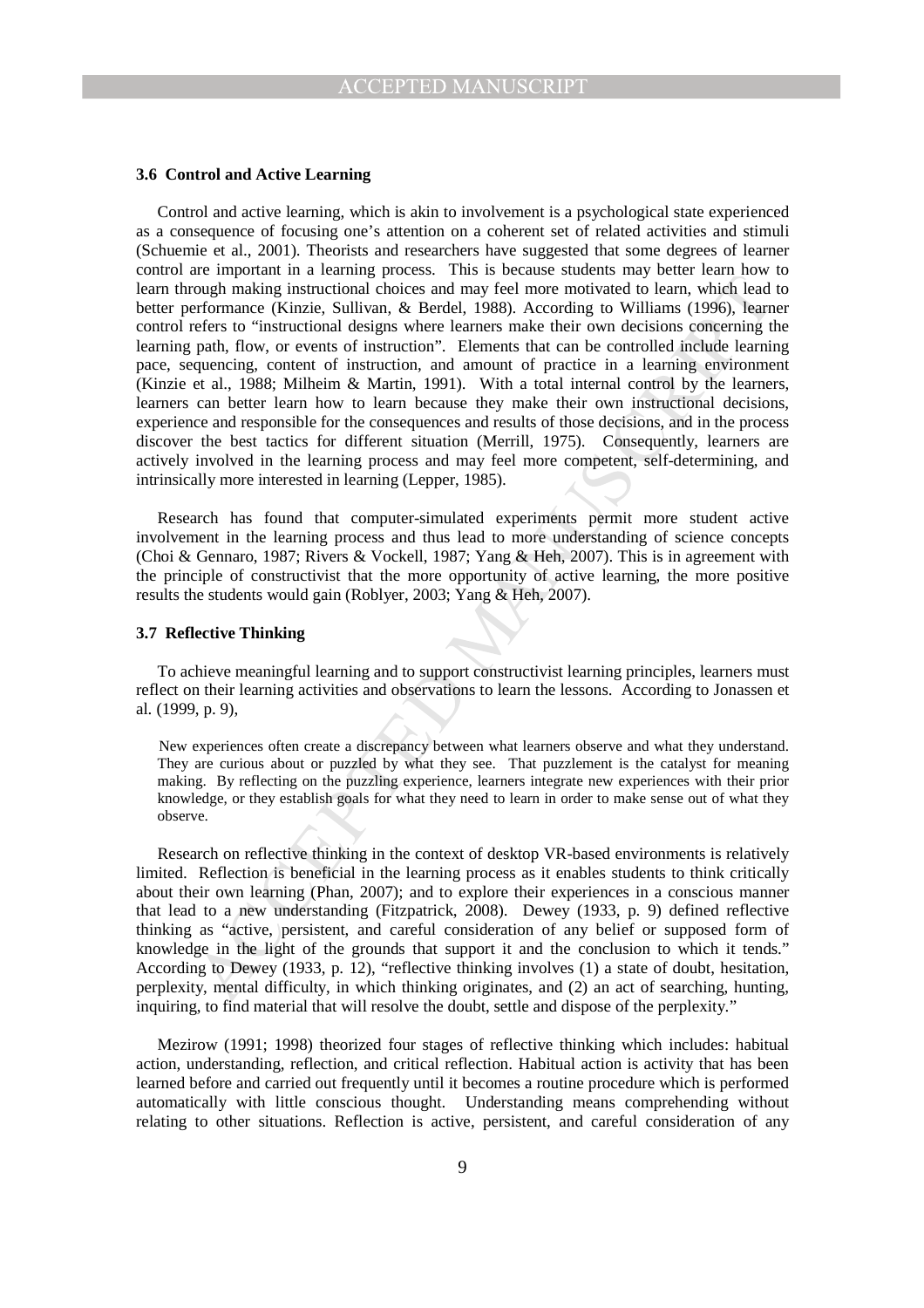beliefs grounded in consciousness. The understood concepts are associated with related personal meaning and experience. Finally, critical reflection is considered as a higher level of reflective thinking in which people are aware of why they perceive things, think, feel, or act as they do, and it may result in a change of personal belief (Leung & Kember, 2003).

Research has shown that a surface approach to learning, that is, studying merely for the intention of reproducing information without any attempt to understand the contents acquired is aligned with habitual action, whereas a deep approach to learning which entails an intention to understand meaning and link it to previous knowledge and personal experience to construct new knowledge is aligned with reflective thinking (Leung & Kember, 2003; Phan, 2007). Empirical findings show that reflective thinking is predictive of performance outcomes if the learning objectives are aligned closely to assessment tasks (Phan, 2007). It is the interest of this study to investigate if VR-based learning environment engages learners in some forms of reflective thinking such as understanding and reflection advocated by Mezirow (1991, 1998) that promote deep learning, which is consistent with the constructivist approach of learning. In addition, to determine if reflective thinking leads to greater perceived learning effectiveness and satisfaction.

#### **3.8 Learning Outcomes**

A central purpose of learning is to acquire knowledge and increase the capability to take effective action. However, knowledge is implicitly constructed in the mind of the learners and that knowledge and capability cannot be directly measured; only the action and performance resulting from learning can be observed and measured (Alavi & Leidner, 2001). Sharda et al. (2004) classify learning outcomes into three groups: psychomotor outcomes, cognitive outcomes, and affective outcomes. Psychomotor outcomes include efficiency, accuracy, and response magnitude. Cognitive outcomes include comprehension, knowledge, application and analysis. Affective outcomes include students' perception of satisfaction, attitude, and appreciation for the learning experience (Sharda et al., 2004). Indeed, research suggests that technology-mediated learning environments may improve students' achievement (Alavi, 1994; Hiltz, 1995; Maki, Maki, Patterson, & Whittaker, 2000; Schutte, 1997; Wetzel, Radtke, & Stern, 1994), their attitudes toward learning (Schutte, 1997), and their evaluation of the learning experience (Alavi, 1994; Hiltz, 1995). This study focuses on two domains, that is, the cognitive domain in terms of performance achievement and affective domain in terms of perceived learning effectiveness and satisfaction with the desktop VR-based learning environment.

#### **3.9 Student Characteristics**

Students are the primary participants in any learning environment (Piccoli et al., 2001). Students are generally comfortable with the traditional classroom learning environment. VRbased learning environment departs noticeably from this dominant model as the students control and are responsible for their learning with the use of VR technology. Educators usually expect students to learn effectively with a new technology in a short time; however, because of individual differences, several factors could affect the final achievement (Wen & Hsu, 2000). Student factors that could affect the learning outcomes include demographics (e.g., age and gender), language, communication skills, learning styles, spatial abilities, problem solving styles, attitudes toward technology, cognitive styles, cognitive needs, computer anxiety and technology experience (Arbaugh & Duray, 2002; Lee, Hong, & Ling, 2001; Piccoli et al., 2001; Wen & Hsu, 2000). It was reported in the SpaceScience project of Salzman et al. (1999) that individual differences have affected the students' abilities to interact with the virtual learning environment. The influence of two individual learner characteristics such as spatial abilities and learning styles was investigated in this study. These student characteristics may serve to moderate the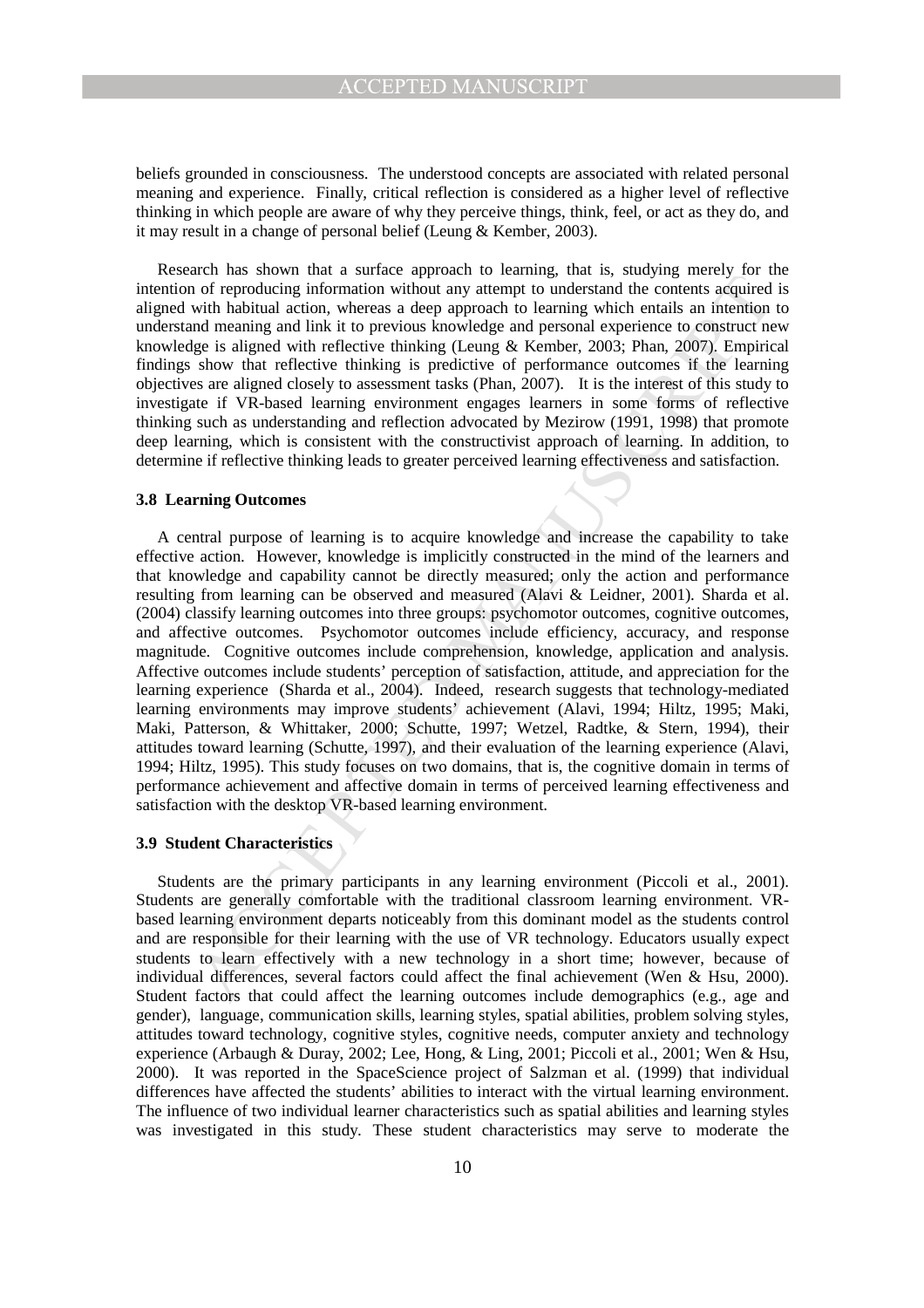relationship between the learning experience and the learning outcome as advocated by Salzman et al. (1999).

## **4. Research Hypotheses**

Based on the hypothesized theoretical model, the following hypotheses were thus developed to answer the research questions of (1) What are the constructs that play an important role in a desktop VR-based learning environment? (2) How do these constructs interrelate to enhance the learning with desktop VR? Fig. 3 represents the hypothesized relationships in the model.

#### **4.1 Hypotheses for the relationships between constructs**



#### **Fig 3. Hypothesized relationships between constructs**

- H1: VR features are significantly related to usability.
- H2: VR features are significantly related to presence.
- H3: VR features are significantly related to motivation.
- H4: VR features are significantly related to cognitive benefits.
- H5: VR features are significantly related to control and active learning.
- H6: VR features are significantly related to reflective thinking.
- H7: Usability is significantly related to presence.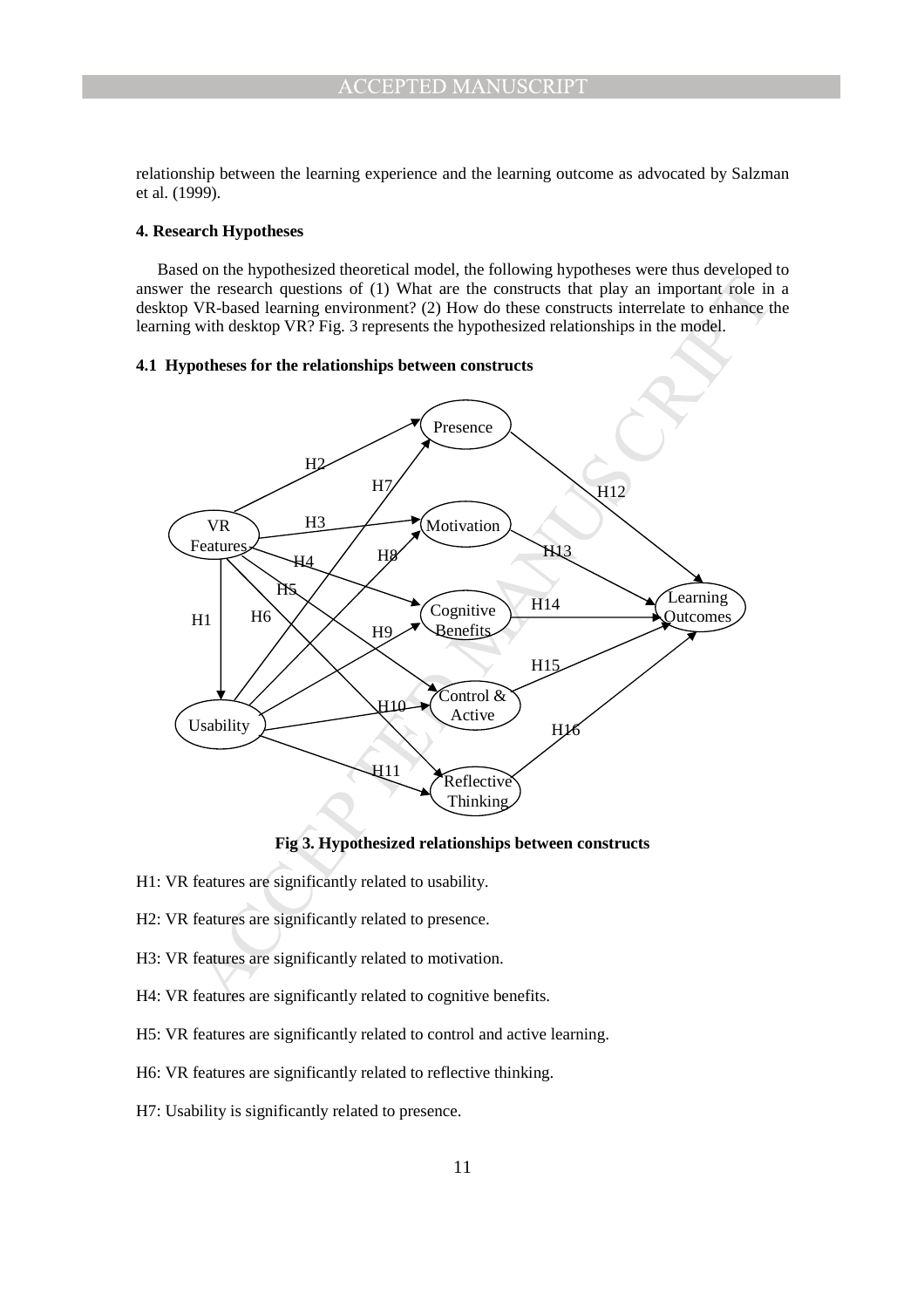H8: Usability is significantly related to motivation.

H9: Usability is significantly related to cognitive benefits.

H10: Usability is significantly related to control & active learning.

H11: Usability is significantly related to reflective thinking.

H12: Presence is positively related to learning outcomes.

H13: Motivation is positively related to learning outcomes.

H14: Cognitive benefits are positively related to learning outcomes.

H15: Control & active learning is positively related to learning outcomes.

H16: Reflective thinking is positively related to learning outcomes

#### **4.2 Hypotheses for the moderating effect of student characteristics**

 $H<sub>01</sub>$ : Spatial ability moderates the influence of presence on learning outcomes.

 $H<sub>02</sub>$ : Spatial ability moderates the influence of motivation on learning outcomes.

 $H<sub>03</sub>$ : Spatial ability moderates the influence of cognitive benefits on learning outcomes.

H04: Spatial ability moderates the influence of control and active learning on learning outcomes.

H05: Spatial ability moderates the influence of reflective thinking on learning outcomes.

H06: Learning style moderates the influence of presence on learning outcomes.

 $H_{07}$ : Learning style moderates the influence of motivation on learning outcomes.

 $H<sub>08</sub>$ : Learning style moderates the influence of cognitive benefits on learning outcomes.

H09: Learning style moderates the influence of control and active learning on learning outcomes.

H<sub>10</sub>: Learning style moderates the influence of reflective thinking on learning outcomes.

#### **5. Methodology**

#### **5.1 Subjects and Procedures**

The sample consisted of 232 students from four randomly selected co-education secondary schools in East Malaysia. The sample was senior high science stream students, aged between 15 and 17 years old. They were Form Four students in Malaysian education system. These students were chosen because they have started to learn biology in Form Four. The sample underwent a lesson on frog anatomy with a desktop VR software program, V-Frog<sup>TM</sup>. Two weeks before the treatment with the VR software program, students answered the Kolb Learning Style Inventory, the spatial ability test and the pretest. The detail of the pretest and its results were reported in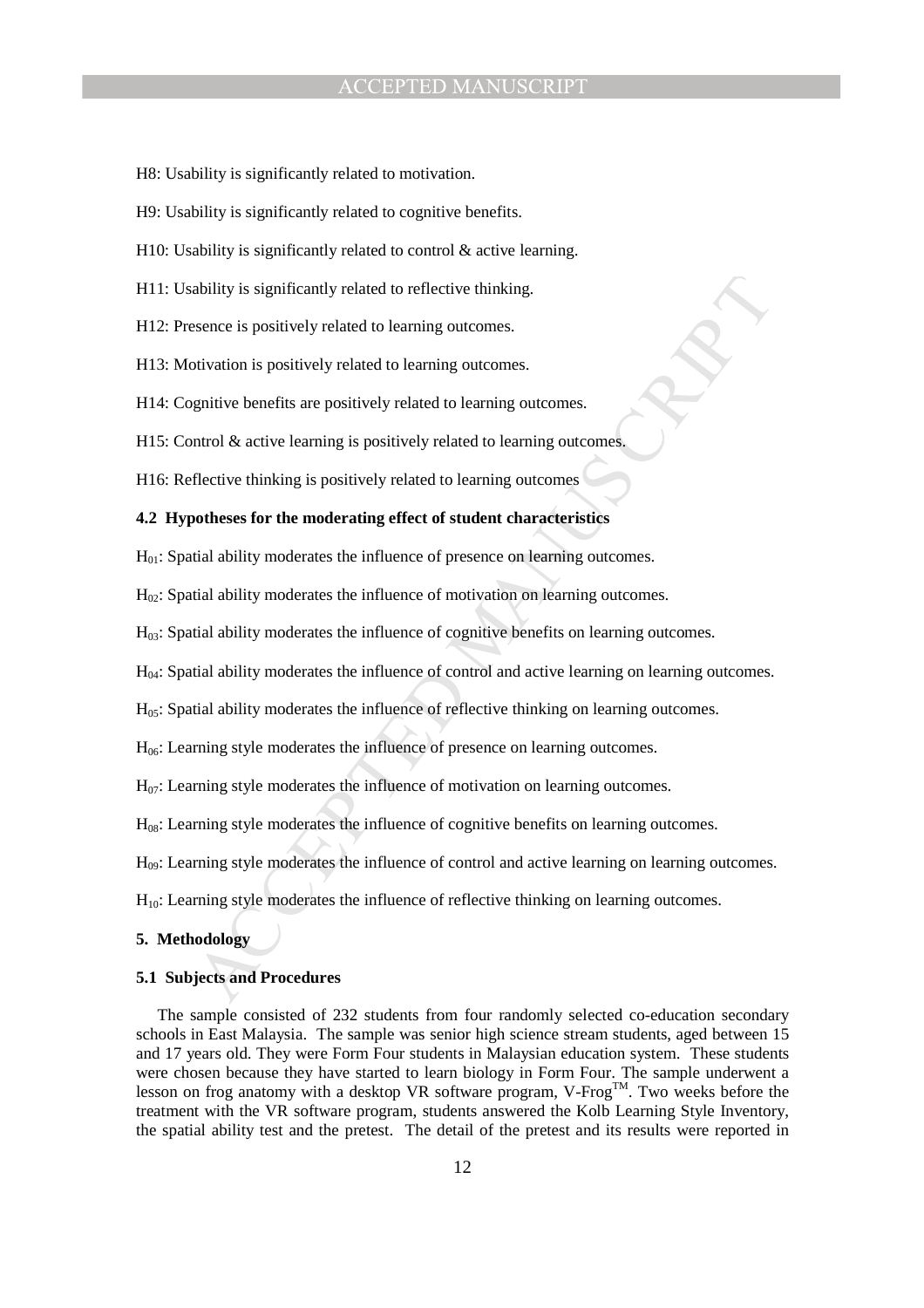Lee, Wong & Fung (2009b). During the treatment, each student was assigned to an individual computer to learn the lesson on frog anatomy that took approximately 1.5 hours to complete. Three modules were selected for this lesson: internal anatomy, digestive system and circulatory system. After the treatment, students sat for the posttest which was submitted immediately after the test and answered a set of questionnaires. After completing the experiment, a few participants from each selected schools were asked to provide additional qualitative feedback during debriefing sessions.

#### **5.2 Measurement**

Kolb Learning Style Inventory (KLSI) Version 3.1 was used to categorize students' learning style. Each student needs to complete 12 sentences that describe learning. Studies have reported that KLSI Version 3.1 scales show good internal consistency reliability (Kolb & Kolb, 2005). The internal consistency for the scale scores of KLSI Version 3.1 is within the range of 0.52 – 0.84 (Kolb & Kolb, 2005). Based on the method of Chen, Toh & Wan (2005), instead of categorizing into four learning styles: accommodator, assimilator, diverger and converger, a dash diagonal line was introduced to equally separate the grid into two halves as shown in Fig. 4. Any diverger learner or converger learner with the two combination scores that fell below the diagonal line was classified as an assimilator learner. Likewise, if the two combination scores fell above the diagonal line, the participant was classified as an accommodator learner.



**Fig. 4. Types of Learning Styles (Adapted from Kolb (2007))** 

Spatial ability test from Barrett & Williams (2003) was used to test the spatial visualization ability of the students. It consists of 75 patterns that could be folded or formed into figures. The Cronbach's alpha for the spatial ability test from the pilot study was 0.76. One mark was given to each correct answer and zero to incorrect answer. The total mark was then converted to percentage score. The learners were then categorized to high and low spatial groups based on median split.

Posttest was developed to measure the performance achievement of the students. The assessment was based on the modules covered in this study. The posttest questions include: sentence completion with the correct word(s); organs labeling and drawing; and multiple-choice questions. Content validity of the posttest was determined by expert judgment. Three subject matter experts were requested to review the test questions and make a judgment about how well these items represent the intended content area. Based on the result of a pilot test with forty-seven students from one co-education school in the same city, six items were deleted in which five were deleted because of poor discrimination and one was removed due to a low corrected item-total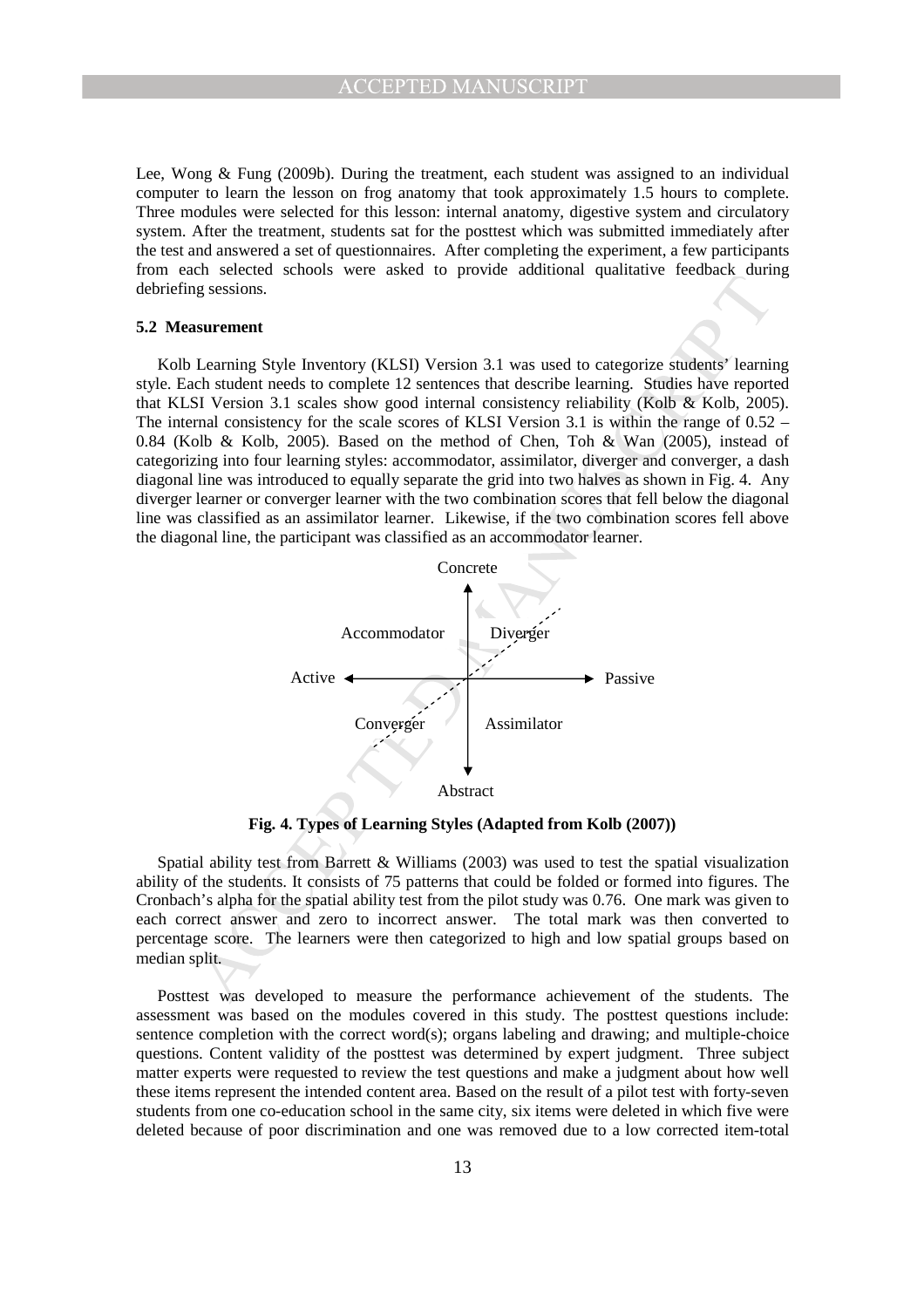correlation ( $r = 0.010$ ). As a result, the final version of the posttest contains 32 items with an alpha coefficient of 0.846. The item difficulty index was ranging from  $0.27 - 0.85$  which was of moderate difficulty (Hopkins, 1988). One mark was given to each correct answer and zero to incorrect answer for the posttest. The total mark was then converted to percentage score.

Items to measure representational fidelity, immediacy of control, motivation, cognitive benefits, reflective thinking, perceived learning effectiveness and satisfaction were developed based on previous studies as listed in Appendix A. Items to measure presence, and control and active learning were self developed by the researchers. All items were measured with a five-point Likert scale with (1) strong disagree and (5) strongly agree. The internal consistency of these measurements was determined with the pilot data and again with the actual data. (see Appendix B.)

Except for single item measurement, an exploratory factor analysis was also conducted on the actual data to provide evidence of unidimensionality of the indicators of each measurement. After the unidimensionality and reliability were determined, the average of the raw items of all measurements was taken as their composite measure. Motivation was measured by 15 items of the Intrinsic Motivation Inventory (IMI) by McAuley, Duncan & Tammen (1989) which was categorized into four sub-dimensions: Interest-enjoyment dimension, perceived competence dimension, effort-importance dimension and tension-pressure dimension. However, the overall scale was used to measure motivation factor in this study. The results of the factor analysis are shown in Table 2 in Appendix B. The results revealed unidimensionality was achieved for all indicators in the respective constructs. Based on the criteria suggested by Nunnally (1978), the measurements have good internal consistency as their Cronbach's alpha coefficient was greater than 0.7.

#### **5.3 Software**

A desktop virtual reality program,  $V$ -Frog<sup>TM</sup>, was used to provide the virtual learning environment to students (Tactus Technologies, 2007). This software was developed by Tactus Technologies, Inc., New York. This virtual reality-based dissection simulator was developed using virtual surgery technology. Students can cut, pull, probe, and examine a virtual specimen, as they would with a real frog. Thus, each dissection is different, reflecting the individual work of each student. Actions are repeatable and the content presentation is nonlinear. In each specimen window, there are viewpoint manipulation tools for students to rotate, slide and zoom the specimen. There is also a reset button to reset the position of the specimen. Additionally, in some specimen windows, dissection tools such as scalpel and tweezers for students to cut and peel the skin are provided. Moreover, there are also query tool that allows students to get information about a part of the specimen; magic wand tool that activates and brings parts of the specimen to life; and probe tool that examines an orifice in the specimen. Besides, a virtual endoscopy can be conducted with the endoscoping tool to explore the entire alimentary canal. There is also a V-Frog<sup>TM</sup> lab report to guide students through all the modules, highlighting key points and relationships. The existence of lab report icon on the screen indicates to students that information on the current screen can assist them to complete their lab report successfully. A screenshot from V-Frog<sup>TM</sup> is shown in Fig. 5.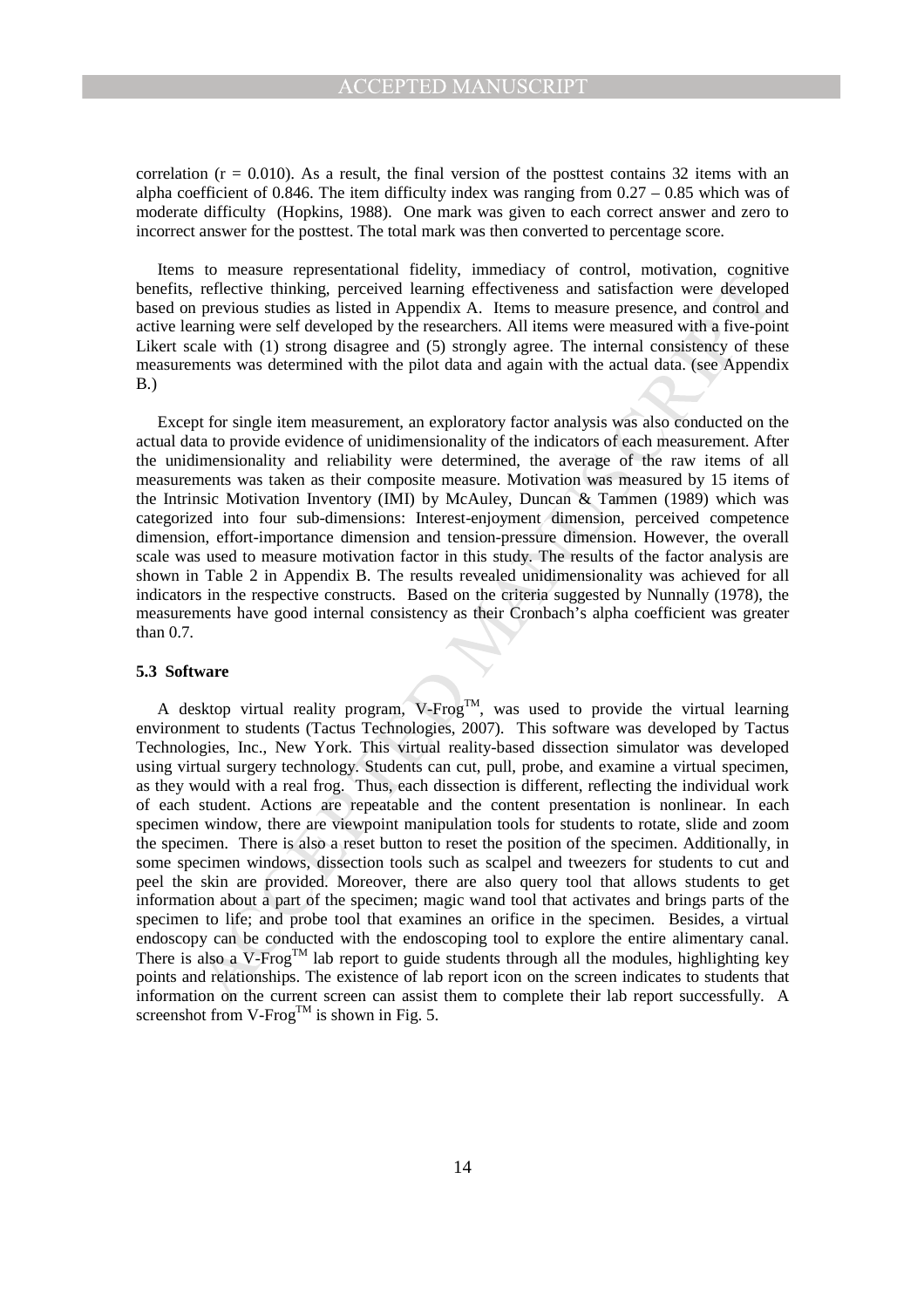

#### **Fig. 5. The skin was being pulled back with the tweezer (Courtesy of Tactus Technologies)**

#### **6. Data Analysis and Results**

The relationships in the model were tested using Analysis of Moment Structures (AMOS) Version 16. A two-step model building approach was used to analyze the two conceptually distinct models: the measurement model followed by the structural model. The fit and construct validity of the proposed measurement model was first tested and once a satisfactory measurement was obtained, the structural paths of the SEM were estimated. The evaluation of the measurement models and structural models was done using maximum likelihood estimation.

Analytic strategy of Singh (1995) was used to examine the existence of moderating effect on the structural model by using a subgroup analysis. First, an "unconstrained" simultaneous multigroup estimation of path coefficient was conducted where path coefficients were allowed to vary across the cross-group dataset. This will serve as the baseline model. Next, a "partially constrained" model was estimated with the target path coefficient restricted to be equal for simultaneous multi-group estimation. By comparing the chi-square  $(\chi^2)$  value for the "unconstrained" and "partially constrained" models, a  $\chi^2$  difference test was then used to examine the hypotheses.

#### **6.1 Demographic Statistics**

Among a total of 232 students, only 210 results could be analyzed because 22 students did not fully complete all measurements. Among the respondents, 41.9% (88) were male and 58.1% (122) were female. The mean age of the participants was 16 years old. Descriptive statistics of the students' VR knowledge can be found in Appendix C. To improve the normality of the data, two cases of outliers were removed. Hence, a total of 208 sample data was analyzed with AMOS.

#### **6.2 Measurement Model**

The measurement models were assessed based on the significance of each estimated coefficient or loading, the convergent validity and discriminant validity. All items loaded significantly on their latent construct ( $p < 0.01$ ). Convergent validity was assessed using composite reliability and average variance extracted. A commonly used threshold value for composite reliability is 0.7 whereas for average variance extracted is 0.5 (Hair, Black, Babin, Anderson, & Tatham, 2006). The composite reliability and average variance extracted met or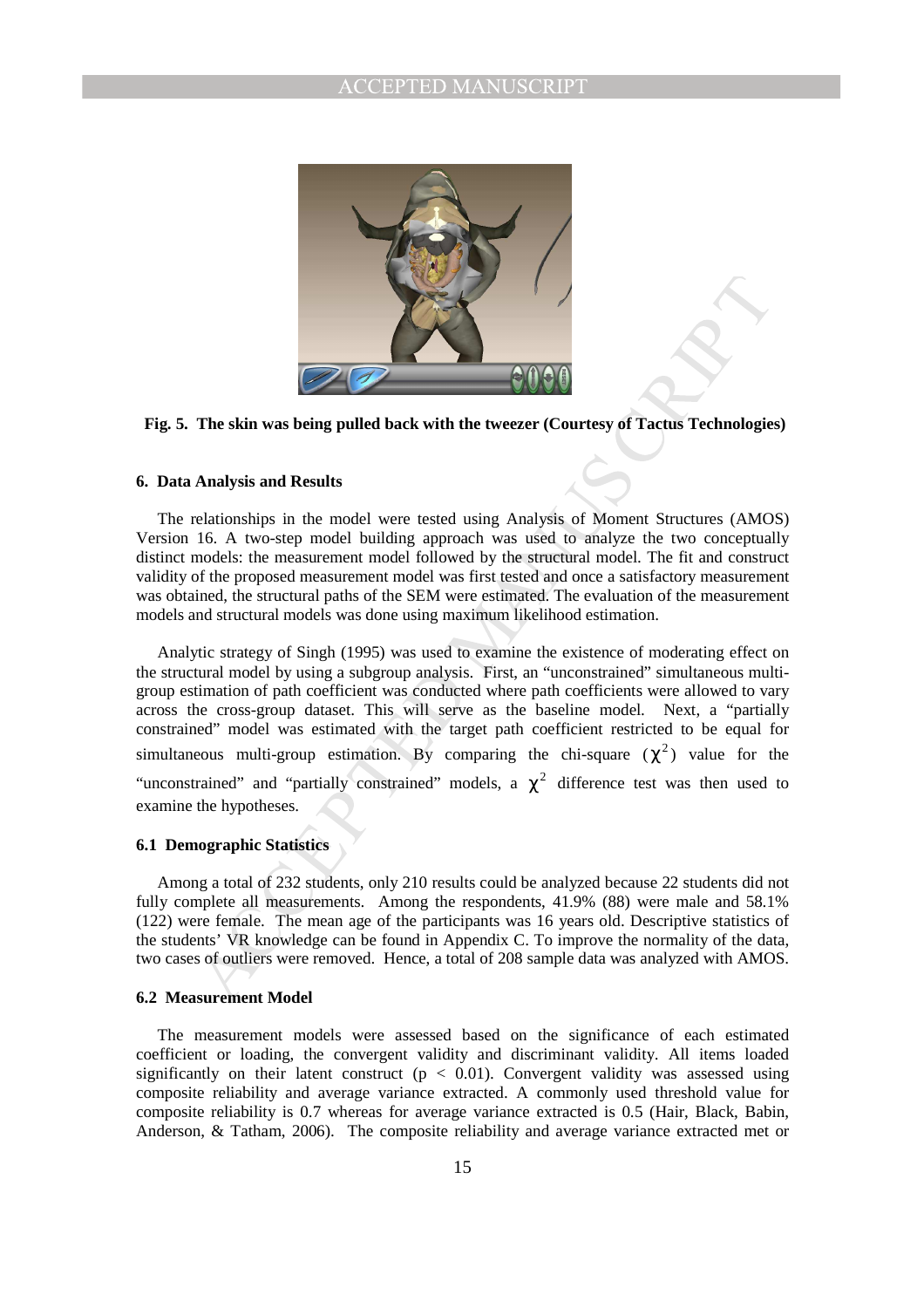were very close the guidelines. (see Table 3.) The scales were therefore considered satisfactory for SEM. For single-item constructs, reliability estimation was not possible. Their measurement paths and error variance terms should be set based on the researcher's best judgment (Hair et al., 2006). In this study, it was assumed that the single-item constructs were mostly error free. Thus, for single indicators the loading of the indicator on its associated latent construct was specified at one and the error term was specified at zero.

Correlational method was used to determine the discriminant validity. The implied correlations between the variables can be found in Appendix D. Discriminant validity appeared to be satisfactory for all operationalizations as the estimated correlations were not excessively high except for usability and learning outcomes. The correlation between them was slightly higher than 0.9. However, it was evidenced that both indicators of usability correlated more highly with usability than with learning outcomes. Likewise, indicators of learning outcomes correlated more highly with itself than with usability. (see Appendix D.) Discriminant is achieved if indicator correlates more highly with the construct that it is intended to measure than with other constructs (Garson, 2009; Zen, 2007). Moreover, two constructs could be highly correlated and still be absolutely distinct (Zen, 2007). Thus, a decision was made to accept these operationalizations.

#### **Table 3 Summary of measurement scales**

| <b>Construct</b>          | <b>Composite Reliability</b> | <b>Average Variance Extracted</b> |
|---------------------------|------------------------------|-----------------------------------|
| <b>VR</b> Features        | 0.88                         | 0.78                              |
| Usability                 | 0.67                         | 0.51                              |
| Presence                  | $NA*$                        | $NA*$                             |
| Motivation                | $NA*$                        | $NA*$                             |
| <b>Cognitive Benefits</b> | $NA*$                        | $NA*$                             |
| Control and Active        | $NA*$                        | $NA*$                             |
| Learning                  |                              |                                   |
| Reflective Thinking       | $NA^*$                       | $NA*$                             |
| Learning Outcomes         | 0.70                         | 0.48                              |

*Notes*: NA = Not applicable

\* The composite measure was treated as a single item measure in these constructs.

#### **6.3 Structural model**

Fig. 6 shows the results of the structural model. The test yields the standardized path coefficients, which indicate the positive and negative relationships between the constructs, and their statistical significance. The test also provides the squared multiple correlation  $(R^2)$ , which indicates the amount of variance of the dependent constructs that can be explained by the independent constructs. In addition, the goodness-of-fit measures are provided to assess the fit of the model.

The overall goodness of fit measures indicated an acceptable fit of the model (Normed  $\chi^2$  = 1.825, GFI = 0.942, CFI = 0.979, TLI = 0.968, RMSEA = 0.063). All estimates were within the admissible range (i.e., correlation coefficient less than 1 and no negative covariances) and in the theoretically expected directions. For the relationships between the constructs, all hypotheses except H4, H6 and H7 were supported. For the moderating effect of student characteristics on the structural model, only one hypothesis was supported, that is,  $H_{04}$ ,  $\chi^2$  difference = 3.277, p < 0.10.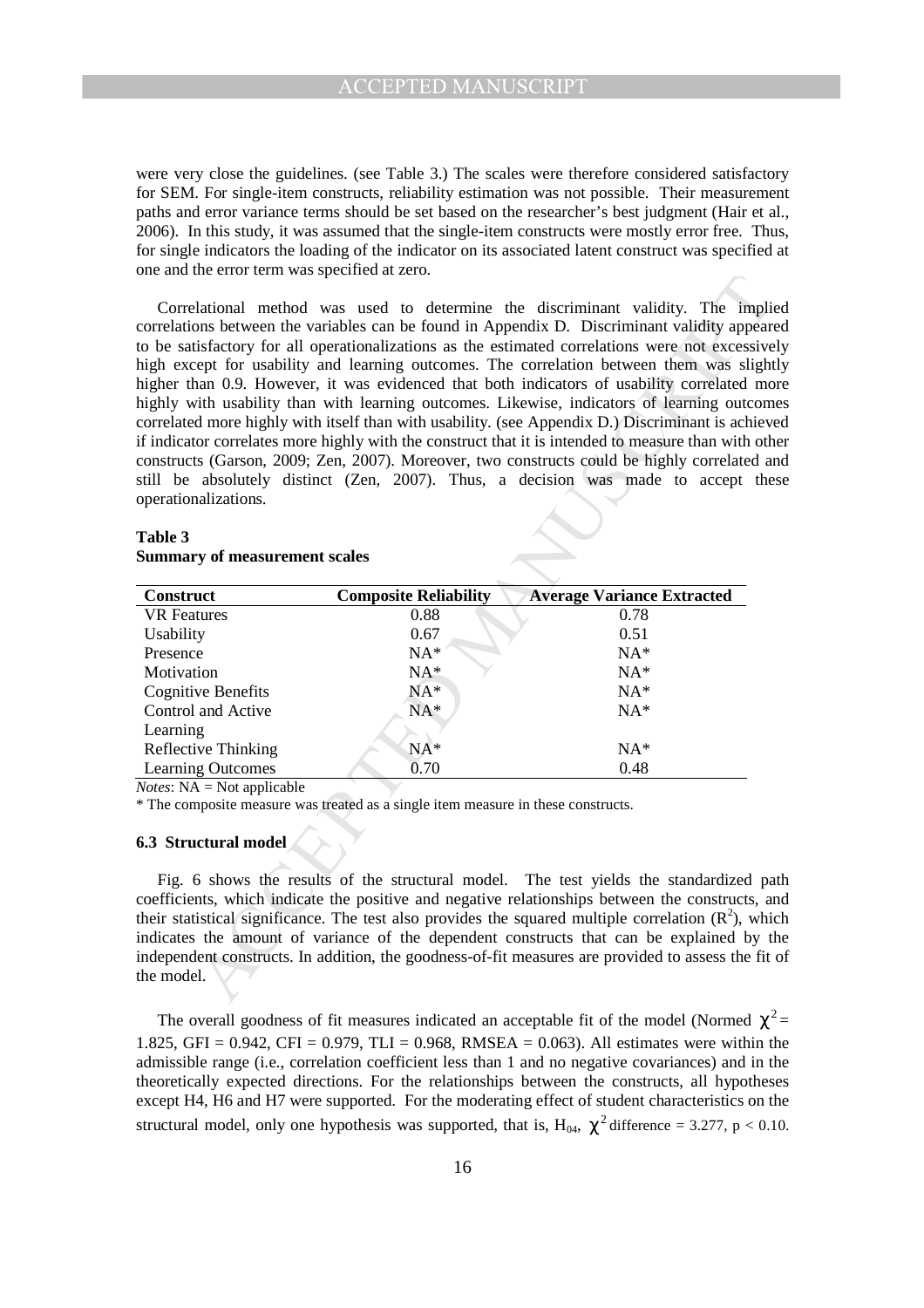(see Table 4 and Table 5.) This indicates that the influence of control and active learning on learning outcomes was moderated by spatial ability.

Overall, the model explained 97% of the variance in learning outcomes, 59% in usability, 42% in presence, 79% in motivation, 68% in cognitive benefits, 72% in control and active learning, and 63% in reflective thinking. VR features were a strong antecedent to usability (beta = 0.77, p  $\lt$ 0.001), presence (beta =  $0.42$ ,  $p < 0.001$ ), control and active learning (beta = 0.35,  $p < 0.001$ ), and motivation (beta = 0.22,  $p < 0.05$ ). Usability was a strong antecedent to motivation (beta = 0.71, p  $<$  0.001), cognitive benefits (beta = 0.75, p  $<$  0.001), control and active learning (beta = 0.55, p  $<$ 0.001), and reflective thinking (beta =  $0.70$ ,  $p < 0.001$ ). All the psychological learning factors were strong antecedents to learning outcomes: presence (beta =  $0.20$ ,  $p < 0.001$ ), motivation (beta  $= 0.16$ , p < 0.01), cognitive benefits (beta = 0.14, p < 0.01), control and active learning (beta = 0.33,  $p < 0.001$ ) and reflective thinking (beta = 0.36,  $p < 0.001$ ).



**Fig. 6: Structural model results**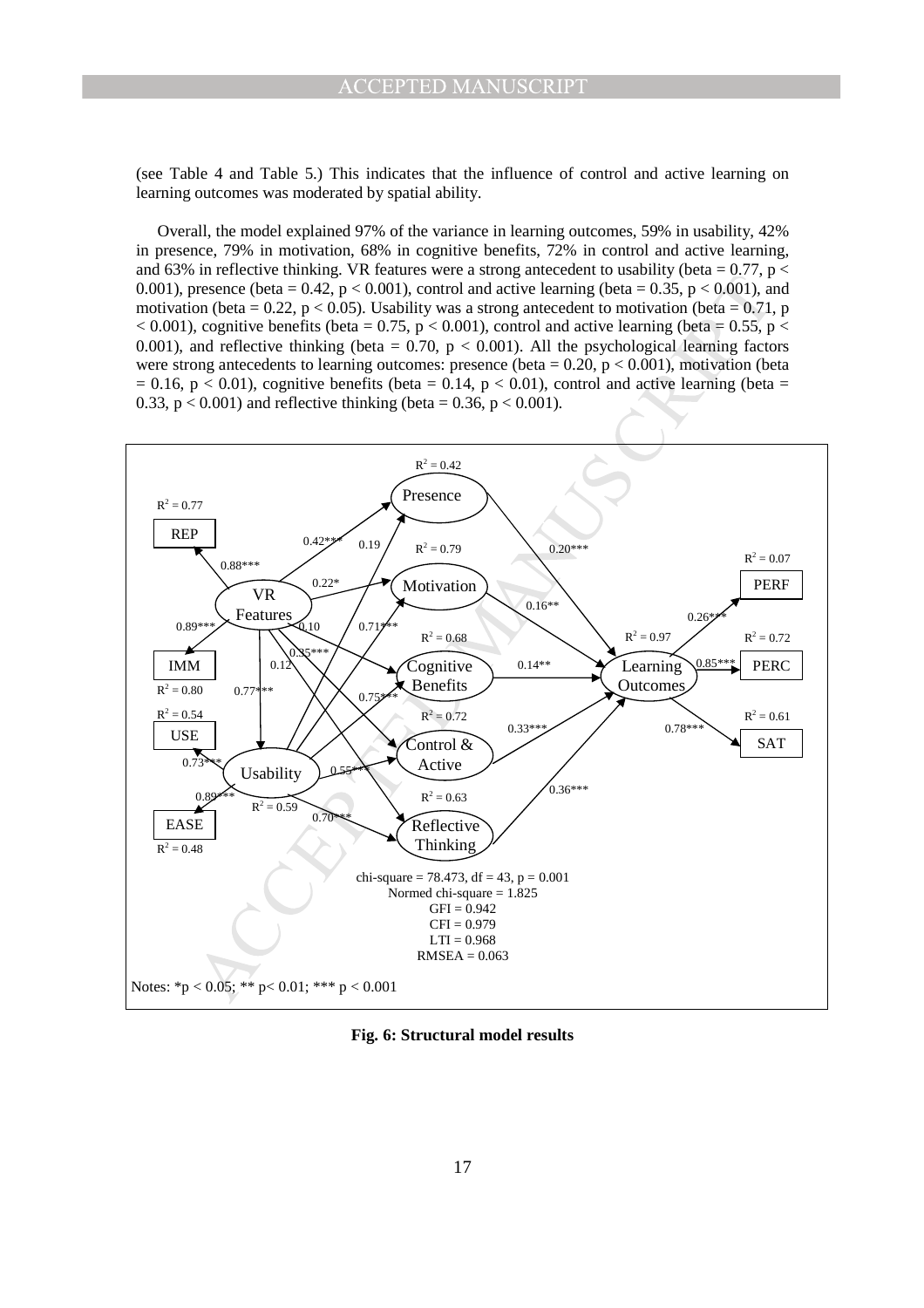| <b>Hypothesis</b> | <b>High Spatial Ability</b><br>Group |       | Low Spatial Ability<br>Group |       | Subgroup comparison<br>(unconstraint) $\chi^2$ (86) = 149.603 | Result     |         |
|-------------------|--------------------------------------|-------|------------------------------|-------|---------------------------------------------------------------|------------|---------|
|                   | Standardized<br>Coefficient          | C.R.  | Standardized<br>Coefficient  | C.R.  | Constrained                                                   | difference |         |
|                   |                                      |       |                              |       | $\chi^2(87)$                                                  |            |         |
| $H_{01}$          | $0.19**$                             | 2.484 | $0.19*$                      | 1.406 | 151.003                                                       | 1.400      | $H = L$ |
| $H_{02}$          | 0.10                                 | 1.096 | 0.17                         | 1.207 | 149.767                                                       | 0.164      | $H = L$ |
| $H_{03}$          | $0.21**$                             | 2.078 | 0.13                         | 1.148 | 151.951                                                       | 2.348      | $H = L$ |
| $H_{04}$          | $0.39***$                            | 2.932 | $0.30*$                      | 1.439 | 152.880                                                       | $3.277*$   | H > L   |
| $H_{05}$          | $0.25***$                            | 2.390 | $0.43*$                      | 1.534 | 149.871                                                       | 0.268      | $H = L$ |

#### **Table 4 Spatial ability moderating effects**

*Note*: C.R. = Critical Ratio; H = High spatial ability group;  $L = Low$  spatial ability group

 $p < 0.10$ ; \*\* p < 0.05; \*\*\* p < 0.01

#### **Table 5 Learning style moderating effects**

| <b>Hypothesis</b> | Accommodator |       | Assimilator  |       |                                        | Subgroup comparison |           |  |
|-------------------|--------------|-------|--------------|-------|----------------------------------------|---------------------|-----------|--|
|                   | Learner      |       | Learner      |       | (unconstraint) $\chi^2$ (86) = 171.483 |                     |           |  |
|                   | Standardized | C.R.  | Standardized | C.R.  | Constrained                            | difference          |           |  |
|                   | Coefficient  |       | Coefficient  |       | $\chi^2(87)$                           |                     |           |  |
| $H_{06}$          | $0.13**$     | 1.902 | $0.27*$      | 1.588 | 171.529                                | 0.046               | $AC = AS$ |  |
| $H_{07}$          | $0.19**$     | 1.748 | 0.10         | 1.010 | 172.547                                | 1.064               | $AC = AS$ |  |
| $H_{08}$          | 0.09         | 0.975 | $0.19*$      | 1.416 | 171.548                                | 0.065               | $AC = AS$ |  |
| $H_{09}$          | $0.38***$    | 2.595 | $0.30*$      | 1.574 | 172.266                                | 0.783               | $AC = AS$ |  |
| $H_{10}$          | $0.33***$    | 2.390 | $0.41*$      | 1.621 | 171.588                                | 0.105               | $AC = AS$ |  |

*Note*: C.R. = Critical Ratio; AC = Accommodator Learner; AS = Assimilator Learner

 $p < 0.10$ ; \*\* p < 0.05; \*\*\* p < 0.01

#### **7. Discussion**

This study examined how VR enhances the learning outcomes. In other words, the determinants and their relationships for effective desktop VR-based learning in a learning environment that supports constructivism model was examined. Using AMOS, the results supported the causal path from VR features to usability, presence, motivation, and control and active learning; from usability to motivation, cognitive benefits, control and active learning, and reflective thinking; and from presence, motivation, cognitive benefits, control and active learning, and reflective thinking to learning outcomes. Learning experience which was individually measured by the psychological factors, i.e., presence, motivation, cognitive benefits, control and active learning, and reflective thinking took central stage in affecting the learning outcomes in the desktop VR-based learning environment.

## **7.1 Presence**

The finding that presence was found to be significantly and positively related to learning outcomes in the VR-based learning environment is consistent with the study of Salzman et al. (1999) and Mania and Chalmers (2000). The results indicate that low-immersion systems such as desktop VR are capable of providing a sense of presence to users. A possible explanation is high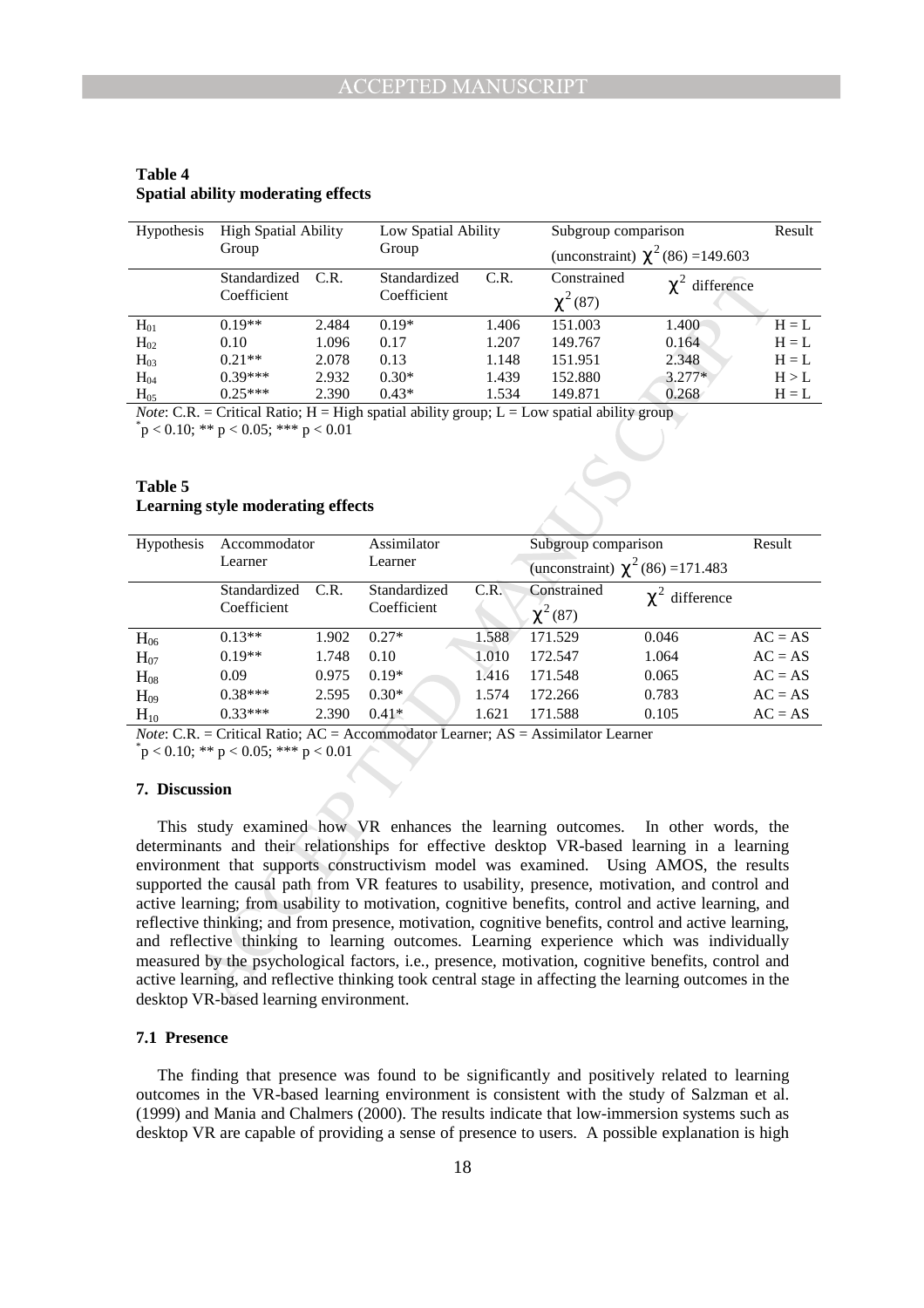quality and high resolution information; interaction with the virtual environment; and anticipated effect of action in the virtual environment that contribute to presence have a positive impact on the learning effectiveness of desktop VR-based learning (Slater & Usoh, 1993). This study provides empirical evidence on the causality relationship between presence and learning outcomes which until today is relatively scarce. Most of the research findings were analyzed with correlation analysis which does not imply causality relationship.

 The antecedent to presence was VR features and not usability. This could be explained by the argument of Dalgarno et al. (2002) that presence is not a unique attribute of the environment, but it is induced by the fidelity of representation and the high degree of interaction or user control. Presence is a user's reaction to the given level of immersion in the VR-based learning environment, thus it is a subjective psychological response to a system. The positive relationship between VR features and presence indicates that the better the VR features in terms of realism and control factors, the higher level of presence the users experienced. The higher the level of presence, the better the learning outcomes.

#### **7.2 Motivation**

Motivation was found to be a significant psychological factor that positively related to learning outcomes. This is in line with the model proposed by Salzman at al (1999) and Benbunan-Fich & Hiltz (2003). Similar with the findings by Rezabek (1995) and Virvou, Katsionis, and Manos (2005), motivation was found to have an effect on learning effectiveness and achievement. The finding has contributed to the limited studies on the impact of the learners' motivational perspective on its learning effects in a multimedia-based learning environment.

VR features were a significant antecedent to motivation. The result is consistent with the finding of Virvou, Katsionis, and Manos (2005) where their VR game educational software named VR-ENGAGE was found to be very motivating. Indeed, instructional efforts can make a difference in motivating students to learn and this is in line with the social cognitive motivational theories that motivation is not an individual's stable trait but varies depending on the situation and context of learning. The realism of the scene, dynamic displays and close-loop interaction where user have control over the contents viewed in the VR software used have shown to be motivating in this research, and this has supported the view on why motivational value was one of the justifications cited for using VR for learning (McLellan, 2004). In fact, when the students were asked why the desktop VR program was effective as an educational tool in the open-ended sections of the survey, students reported the desktop VR program was interesting and motivated them to put in more efforts in the related subjects. One student wrote in the survey, "The realism of the image will make students easier to learn as they won't get bored. The ability to manipulate the objects makes the learning session more interesting and effective." Another mentioned, "I think the software program motivates students to learn and makes the learning environment more fun. Its 3-D images are very interesting."

Usability was also a significant antecedent to motivation in the desktop VR-based learning environment. This shows that learning activities that are perceived as useful and easy to use in the desktop VR-based learning environment help to motivate the students. Learning system that is useful and easy to use makes it possible for individuals to devote their attention to learning materials (Sun et al., 2008), and thus are more motivated to learn with the system provided. It may eventually influence the intention of the students to adopt this system for learning.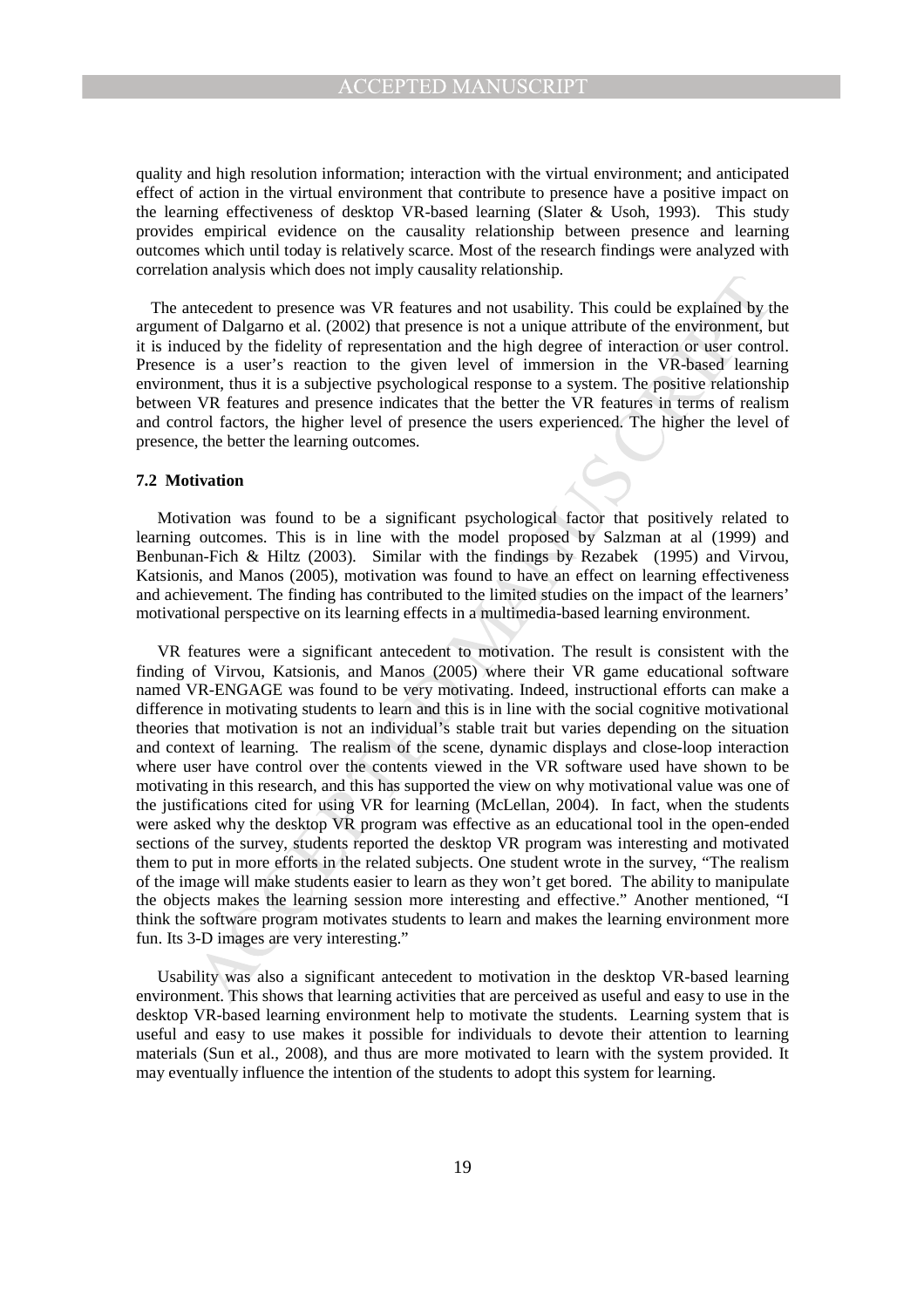#### **7.3 Cognitive Benefits**

Cognitive benefits were positively related to the learning outcomes of the desktop VR-based learning environment. The better the cognitive benefits, the better the learning outcomes in terms of performance achievement, perceived learning effectiveness and satisfaction in a desktop VRbased learning environment. This finding is in agreement with the study of Antonietti et al. (2000) that students perceived cognitive benefits such as better memorization, understanding, application and overall view of the lesson learned were the advantages of using VR for learning. Though VR is able to provide an environment in which students can develop higher levels of Bloom's taxonomy, the findings of this research show that VR features did not directly relate to cognitive benefits, but the effect was mediated by usability. A possible explanation is that VR technology itself does not have any influence on cognitive benefits, cognitive benefits are caused by the instructional method embedded in the media presentation, for instance, the learning content and instructional strategy. As mentioned by Dalgarno et al (2002), the high degree of fidelity and user control will not necessarily facilitate the development of conceptual understanding. It is an appropriate set of learning tasks that is deemed useful and easy to use by the learners that is crucial. This is to ensure that the learning activities which the students undertake have a positive impact on cognitive benefits (Dalgarno et al., 2002).

## **7.4 Control and active learning**

Control and active learning was proven to be positively related to learning outcomes in the desktop VR-based learning environment. This implies that the higher the level of control and active learning afforded by the VR-based learning environment, the better the learning outcomes as measured by performance achievement, perceived learning effectiveness and satisfaction. The results corroborate those of Stipek and Weisz (1981), Choi & Gennaro (1987), Rivers & Vockell (1987), Yang & Heh (2007), and Jang, Jyung & Black (2007). However, is in contrast with the research by Keehner & Khooshabeh (2002) that active learning did not contribute to the improvement of performance. Nevertheless, it was argued that only those science experiments that cover hands-on and minds-on activities and in which students could actively involved in the learning process can enhance the effect of computer assisted learning (Berger, Lu, Belzer, & Voss, 1994; Chang & Barufaldi, 1999). Students' positive reactions to learner control and active learning could also be one of the factors.

From the open-ended sections of the survey, students reacted positively to learner control and active learning. One student wrote in the survey, "We can study on our own, can always review back. We learn to be responsible in our own learning." Others mentioned, "This type of computer program allows the students to be more active in learning and the students would be more interested to learn." "Students can study at their own pace without being pressured. Apart from that, immediate information is gained, making it easier for students to learn." "Students can learn the subject by doing. This helps students to learn and understand better and makes the lesson more interesting." Indeed, the results of this study indicated that control and active learning could positively affect learning effectiveness in a desktop VR-based learning environment.

Both VR features and usability were antecedents to control and active learning. It was an expected finding because the feature of immediacy of control provided interactive experiences to learners, and learning tasks and activities that are useful and easy to use provided pleasant experiences when interacting with the VR system. Students could focus their attention on a coherent set of related activities and stimuli. As one student mentioned, "It gives a clear picture to me. I understand more through exploration. Furthermore, it is not difficult to operate."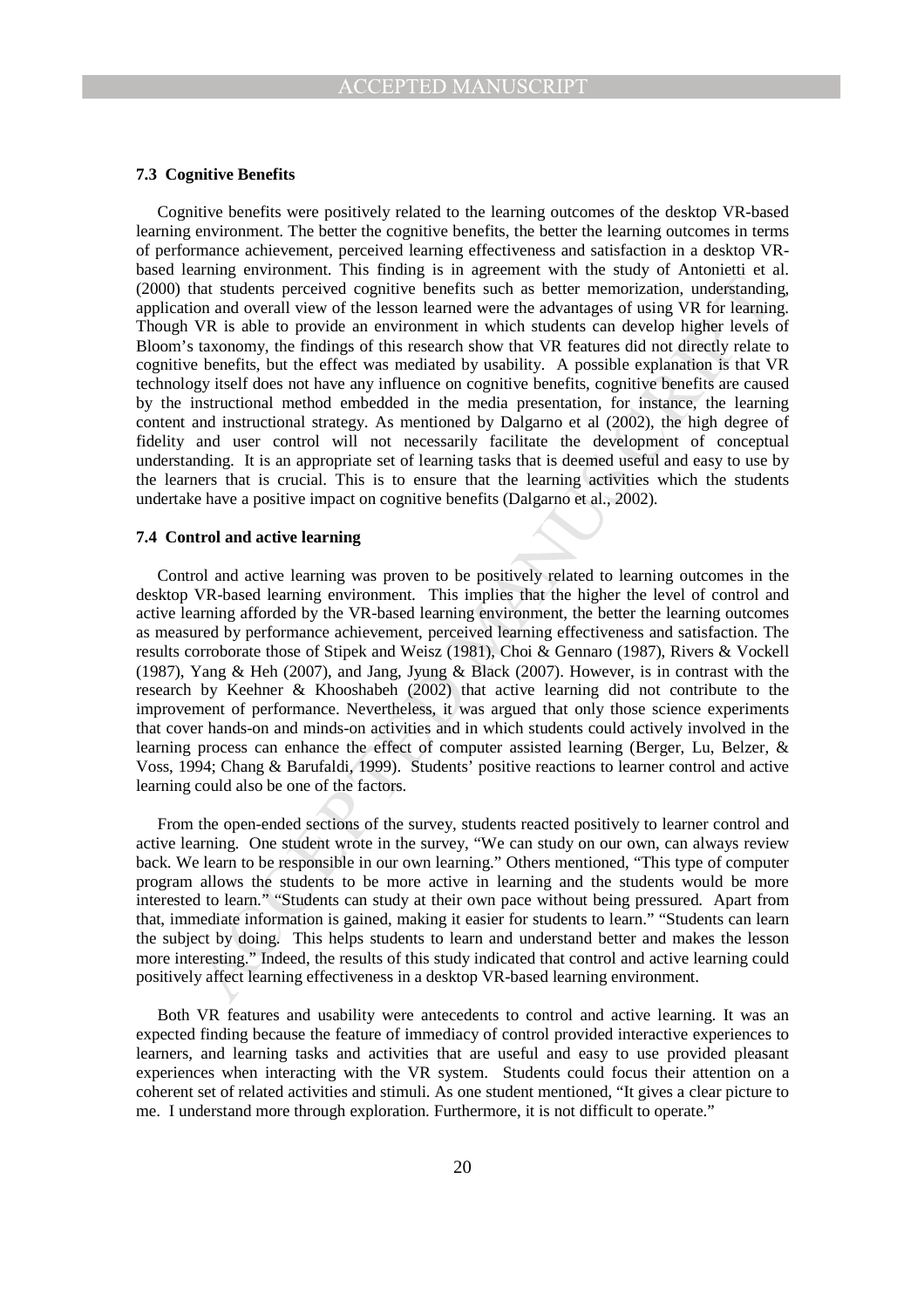#### **7.5 Reflective thinking**

Reflective thinking was another significant antecedent to learning outcomes. The result implies that the desktop VR-based learning environment could engage learners in a deep approach of learning where they could actively search for information from the learning material to resolve their doubts, to understand the lesson and link it to previous knowledge and experiences to construct new knowledge. Through reflective thinking, the learners' mental models to explain their worlds will become more complex and enable them to reason more consistently and productively about the phenomena they are observing (Jonassen et al., 1999). Consequently, better learning outcomes were achieved, that is, better performance achievement, perceived learning effectiveness and satisfaction were attained.

VR features were indirectly related to reflective thinking, which was mediated by usability. Similar with cognitive benefits, a possible explanation is that reflective thinking is caused by the instructional method embedded in the media presentation. In fact, the consensus among scholars is that technology does not cause learning, but the learning and teaching behaviors do (Chickering & Ehrmann, 1996). Nevertheless, technology can enhance certain behaviors or methods (Rami, Piccolli, & Ives, 1998). As mentioned by Collins (1995, p. 146), it is the instructional implementation of technology, and not technology itself, that determines learning outcomes. This is also supported by Dalgarno et al. (2002) that a virtual learning environment that modeled on a real world system with high degree of fidelity and immediacy of control will not necessarily facilitate better learning and understanding. This must be a suitable set of learning tasks and activities that are considered to be useful and easy to use by learners that help to facilitate reflective thinking, which in turn affects the learning outcomes.

Learners must be able to reflect on their activities and observations to learn the lesson that the activity has to teach. It is believed the requirement to complete the lab report had helped learners to reflect on their activity and observation, to integrate new experiences with their prior knowledge to construct new knowledge and learn to make sense out of what they observe. As one student mentioned during the debriefing session, "I think, reflect, and answer the lab report." Others mentioned, "I do my own learning. I read, understand, reflect and answer the lab report." "It is an interactive program which allows me to do discovery learning. Thus, the whole learning process was interesting. I did reflect on what have been learned." Hence, the interactive virtual learning coupled with the appropriate instructional strategy that is perceived as useful and easy to use by learners helps to facilitate reflective thinking.

#### **7.6 Usability**

Usability was found to be a significant antecedent to a number of the psychological learning factors as elaborated above. This implies that usability, the interaction experience with the desktop VR-based learning environment plays a significant role in influencing the learning experience, which in turn affects the learning outcomes. Moreover, usability plays the role of mediating the VR features to some psychological factors such as cognitive benefits and reflective thinking which indicates with the unique desktop VR features alone is not sufficient to facilitate learning, thinking and understanding. The learning activities and tasks provided must be useful and easy to use for the desktop VR to fully captivate its capabilities and potentials to improve learners' learning experience. In short, the design dimension of the desktop VR-based learning environment that takes into account the perceived usefulness and ease of use has a significant impact on learning experience and learning outcomes. This research echoes that of Sun et al. (2008) and Arbaugh and Duray (2002) in technology mediated learning.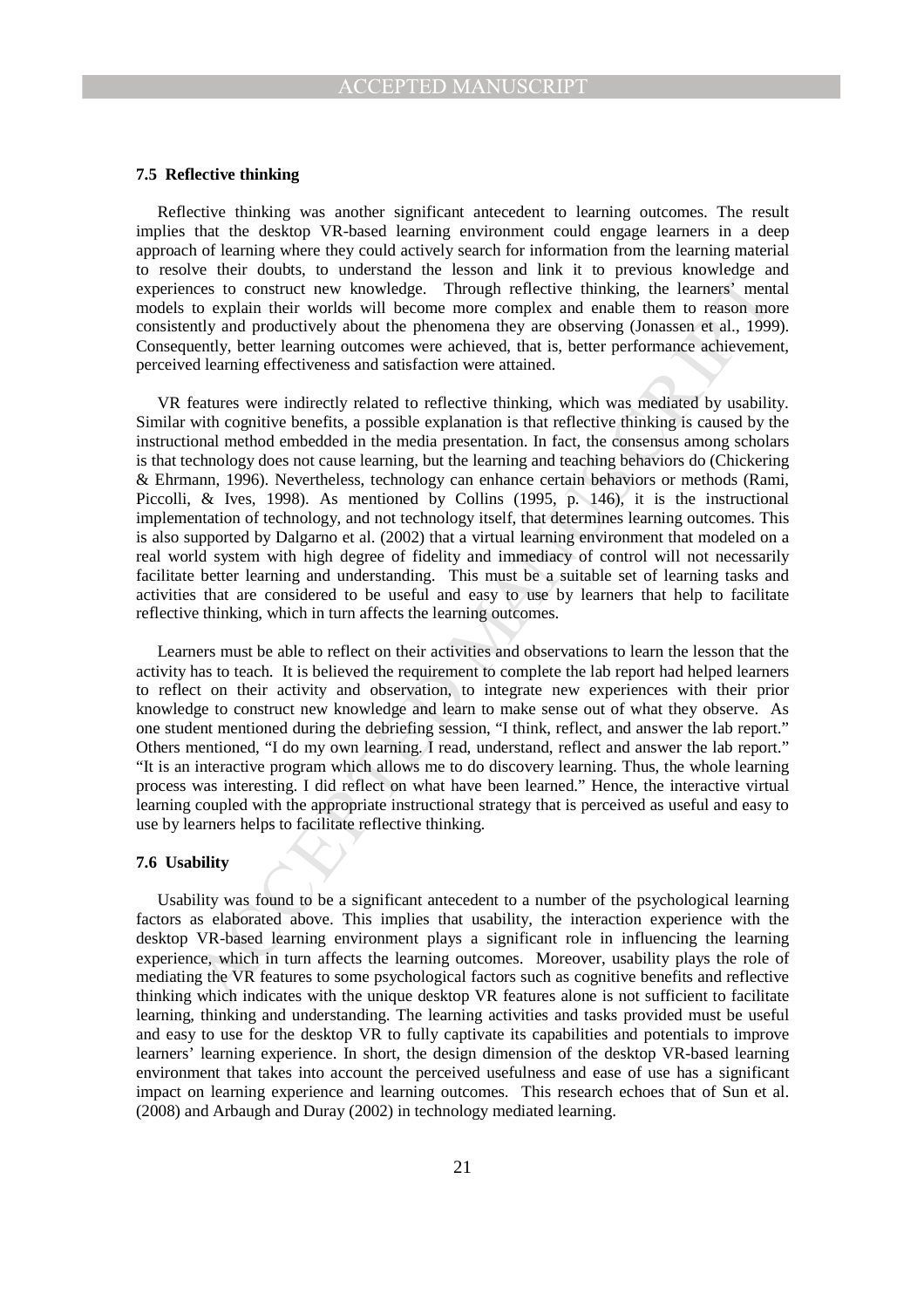VR features were a significant antecedent to usability, as predicted by the model. This is consistent with the findings of Salzman et al. (1999). VR features that were measured by the representational fidelity and the ability to control, manipulate and interact with the virtual objects in the desktop VR-based learning environment collectively influenced the interaction experience of the users. The positive relationship between VR features and usability indicates that the better the realism and control factors, the better the interaction experience. In the open-ended question, many students reported that the VR features have enhanced their interaction experience. In terms of perceived usefulness, student stated that "The most important part is students are able to learn at their own pace. Besides, this software enables students to view the objects in 3-D further enhances their understanding." "We are able to rotate the specimen or zoom it. We won't be able to do this with the real specimen. This is the good part where you can turn and play with the specimen and these help to understand more." "It is an effective educational tool as there are pictures and images throughout the learning. I will never feel bored with this type of computerbased learning. The information is always clear and detailed." "I think it is very useful and should be used continuously for students to understand more on the topics." From the perspective of perceived ease of use, students mentioned "It is easy and fun to use. It helps me to understand more about the subject." "It is easy to use and I can get a lot of information from this type of computer program."

## **7.7 VR features**

VR features were found to be directly and indirectly related to all psychological factors, the learning experience and also a significant antecedent to usability, the interaction experience as explained in detail above. These findings support what other researchers have argued in terms of leveraging the uniqueness of the VR technology to enhance the learners' interaction experience and learning experience, which in turn influence the learning outcomes (Barnett, Yamagatah-Lynch, Keating, Barab, & Hay, 2005; Salzman et al., 1999). VR technology may have significant potential to improve student learning; however, it is the aspects of this technology that are best leveraged for enhancing the learning effectiveness that need to be examined (Barnett et al., 2005). This study has shown that representational fidelity (scene realism) and immediacy of control are the two unique features of desktop VR that play a significant role in influencing the interaction and learning experience of the learners which eventually enhance the learning outcomes.

#### **7.8 Spatial ability moderating effect**

The influences of presence, motivation, cognitive benefits and reflective thinking on learning outcomes being similar for high and low spatial ability groups indicate that these psychological factors to learning outcomes are not spatial ability specific. The phenomenon implies that these psychological factors are the common success factors, regardless of the learners' spatial ability. Thus, a desktop VR-based learning environment that is able to provide such learning experience (e.g. presence, motivation, cognitive benefits and reflective thinking) is crucial to achieve good learning outcomes for learners with different spatial abilities.

The influence of control and active learning on learning outcomes is stronger for the high spatial ability than the low spatial ability group, implying that the high spatial ability group displays more sensitively to control and active learning rather than to other psychological factors. The difference between both groups may result from the phenomenon that the high spatial ability learners generate a higher level of performance achievement, perceived learning and satisfaction if control and active learning is provided. This shows that control and active learning is a more concern factor for the high spatial ability group. A possible explanation could be control and active learning enable learners to adapt the pace of presentation to their individual cognitive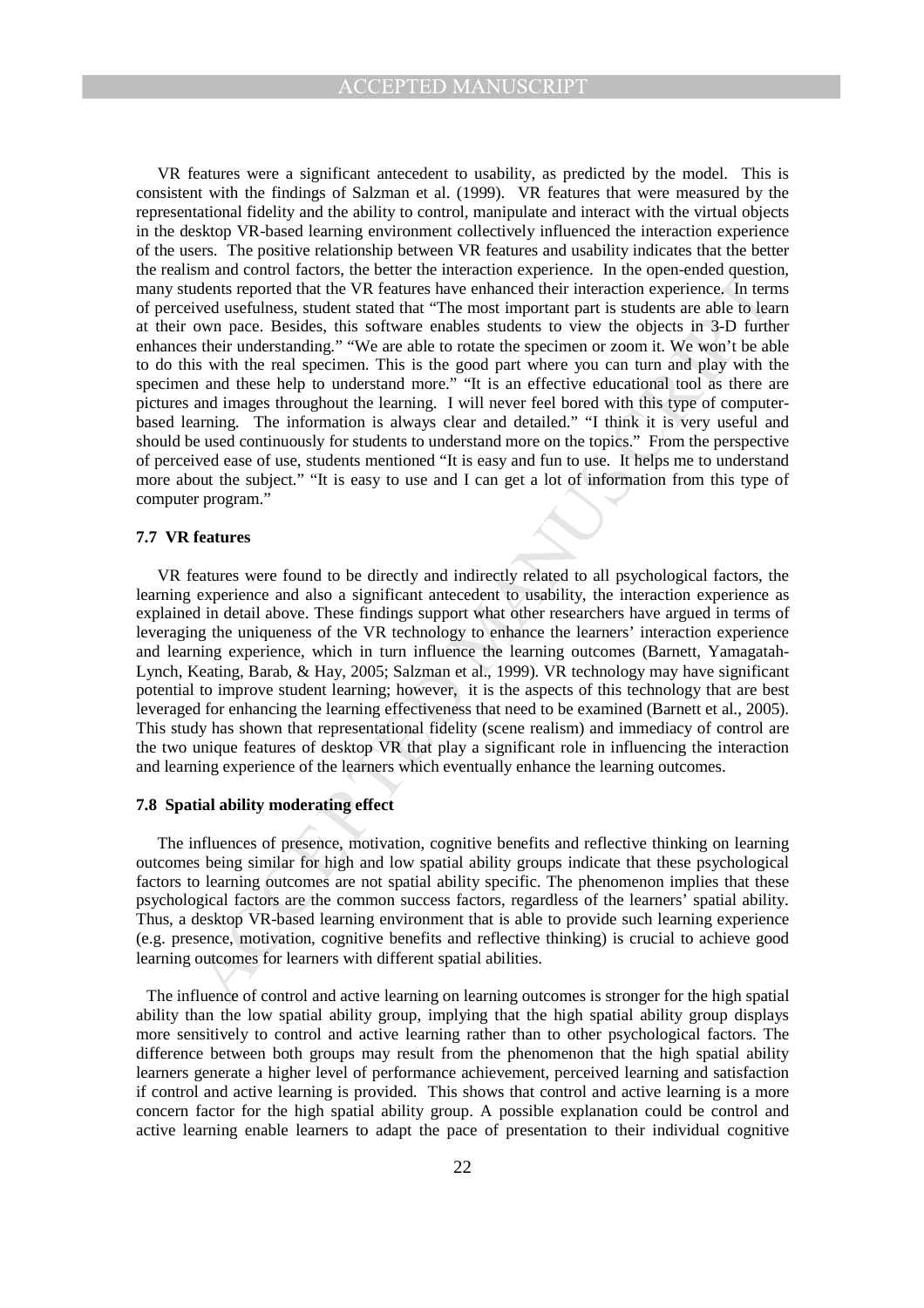needs, thereby ameliorating their performance and they perceive the learning process as effective and satisfying.

#### **7.9 Learning style moderating effect**

The influences of presence, motivation, cognitive benefits, control and active learning and reflective thinking on learning outcomes being similar for accommodator learners and assimilator learners indicate that these psychological factors to learning outcomes are not learning style specific. The phenomenon implies that these psychological factors are the common success factors, regardless of the learners' learning style. Thus, a desktop VR-based learning environment that is able to provide such learning experiences is crucial to achieve good learning outcomes.

The implication of this findings is desktop VR-based learning environment is found to be suitable for learners with different learning styles because learning style does not influence learning experience on learning outcomes. Likewise, desktop VR-based learning environment is also suitable for learners with different spatial abilities because spatial ability does not influence the learning experience paths to learning outcomes except for the path of control and active learning to learning outcome. Thus, the efforts to improve the learning outcomes are only subjected to very minimal influence of spatial ability. Consequently, desktop VR is an educational tool that could accommodate individual differences in terms of learning styles and spatial abilities.

#### **8. Future Research and Implications**

It is noted the learning outcomes accounted for 61% of the variability in satisfaction, 72% of the variability in perceived learning effectiveness, but only 7% of the variability in performance. Though performance achievement was a significant indicator for learning outcomes, only a small proportion of variability in performance achievement was explained. Student performance achievement is influenced by a myriad of other factors including personal goals (Yi  $\&$  Im, 2004), cognitive styles (Witkin, 1976), and computer attitudes (Teo, 2008). Getting better score is not necessarily the goal of all students (McGill & Klobas, 2009). A short exposure with desktop VR might not be sufficient to gauge students' performance achievement. Thus, studying students in desktop VR-based learning environment over a longer period will be useful as the impact of the VR-based learning on student achievement may be cumulative over time.

Replication of the study in different learning context is recommended for future research to determine whether the identified constructs and the pattern of relationships in the tested structural model is restricted to the present sample and design or if it can be observed in samples for other learning programs with different content and over a period of time. The subjects were confined to the context of Malaysia. There is evidence that cultural backgrounds of students from different cultures could influence how they use and think about learning with computer based technologies (Colis, 1999; Lai, 2002; Palma-Rivas, 2002). Thus, it is recommended that similar study to be carried out for students with different cultural backgrounds from different geographically areas to generalize the result findings.

Nevertheless, the findings have important implications to instructional designers, desktop VR software developers and educators. For instructional designers and desktop VR software developers, this study would help them to leverage the VR features to enhance the desired interaction and learning experiences that play a significant role in improving the learning outcomes. An important finding is that great VR features alone might not achieve the desired learning experience. An appropriate set of learning tasks and activities that are considered to be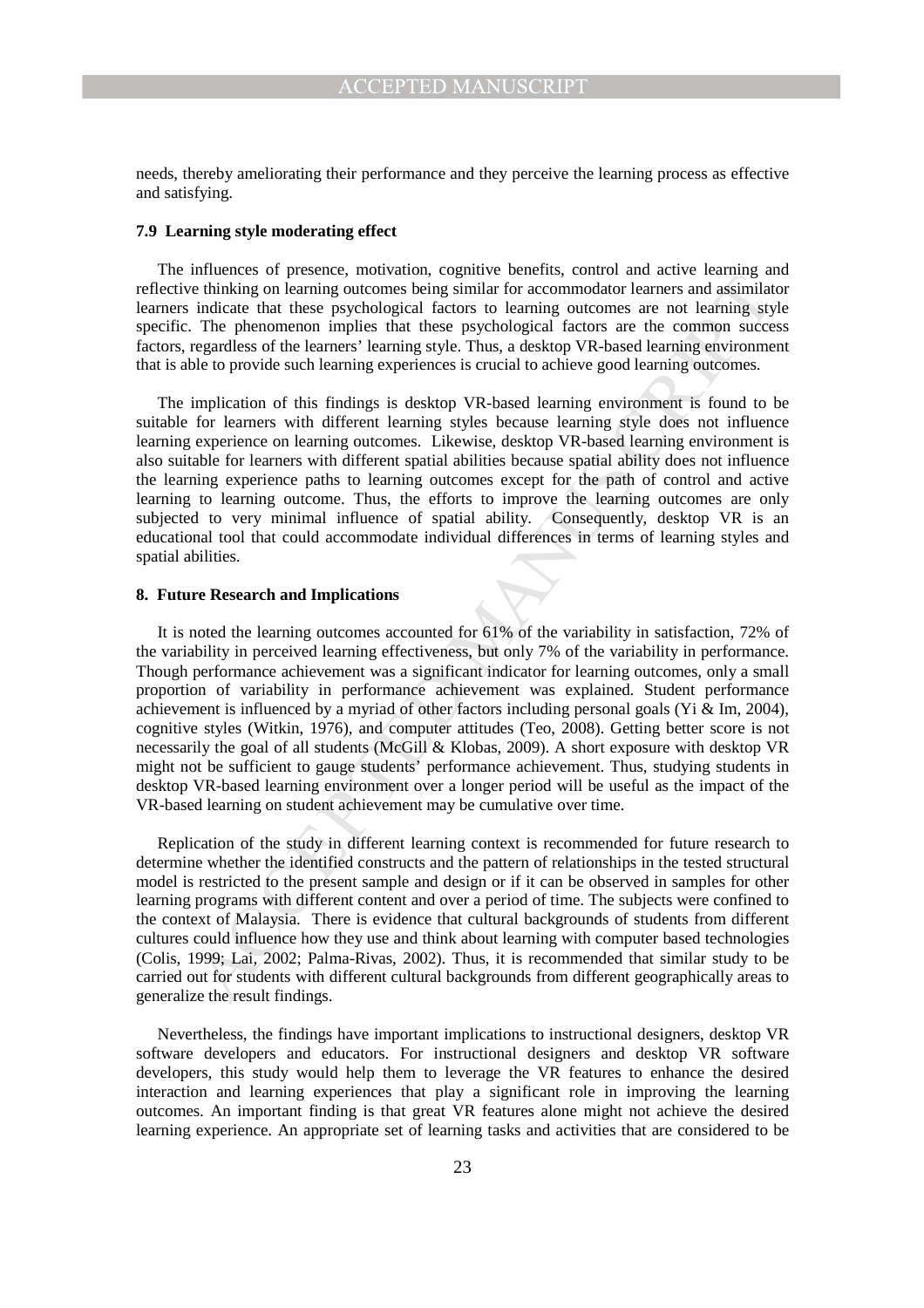useful and easy to use by learners that are afforded by the VR technology is crucial in enhancing the learning outcomes. For educators, individualized learning is possible with desktop VR-based learning. Desktop VR-based learning could accommodate students with different learning styles and spatial abilities. The influence of spatial abilities on learning outcomes is minimal in desktop VR-based learning environment.

#### **9. Conclusions**

This research makes a significant contribution by bringing us one step closer to understand the potential of desktop VR technology to support and enhance learning. Through this research, an initial theoretical model of the determinants of learning effectiveness in a desktop VR-based learning environment is contributed. A broad framework that identifies the theoretical constructs and their relationships in a desktop VR-based learning environment has been developed and the fit of the theoretical model has been systematically and empirically tested. The framework and model are intended to guide the future development efforts of desktop VR-based learning environment. Moreover, the framework and model have enlightened practitioners the capability of desktop VR to enhance learning and to support practitioners using desktop VR-based learning. Taken together, the findings from this study not only tell us what has occurred but also how the learning has occurred in a desktop VR-based learning environment.

#### **References**

Alavi, M. (1994). Computer-mediated collaborative learning: An empirical evaluation. *MIS Quarterly, 18*(2), 159-174. Alavi, M., & Leidner, D. E. (2001). Research commentary: Technology-mediated learning - A call for greater depth and breadth of research. *Information Systems Research, 12*(1), 1-10.

- Antonietti, A., Rasi, C., Imperio, E., & Sacco, M. (2000). The representation of virtual reality in education. *Education and Information Technologies, 5*(4), 317-327.
- Arbaugh, J. B., & Duray, R. (2002). Technological and structural characteristics, student learning and satisfaction with web-based courses: An exploratory study of two on-line MBA programs. *Management Learning, 33*(3), 331- 347.
- Ausburn, L. J., & Ausburn, F. B. (2008). Effects of desktop virtual reality on learner performance and confidence in environment mastery: Opening a line of inquiry. *Journal of Industrial Teacher Education, 45*(1), 54-87.
- Barnett, M., Yamagatah-Lynch, L., Keating, T., Barab, S. A., & Hay, K. E. (2005). Using virtual reality computer models to support student understanding of astronomical concepts. *Journal of computers in Mathematics and Science Teaching, 24*(4), 333-356.
- Barrett, J., & Williams, G. (2003). *Test Your Own Aptitude*. London, UK.: Kogan Page.
- Bell, J. T., & Fogler, H. S. (1997). *Ten steps to developing virtual reality applications for engineering education.* Paper presented at the American Society for Engineering Education Milwaukee, WI.
- Benbunan-Fich, R., & Hiltz, S. R. (2003). Mediators of the effectiveness of online courses. *IEEE Transactions On Professional Communication, 46*(4), 298-312.
- Berger, C. F., Lu, C. R., Belzer, S. J., & Voss, B. (1994). Research on the uses of technology in science education. In D. L. Gabel (Ed.), *Handbook of research on science teaching and learning* (pp. 466-490). New York: Macmillan Publishing Company.
- Bowman, D. A., & McMahan, R. P. (2007). Virtual reality: How much immersion is enough? *Computer, 40*(7), 36-42.
- Chang, C. Y., & Barufaldi, J. (1999). The use of a problem solving based instructional model in initiating change in students' achievement and alternative frameworks. *International Journal of Science Education, 21*(4), 373- 388.
- Chen , C. J. (2006). Are spatial visualization abilities relevant to virtual reality? *e-Journal of Instructional Science and Technology, 9*(2), 1-16.
- Chen, C. J., & Teh, C. S. (2000). Design issues of desktop virtual reality educational applications. In H.M.Khalid (Ed.), *Virtual reality: select issues and applications* (pp. 63-78): Asean Academic, London.
- Chen, C. J., Toh, S. C., & Wan, M. F. (2005). Are learning styles relevant to virtual reality? *Journal of Research on Technology in Education, 38*(2), 123-141.
- Chickering, A. W., & Ehrmann, S. C. (1996). Implementing the seven principles: Technology as Lever Retrieved Oct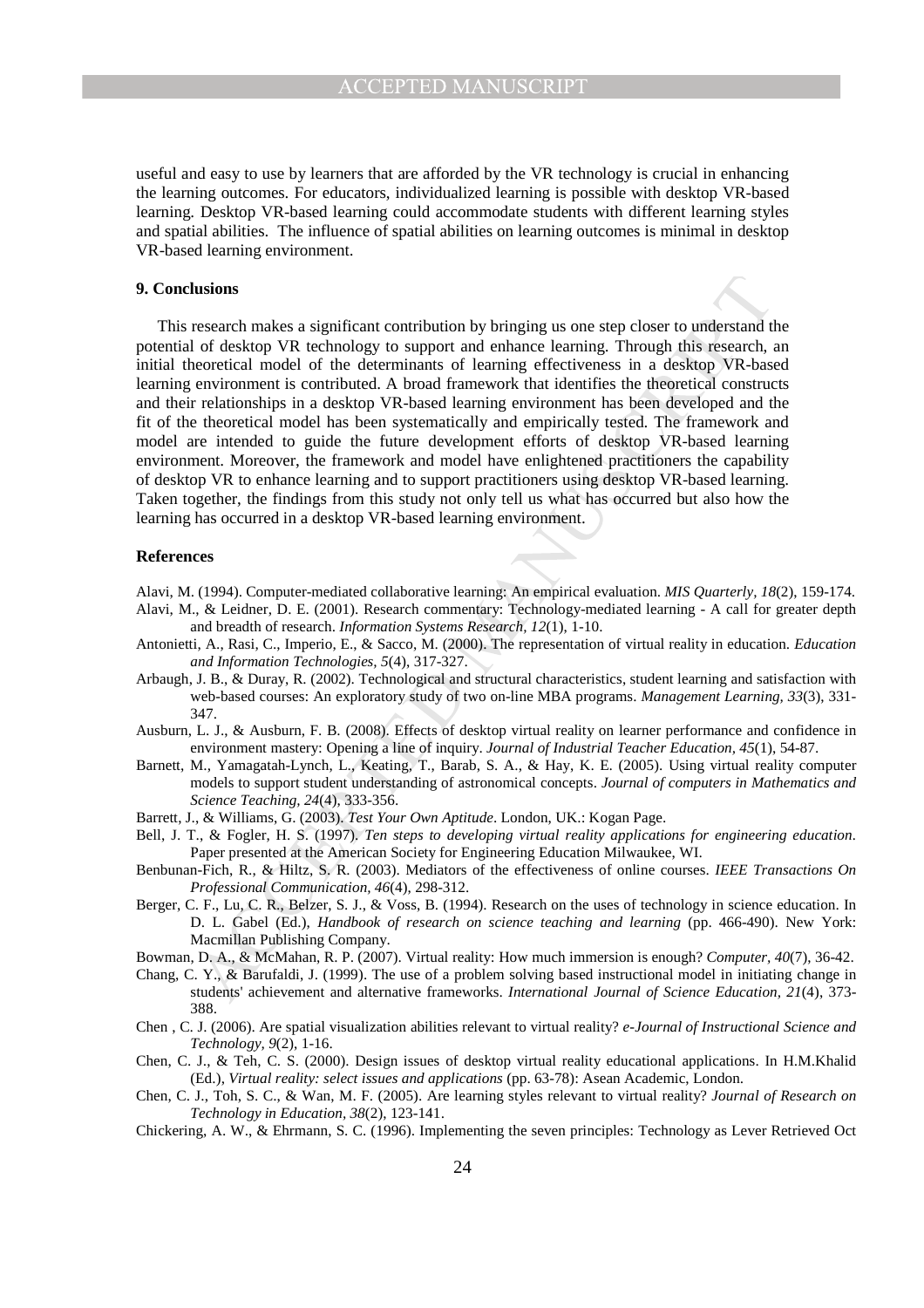7, 2009, from http://2md.osu.edu/edtech/pdfs/seven\_principles.pdf

- Choi, B.-S., & Gennaro, E. (1987). The effectiveness of using computer simulated experiments on junior high students' understanding of the volume displacement concept. *Journal of Research in Science Teaching, 24*(6), 539-552.
- Chou, S. W., & Liu, C. H. (2005). Learning effectiveness in a web-based virtual learning environment: A learner control perspective. *Journal of Computer Assisted Learning, 21*, 65-76.
- Chuah, K. M., Chen, C. J., & Teh, C. S. (2008). Incorporating kansei engineering in instructional design: Designing virtual reality based learning environments from a novel perspective. *Themes in Sciences and Technology Education, 1*(1), 37-48.
- Collins, A. (1995). Anticipating the impact of multimedia in education: Lessons from the literature. *Computers in Adult Education and Training, 2*(2), 136-149.
- Colis, B. (1999). Designing for difference: Cultural issues in the design of WWW-based course-support sites. *British Journal of Educational Technology, 30*(3), 201-215.
- Creddy, D. K., Mitchell, M., Seaton-Sykes, P., Cooke, M., Patterson, E., Purcell, C., et al. (2007). Evaluating a webenhanced bachelor of nursing curriculum: Perspectives of third-year students. *Journal of Nursing Education, 46*(10), 460-467.
- Dalgarno, B. (1998). Choosing learner activities for specific learning outcomes: A tool for constructivist computer assisted learning design. In C. McBeath & R. Atkinson (Eds.), *Planning for progress, partnership and profit: Proceedings EdTech'98*. Perth: Australian Society for Educational Technology.
- Dalgarno, B., Hedberg, J., & Harper, B. (2002). *The contribution of 3D environments to conceptual understanding.* Paper presented at the ASCILITE 2002, Auckland, New Zealand.
- Davis, F. D. (1989). Perceived usefulness, perceived ease of use, and user acceptance of information technology. *MIS Quarterly, 13*(3), 319-340.
- Deci, E. L., & Ryan, R. M. (2000). The "what' and "why" of goal pursuits: Human needs and the self-determination of behaviour. *Psychological Inquiry, 11*(4), 227-268.
- Dewey, J. (1933). *How We Think*. Lexington, Massachusetts: D.C. Heath and Company.
- Fitzpatrick, J. J. (2008). Interactive virtual reality learning systems: Are they a better way to ensure proficiency? Retrieved 9 Dec 2008, from http://www.vrmariner.com/vr\_learning.html
- Garson, G. D. (2009). Validity Retrieved May 4, 2009, from http://faculty.chass.ncsu.edu/garson/PA765/validity.htm
- Hair, J. F., Black, W. C., Babin, B. J., Anderson, R. E., & Tatham, R. L. (2006). *Multivariate data analysis* (6th ed.). Upper Saddle River, New Jersey: Prentice Hall.
- Hardré, P. L., & Sullivan, D. W. (2008). Student differences and environment perceptions: How they contribute to student motivation in rural high schools. *Learning and Individual Differences, 18*, 471-485.
- Hiltz, S. R. (1995). Teaching in a virtual classroom. *International Journal of Educational Telecommunications, 1*(2), 185-198.
- Hopkins, K. D. (1988). *Educational and psychological measurement and evaluation* (8th ed.). USA: Allyn & Bacon.
- Inoue, Y. (2007). Concepts, applications, and research of virtual reality learning environments. *International Journal of Social Sciences, 2*(1), 1-7.
- Jang, S., Jyung, R. W., & Black, J. B. (2007). *How direct interaction in a virtual reality program aids in developing an internal representation of a complex 3-D structure.* Paper presented at the World Conference on Educational Multimedia, Hypermedia and Telecommunication, Vancouver, Canada.
- Jonassen, D. H., Peck, K. L., & Wilson, B. G. (1999). *Learning with technology: A constructivist persperctive*: Prentice Hall, Inc., Upper Saddle River, NJ.
- Keehner, M., & Khooshabeh, P. (2002). Computerized representations of 3D structure: How spatial comprehension and patterns of interactivity differ among learners Retrieved 3 Sept, 2008, from http://media.igert.ucsb.edu/pubdls/Keehn&Khoosh.pdf
- Kim, J. H., Park, S. T., Lee, H., Yuk, K. C., & Lee, H. (2001). Virtual reality simulations in physics education Retrieved 11 October 2007, from http://imej.wfu.edu/articles/2001/2/02/index.asp
- Kinzie, M. B., Sullivan, H. J., & Berdel, R. L. (1988). Learner Control and Achievement in Science Computer-Assisted Instruction. *Journal of Educational Psychology, 80*(3), 299-303.
- Kolb, A. Y., & Kolb, D. A. (2005). The kolb learning style inventory version 3.1 2005 technical specifications Retrieved Nov 4, 2008, from http://www.learningfromexperience.com/images/uploads/Tech\_spec\_LSI.pdf
- Kolb, D. A. (2007). *Kolb Learning Style Inventory* HayGroup.
- Lal, V. (2002). Cultural difference and its influence on learning with computer-based technologies is schools Retrieved April 23, 2010, from http://www.effectsproject.uts.edu.au/project\_papers/3\_vijendra\_lal.pdf
- Lee, E. A.-L., & Wong, K. W. (2008). A review of using virtual reality for learning. *Transactions on Edutainment 1*,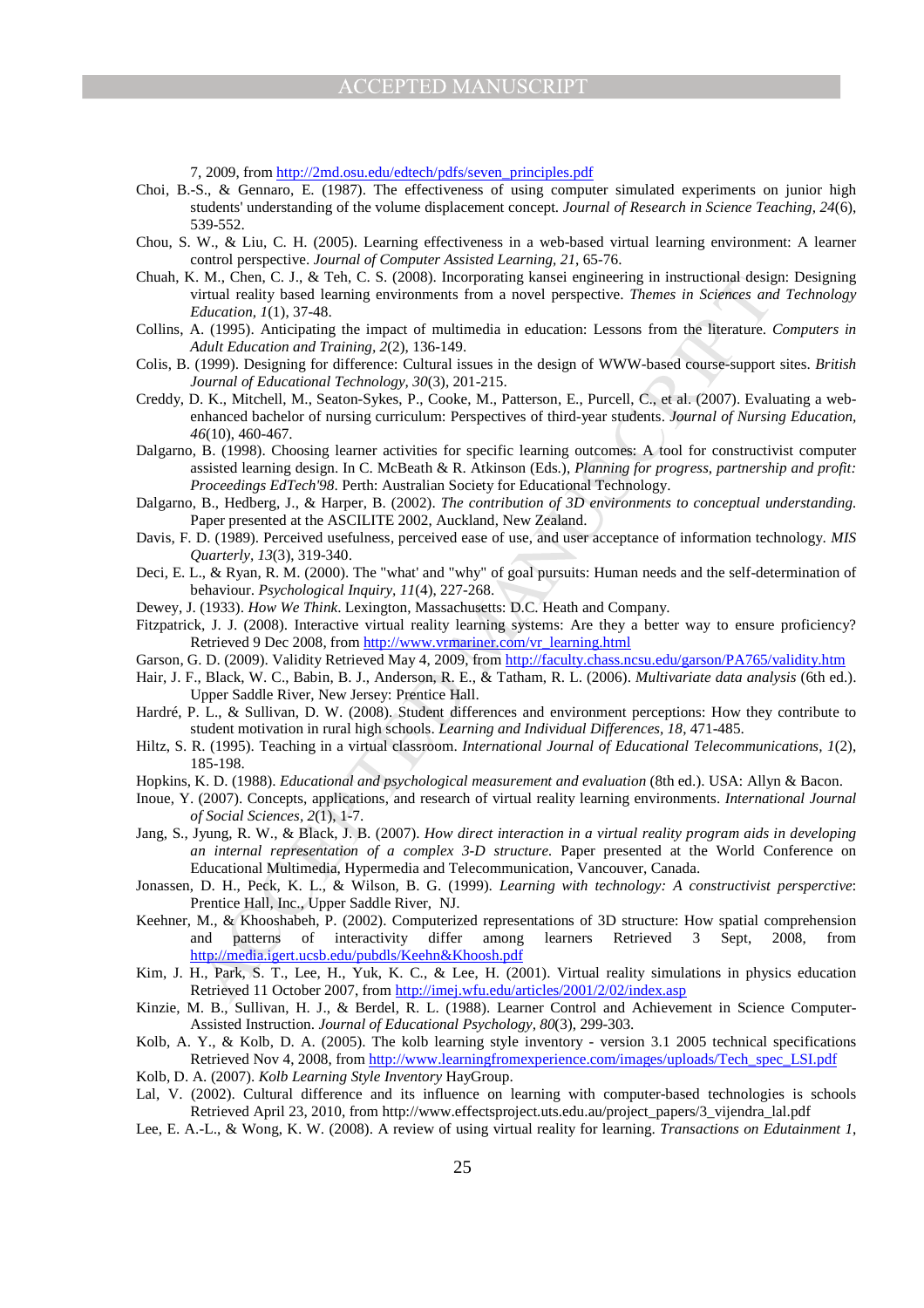231-241.

- Lee, E. A.-L., Wong, K. W., & Fung, C. C. (2009a). Educational values of virtual reality: The case of spatial ability. In C. Ardil (Ed.), *Proceedings of World Academy of Science, Engineering and Technology*. Paris, France.
- Lee, E. A.-L., Wong, K. W., & Fung, C. C. (2009b). Learning effectiveness in a desktop virtual reality-based learning environment. In S. C. Kong, H. Ogata, H. C. Arnseth, C. K. K. Chan, T. Hiroshima, F. Klett, J. H. M. Lee, C. C. Liu, C. K. Looi, M. Milrad, A. Mitrovic, K. Nakabayashi, S. L. Wong & S. J. H. Yang (Eds.), *Proceedings of the17th International Conference on Computers in Education [CDROM]*. Hong Kong: Asia-Pacific Society for Computers in Education.
- Lee, J., Hong, N. L., & Ling, N. L. (2001). An analysis of students' preparation for the virtual learning environment. *The Internet and Higher Education, 4*(3-4), 231-242.
- Lepper, R. F. (1985). Microcomputers in education: Motivational and social issues. *American Psychologist, 40*, 1-18.
- Leung, D. Y. P., & Kember, D. (2003). The relationship between approaches to learning and reflection upon practice. *Education Psychology, 23*(1), 61-71.
- Li, F. C., Angelier, J., Deffontaines, B., Hu, J. C., Hsu, S. H., Lee, C. H., et al. (2002). *A virtual reality application for distance learning of Taiwan stream erosion in Geosciences.* Paper presented at the International Conference on Computers in Education.
- Linnenbrink, E. A., & Pintrich, P. R. (2002). Motivation as an enabler for academic success. *School Psychology Review, 31*(3), 313-327.
- Maki, R. H., Maki, W. S., Patterson, M., & Whittaker, P. D. (2000). Evaluation of a web-based introductory psychology course: Learning and satisfaction in on-line versus lecture course. *Behavior Research Methods, Instruments and Computer, 32*(2), 230-239.
- Mania, K., & Chalmers, A. (2000). *A user-centered methodology for investigating presence and task performance.* Paper presented at the Presence 2000 Workshop, March 27 - 28, Delft.
- Maor, D., & Fraser, B. J. (2005). An online questionnaire for evaluating students' and teachers' perceptions of constructivist multimedia learning environments. *Research in Science Education, 35*, 221-244.
- Marks, R. B., Sibley, S. D., & Arbaugh, J. B. (2005). A structural equation model of predictors for effective online learning. *Journal of Management Education, 29*(4), 531-563.
- Martens, R., Bastiaens, T., & Kirschner, P. A. (2007). New learning design in distance education: The impact on student perception and motivation. *Distance Education, 28*(1), 81-93.
- McArdle, G., Monahan, T., & Mangina, E. (2004). *A web-based multimedia virtual reality environment for e-learning*. Paper presented at the Eurographics.
- McAuley, E., Duncan, T., & Tammen, V. V. (1989). Psychometric properties of the intrinsic motivation inventory in a competitive sport setting: A confirmatory factor analysis. *Reseach Quarterly For Exercise And Sport, 60*(1), 48-58.
- McGill, T. J., & Klobas, J. E. (2009). A task-technology fit view of learning management system impact. *Computers & Education, 52*, 496-508.
- McGreevy, M. W. (1992). The presence of field geologists in Mars-like terrain. *Presence: Teleoperators and Virtual Environments, 1*(4), 375-403.
- McLellan, H. (2004). Virtual Realites. In D. H. Jonassen (Ed.), *Handbook of Research on Educational Communications and Technology*: Erlbaum Associates, Mahwah, NJ.
- Mergel, B. (1998). Instructional design & learning theory Retrieved 31 October 2007, from http://www.usask.ca/education/coursework/802papers/mergel/brenda.htm
- Merrill, M. D. (1975). Learner control: Beyond aptitude-treatment interactions. *Educational Technology Research and Development, 23*(2), 217-226.
- Mezirow, J. (1991). *Transformative dimensions of adult learning*. San Francisco: Jossey-Bass.
- Mezirow, J. (1998). On critical reflection. *Adult Education Quarterly, 48*, 185-198.
- Milheim, M. D., & Martin, B. L. (1991). Theoretical bases for the use of learner control: Three different perspectives. *Journal of Computer-Based Instruction, 18*, 99-105.
- Monahan, T., McArdle, G., & Bertolotto, M. (2008). Virtual reality for collaborative e-learning. *Computers & Education, 50*(4), 1339-1353.
- Nunez, D. (2004). *How is presence in non-immersive, non-realistic virtual environments possible?* Paper presented at the 3rd International Conference on Computer Graphics, Virtual Reality, Visualization and Interaction, Africa.
- Nunnally, J. C. (1978). *Psychometric Theory* (2nd ed.). New York: McGraw Hill.
- Ong, S. K., & Mannan, M. A. (2004). Virtual reality simulations and animations in a web-based interactive manufacturing engineering module. *Computers & Education, 43*(4), 361-382.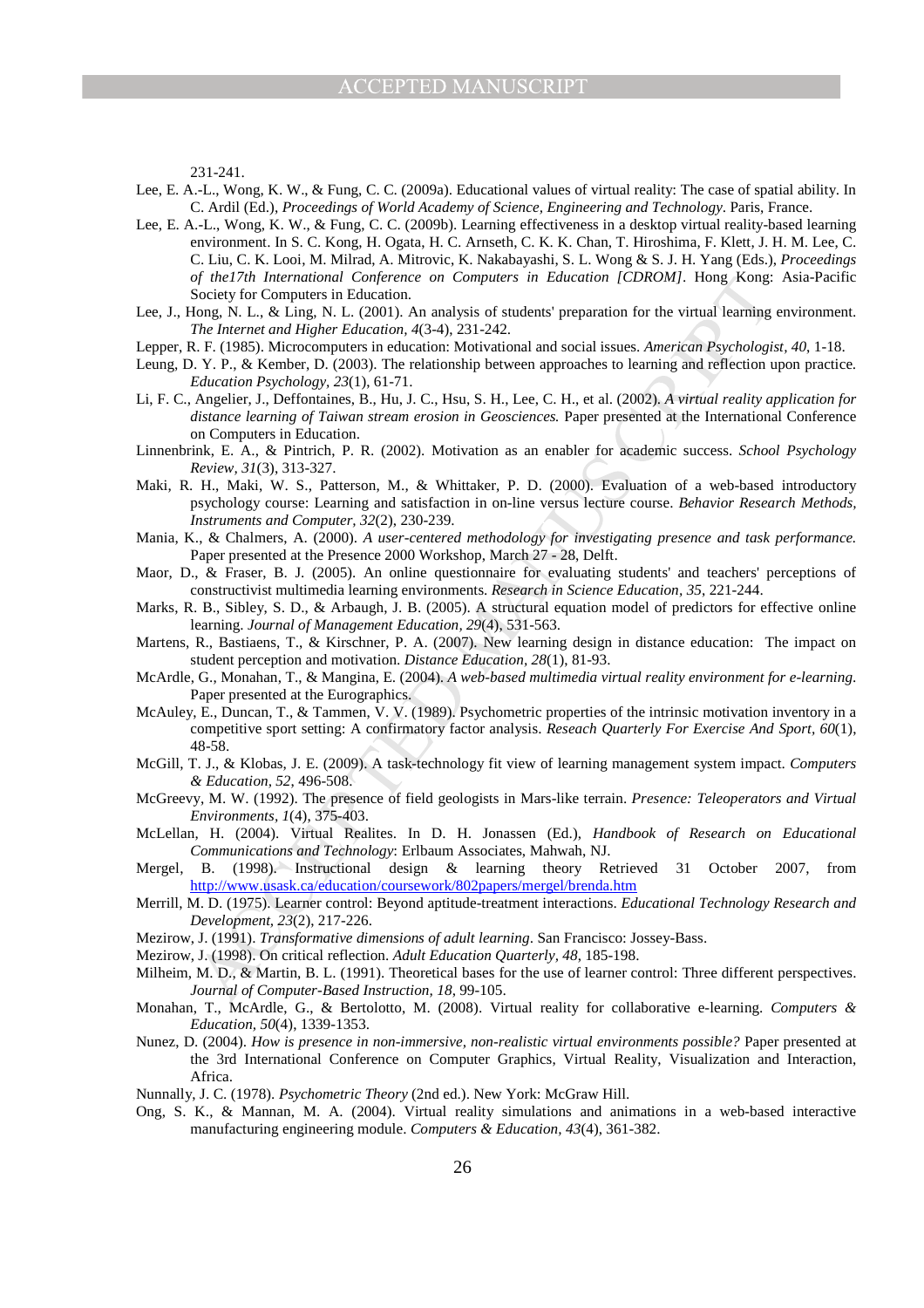Palma-Rivas, N. (2000). Using technology to facilitate learning. *New Directions For Community Colleges, 112*, 73-83. Phan, H. P. (2007). An Examination of Reflective Thinking, Learning Approaches, and Self-Efficacy Beliefs at the

- University of the South Pacific: A path analysis approach. *Educational Psychology, 27*(6), 789. Piccoli, G., Ahmad, R., & Ives, B. (2001). Web-based virtual learning environments: A research framework and a
	- preliminary assessment of effectiveness in basic IT skills training. *MIS Quarterly, 25*(4), 401-426.
- Rami, A., Piccolli, G., & Ives, B. (1998). *Effectiveness of virtual learning environments in basic skills business education: A field study in progress.* Paper presented at the Nineteenth International Conference on Information Systems, Helsinki, Finland.
- Reigeluth, C. M. (1999). What is instructional-design theory and how is it changing? In C.M.Reigeluth (Ed.), *Instructional-design theories and models - a new paradigm of instructional theory* (pp. 5 -29): Lawrence Erlbaum, NJ.
- Rezabek, R. (1995). *The relationships among measures of intrinsic motivation, instructional design, and learning in computer-based instruction.* Paper presented at the 1995 Annual National Convention of the Association for Educational Communications and Technology (AECT), Anaheim, CA.
- Rivers, R. H., & Vockell, E. (1987). Computer simulations to stimulate scientific problem solving. *Journal of Research in Science Teaching, 24*(5), 403-415.
- Roblyer, M. D. (2003). *Integrating educational technology into teaching* (3rd ed.): Pearson Education, NJ.
- Salzman, M. C., Dede, C., Loftin, R. B., & Chen, J. (1999). A model for understanding how virtual reality aids complex conceptual learning. *Presence: Teleoperators and Virtual Environments, 8*(3), 293-316.
- Schuemie, M. J., Van Der Straaten, P., Krijin, M., & Van Der Mast, C. A. P. G. (2001). Research on presence in virtual reality: A survey. *Cyberpsychology & Behaviour, 4*, 183-210.
- Schutte, J. G. (1997). Virtual teaching in higher education: The new intellectual superhighway or just another traffic jam? Retrieved 24 Jan 2008, from http://ddi.cs.unipotsdam.de/HyFISCH/Teleteaching/VirtualTeachingSchutte.htm
- Schwan, S., & Riempp, R. (2004). The cognitive benefits of interactive videos: Learning to tie nautical knots. *Learning and Instruction 14*, 293-305.
- Sharda, R., Romano Jr, N. C., Lucca, J. A., Weiser, M., Scheets, G., Chung, J. M., et al. (2004). Foundation for the study of computer-supported collaborative learning requiring immersive presence. *Journal of Management Information Systems, 20*(4), 31-63.
- Shuell, T. J., & Lee, C. Z. (1976). *Learning and instruction*. Monterey, CA: Brooks-Cole.
- Singh, J. (1995). Measurement issues in cross-national research. *Journal of International Business Studies, 26*(3), 597- 619.
- Slater, M. (2003). A note on presence terminology Retrieved July 26, 2009, from http://www.cs.ucl.ac.uk/research/vr/Projects/Presencia/ConsortiumPublications/ucl\_cs\_papers/presenceterminology.htm
- Slater, M., & Usoh, M. (1993). Representation systems, perceptual positions, and presence in immersive virtual environments. *Presence, 2*, 221-233.
- Song, K. S., & Lee, W. Y. (2002). A virtual reality application for geometry classes. *Journal of Computer Assisted Learning, 18*, 149-156.
- Stipek, D. J., & Weisz, J. R. (1981). Perceived personal control and academic achievement. *Review of Educational Research, 51*, 101-137.
- Strangman, N., & Hall, T. (2003). Virtual reality/simulations. Wakefield, MA: National Center on Accessing the General Curriculum Retrieved May 9, 2006, from http://www.cast.org/publications/ncac/ncac\_vr.html
- Sun, P.-C., Tsai, R. J., Finger, G., Chen, Y.-Y., & Yeh, D. (2008). What drives a successful e-Learning? An empirical investigation of the critical factors influencing learner satisfaction. *Computers & Education, 50*(4), 1183- 1202.
- Swanson, E. B. (1987). Information channel disposition and use. *Decision Sciences, 18*(1), 131-145.
- Tactus Technologies. (2007). V-Frog: Virtual frog dissection. Retrieved May 22, 2009, from http://www.tactustech.com/products/vfrog/documents/V-Frog-White-Paper.pdf
- Teo, T. (2008). Assessing the computer attitudes of students: An Asian perspective. *Computers in Human Behavior, 24*(4), 1634-1642.
- Usoh, M., Alberto, C., & Slater, M. (1996). Presence: Experiments in the psychology of virtual environments Retrieved July 26, 2009, from http://www.cs.umu.se/kurser/TDBD12/VT07/articles/precense-paperteap\_full96.pdf
- Virvou, M., Katsionis, G., & Manos, K. (2005). Combining software games with education: Evaluation of its educational effectiveness. *Educational Technology and Society, 8*(2), 54-65.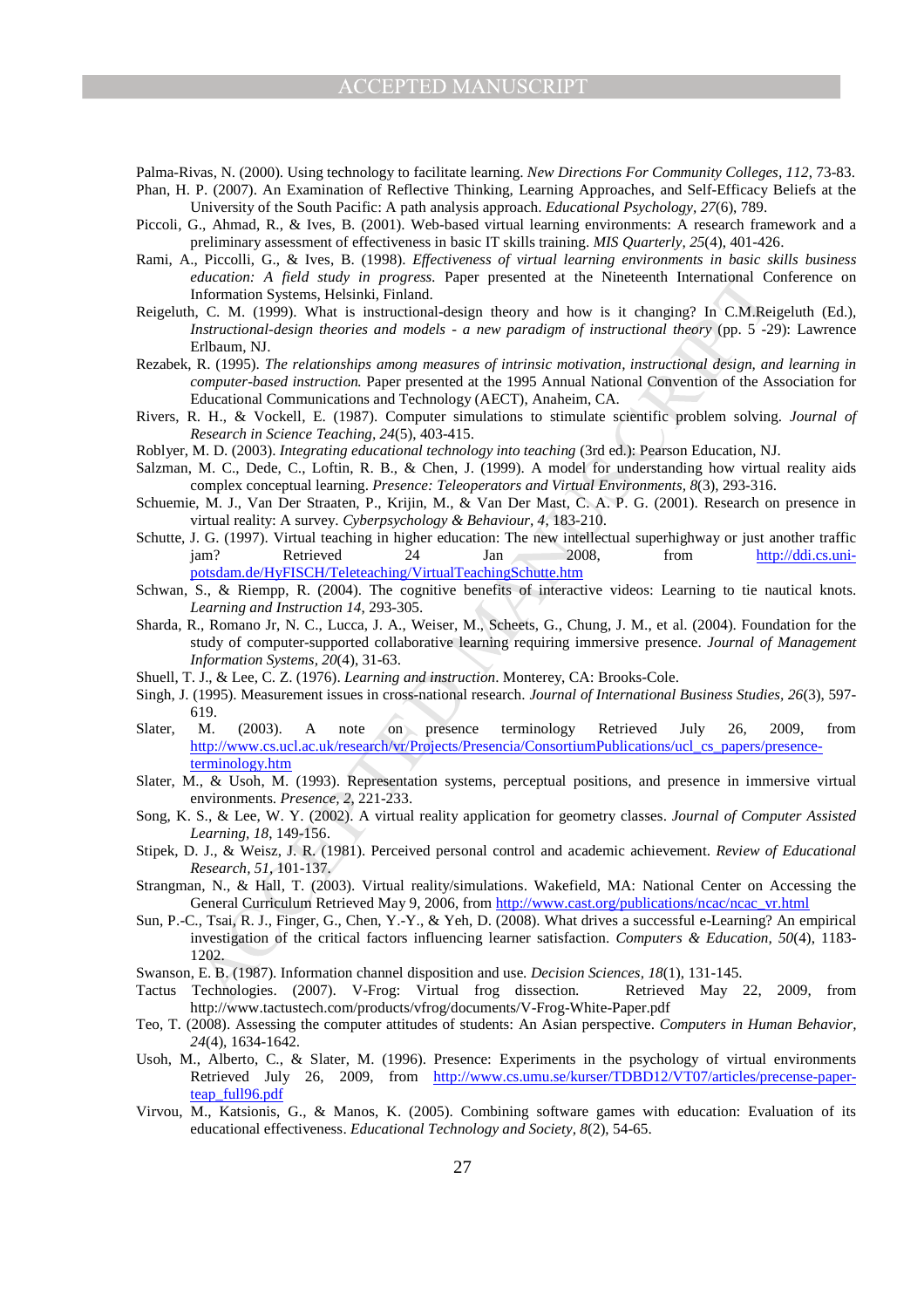- Wan, Z., Fang, Y., & Neufeld, D. J. (2007). The role of information technology in technology-mediated learning: A review of the past for the future. *Journal of Information Systems Education, 18*(2), 183 - 192.
- Wen, J. R., & Hsu, L. L. (2000). *The effect of virtual reality learning with different cognitive style.* Paper presented at the International Conference on Computers in Education/International Conference on Computer-Assisted Instruction, Taipei, Taiwan.
- Wetzel, C. D., Radtke, P. H., & Stern, H. W. (1994). *Instructional effectiveness of video media*: Lawrence Erlbaum Associates, Hillsdale, NJ.
- Wilbourne, M. (2006). Intrinsic and extrinsic motivation orientations in the classroom: Age differences and academic correlates. *Childhood Education, 82*(5), 311.
- Williams, M. D. (1996). Learner-control and instructional technologies. In D. H. Jonassen (Ed.), *Handbook of Research and Educational Communications and Technology*: Simon and Schuster Macmillan, New York.
- Witkin, H. A. (1976). Cognitive style in academic performance and in teacher-student relations. In S. Messick (Ed.), *Individuality in Learning*. San Francisco: Jossey-Bass.
- Witmer, B. G., & Singer, M. J. (1998). Measuring presence in virtual environments: A presence questionnaire. *Presence, 7*(225-240).
- Yaman, M., Nerdel, C., & Bayrhuber, H. (2008). The effects of instructional support and learner interests when learning using computer simulations. *Computers & Education, 51*, 1784-1794.
- Yang, K.-Y., & Heh, J.-S. (2007). The impact of internet virtual physics laboratory instruction on the achievement in physics, science process skills and computer attitudes of 10th-grade students. *Journal of Science Education and Technology, 16*(5), 451-461.
- Yi, M. Y., & Im, K. S. (2004). Predicting computer task performance: Personal goal and self-efficacy. *Journal of Organization and End User Computing, 16*(2), 20 - 37.
- Zhang, J. P., & Yang, Y. H. (2009). Design and implementation of virtual museum based on Web3D. *Transactions on Edutainment III, LNCS 5940*, 154-165.
- Zen, C. (2007). The only thing unchanged is changed: Discriminant validity Retrieved May 4, 2009, from http://zencaroline.blogspot.com/2007/05/dicriminant-validity.html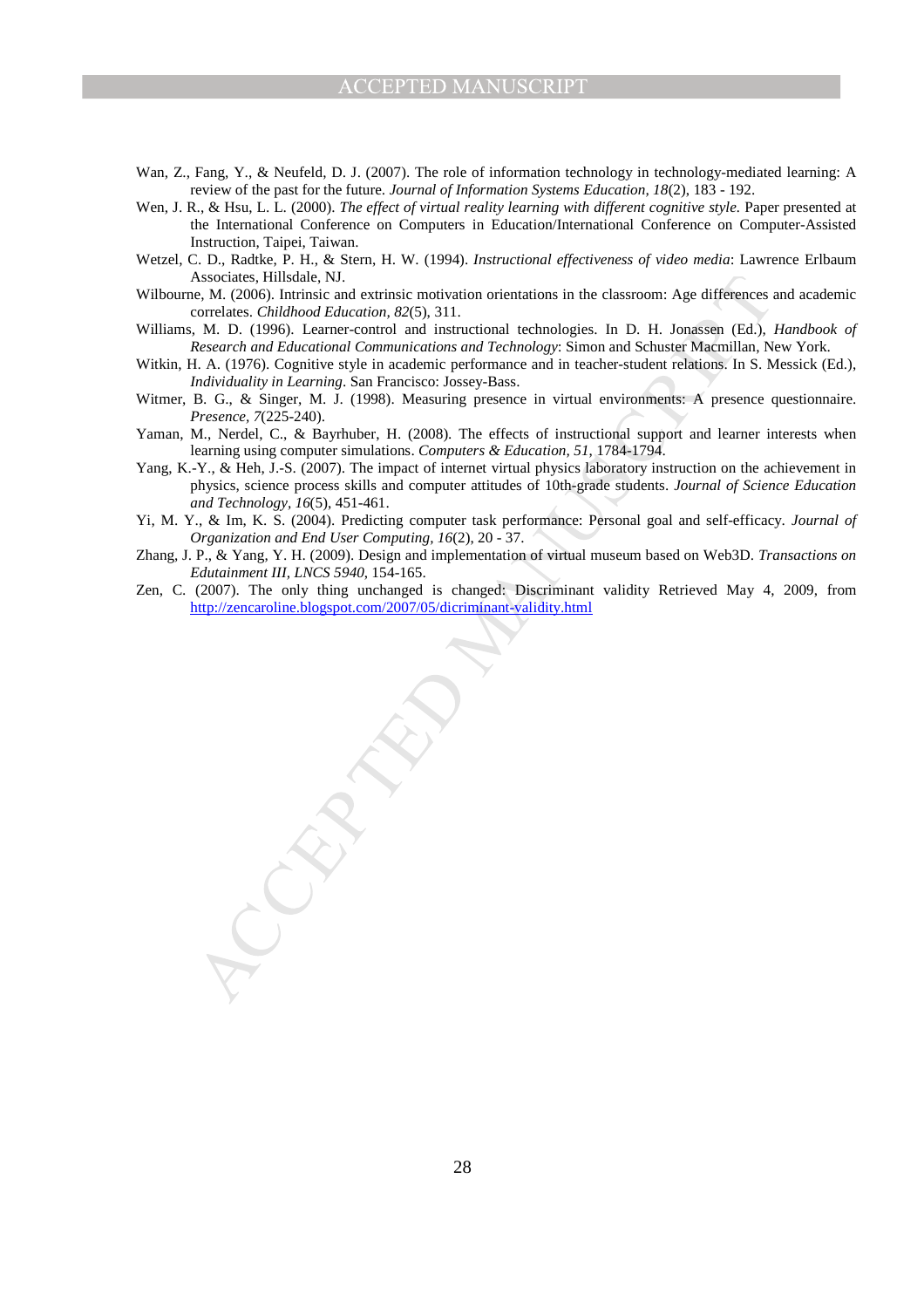| <b>Measurements</b> | <b>Items</b>                                                                                  | <b>Sources</b>     |
|---------------------|-----------------------------------------------------------------------------------------------|--------------------|
| Representational    | 1. The realism of the 3-D images motivates me to learn.                                       | Dalgarno et al.    |
| Fidelity            | 2. The smooth changes of images make learning more motivating                                 | (2002)             |
|                     | and interesting.                                                                              |                    |
|                     | 3. The realism of the 3-D images helps to enhance my                                          |                    |
|                     | understanding.                                                                                |                    |
| Immediacy of        | 1. The ability to change the view position of the 3-D objects                                 | Dalgarno et al.    |
| Control             | allows me to learn better.                                                                    | (2002)             |
|                     | 2. The ability to change the view position of the 3-D objects                                 |                    |
|                     | makes learning more motivating and interesting.                                               |                    |
|                     | 3. The ability to manipulate the objects (e.g.: pick up, cut, change                          |                    |
|                     | the size) within the virtual environment makes learning more                                  |                    |
|                     | motivating and interesting.                                                                   |                    |
|                     | 4. The ability to manipulate the objects in real time helps to                                |                    |
| Perceived           | enhance my understanding.<br>1. Using this type of computer program as a tool for learning in | Davis (1989)       |
| Usefulness          | classroom increase/will increase my learning and academic                                     |                    |
|                     | performance.                                                                                  |                    |
|                     | 2. Using this type of computer program enhances/will enhance                                  |                    |
|                     | the effectiveness on my learning.                                                             |                    |
|                     | 3. This type of computer program allows/will allow me to                                      |                    |
|                     | progress at my own pace.                                                                      |                    |
|                     | 4. This type of computer program is useful in supporting my                                   |                    |
|                     | learning.                                                                                     |                    |
| Perceived Ease of   | 1. Learning to operate this type of computer program is easy for                              | Davis (1989)       |
| Use                 | me.                                                                                           |                    |
|                     | 2. Learning how to use this type of computer program in classes                               |                    |
|                     | is too complicated and difficult for me. $(R)$                                                |                    |
|                     | 3. It is easy for me to find information with the computer                                    |                    |
|                     | program.                                                                                      |                    |
|                     | 4. Overall, I think this type of computer program is easy to use.                             |                    |
| Presence            | 1. There is a sense of presence (being there) while learning with                             | Self-              |
|                     | this type of computer program.                                                                | development        |
| Motivation          | 1. I enjoyed this type of computer program very much.                                         | McAuley,           |
|                     | 2. I think I am pretty good at this type of computer program.                                 | Duncan,            |
|                     | 3. I put a lot of effort into this type of computer-based learning<br>environment.            | &Tammen,<br>(1989) |
|                     | 4. It was important for me to do well at this type of computer                                |                    |
|                     | program.                                                                                      |                    |
|                     | 5. Learning with this type of computer program was fun.                                       |                    |
|                     | 6. I would describe this type of computer program as very                                     |                    |
|                     | interesting.                                                                                  |                    |
|                     | 7. I was satisfied with my performance in this type of computer-                              |                    |
|                     | based learning environment.                                                                   |                    |

# **Appendix A. Questionnaire items and sources**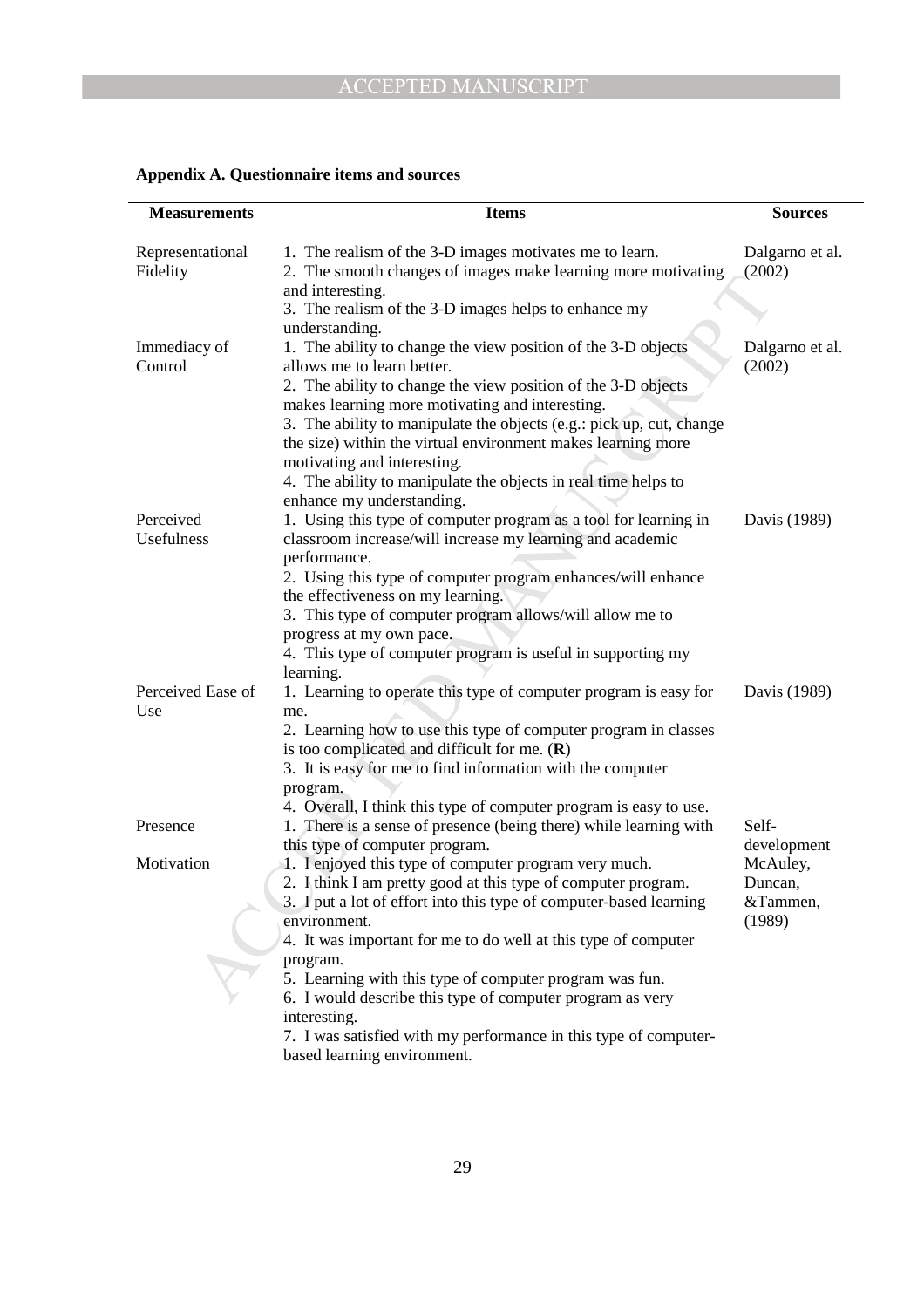# ACCEPTED MANUSCRIPT

| <b>Measurements</b>       | <b>Items</b>                                                                                   | <b>Sources</b>                 |
|---------------------------|------------------------------------------------------------------------------------------------|--------------------------------|
|                           | 8. I felt pressured while learning with this type of computer                                  |                                |
|                           | program. $(R)$                                                                                 |                                |
|                           | 9. I didn't try very hard while learning with this type of computer                            |                                |
|                           | program. $(R)$                                                                                 |                                |
|                           | 10. While learning with type computer program, I was thinking                                  |                                |
|                           | about how much I enjoyed it.                                                                   |                                |
|                           | 11. After trying this type of computer program for a while, I felt                             |                                |
|                           | pretty competent.                                                                              |                                |
|                           | 12. I was very relaxed while learning with this type of computer                               |                                |
|                           | program.                                                                                       |                                |
|                           | 13. I am pretty skilled at this type of computer program.                                      |                                |
|                           | 14. This type of computer program did not hold my attention. $(R)$                             |                                |
|                           | 15. I couldn't learn much using this type of computer program.<br>(R)                          |                                |
| <b>Cognitive Benefits</b> | 1. This type of computer program makes the comprehension<br>easier.                            | Antonietti, Ras,<br>Imperio, & |
|                           | 2. This type of computer program makes the memorization<br>easier.                             | Sacco (2000)                   |
|                           | 3. This type of computer program helps me to better apply what<br>was learned.                 |                                |
|                           | 4. This type of computer program helps me to better analyze the<br>problems.                   |                                |
|                           | 5. This type of computer program helps me to have a better<br>overview of the content learned. |                                |
| Control and Active        | 1. This type of computer program allows me to be more                                          | Self-                          |
| Learning                  | responsive and active in the learning process.                                                 | development                    |
|                           | 2. This type of computer program allows me to have more control                                |                                |
|                           | over my own learning.                                                                          |                                |
|                           | 3. This type of computer program promotes self-paced learning.                                 |                                |
|                           | 4. This type of computer program helps to get myself engaged in                                |                                |
|                           | the learning activity.                                                                         |                                |
| Reflective                | 1. I was able to reflect on how I learn.                                                       | Maor & Fraser                  |
| Thinking                  | 2. I was able to link new knowledge with my previous knowledge                                 | (2005)                         |
|                           | and experiences.                                                                               |                                |
|                           | 3. I was able to become a better learner.                                                      |                                |
|                           | 4. I was able to reflect on my own understanding.                                              |                                |
| Perceived Learning        | 1. I was more interested to learn the topics                                                   | Benbunan-Fich                  |
| Effectiveness             | 2. I learned a lot of factual information in the topics.                                       | & Hiltz (2003),                |
|                           | 3. I gained a good understanding of the basic concepts of the                                  | Marks, Sibley,                 |
|                           | materials.                                                                                     | & Arbaugh                      |
|                           | 4. I learned to identify the main and important issues of the                                  | (2005), Martens,               |
|                           | topics.                                                                                        | Bastiaens, &                   |
|                           | 5. I was interested and stimulated to learn more.                                              | Kisrcher (2007)                |
|                           | 6. I was able to summarize and concluded what I learned.                                       |                                |
|                           | 7. The learning activities were meaningful.                                                    |                                |
|                           | 8. What I learned, I can apply in real context                                                 |                                |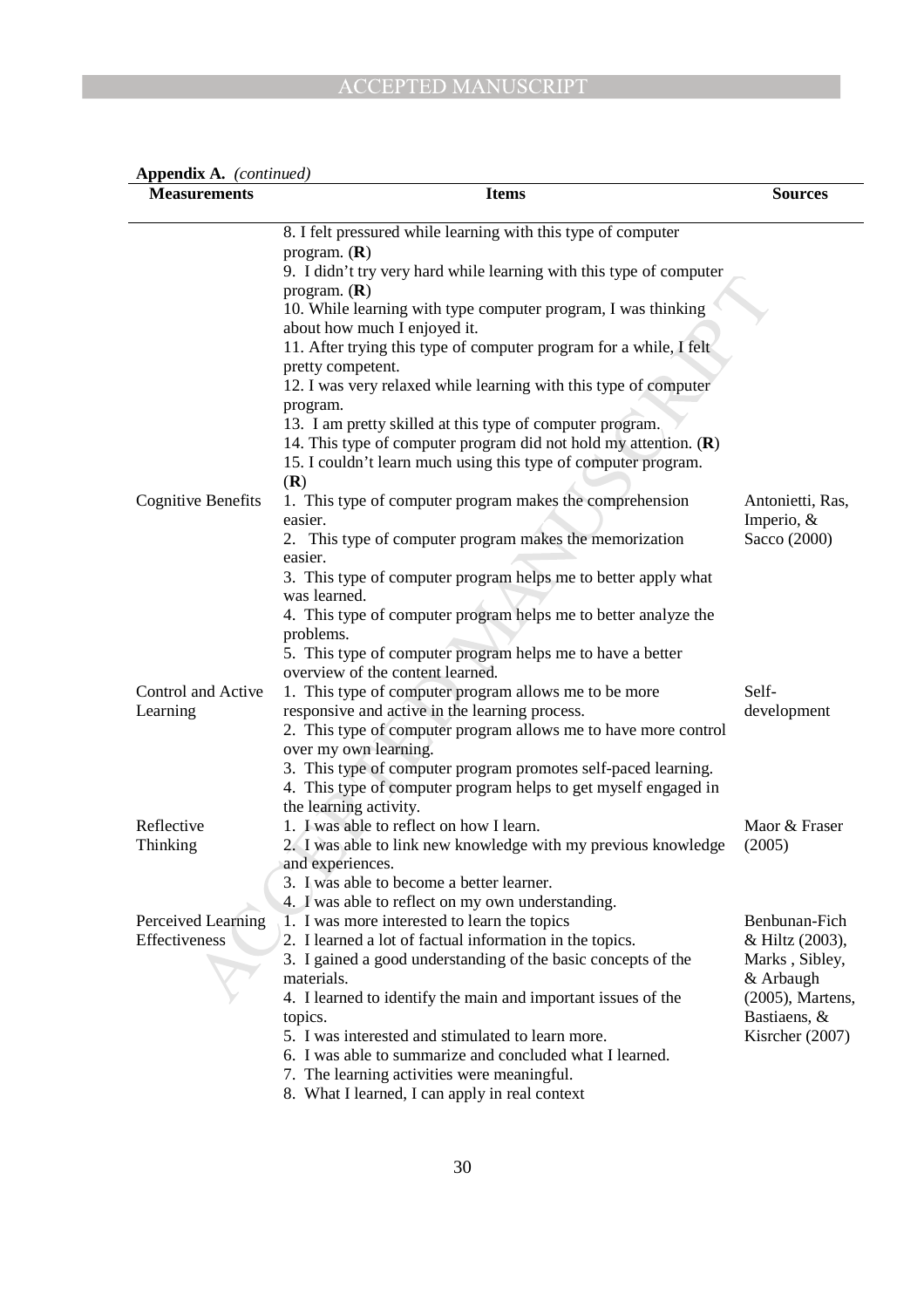| <b>Measurements</b>       | <b>Items</b>                                                | <b>Sources</b> |  |  |  |  |  |  |  |
|---------------------------|-------------------------------------------------------------|----------------|--|--|--|--|--|--|--|
| Satisfaction              | Chou & Liu<br>(2005)                                        |                |  |  |  |  |  |  |  |
|                           | environment.                                                |                |  |  |  |  |  |  |  |
| Note: $(R)$ reverse coded | 7. I was satisfied with the overall learning effectiveness. |                |  |  |  |  |  |  |  |

**HANN** 

# **Appendix A** . *(continued)*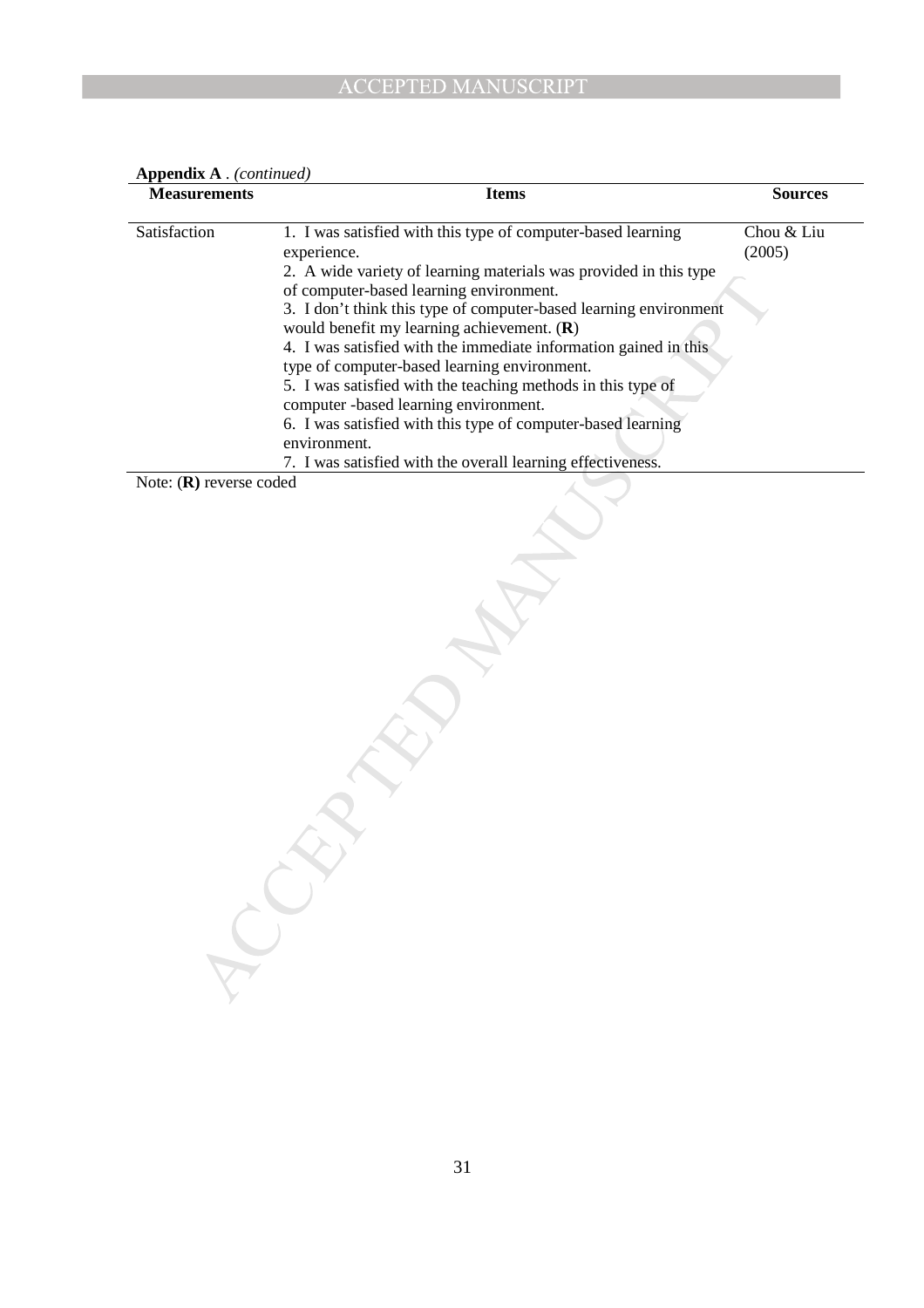#### **Appendix B.**

#### **Table 1. Internal consistency analysis with pilot data**

| <b>Measurement</b>               | Cronbach's alpha |  |  |  |  |
|----------------------------------|------------------|--|--|--|--|
| Motivation                       | $0.738*$         |  |  |  |  |
| Cognitive Benefits               | 0.915            |  |  |  |  |
| Control and Active Learning      | 0.888            |  |  |  |  |
| Reflective Thinking              | 0.836            |  |  |  |  |
| <b>Representational Fidelity</b> | 0.838            |  |  |  |  |
| Immediacy control                | 0.900            |  |  |  |  |
| Satisfaction                     | 0.835            |  |  |  |  |
| Perceived Usefulness             | 0.899            |  |  |  |  |
| Perceived Ease of Use            | 0.636            |  |  |  |  |
| Spatial ability test             | 0.757            |  |  |  |  |

\*Cronbach's alpha for motivation was raised to 0.818 after three items were deleted to improve the measurement. The final motivation measurement consists of 15 items.

# **Table 2: Exploratory principal component and internal consistency analysis with actual data**

| <b>Factors</b>                                       | <b>Factor Loadings</b><br><b>Eigenvalues</b> |                 | <b>Significant level of</b><br>correlation coefficient<br>between pairs of items | Cronbach's<br>alpha |
|------------------------------------------------------|----------------------------------------------|-----------------|----------------------------------------------------------------------------------|---------------------|
| <b>Representation Fidelity</b>                       |                                              |                 |                                                                                  |                     |
| Component 1                                          | 2.199                                        | $0.820 - 0.883$ | 0.01                                                                             | 0.816               |
| <b>Immediacy of Control</b>                          |                                              |                 |                                                                                  |                     |
| Component 1                                          | 2.759                                        | $0.819 - 0.849$ | 0.01                                                                             | 0.849               |
| <b>Perceived Usefulness</b>                          |                                              |                 |                                                                                  |                     |
| Component 1                                          | 2.552                                        | $0.711 - 0.839$ | 0.01                                                                             | 0.807               |
| <b>Perceived Ease of Use</b>                         |                                              |                 |                                                                                  |                     |
| Component 1                                          | 2.234                                        | $0.693 - 0.802$ | 0.01                                                                             | 0.728               |
| <b>Presence</b>                                      | $NA*$                                        | $NA*$           | $NA*$                                                                            | $NA*$               |
| Motivation**                                         |                                              |                 |                                                                                  |                     |
| Component 1                                          | 5.171                                        | $0.500 - 0.853$ | Mostly significant at the                                                        | 0.843               |
| Component 2                                          | 1.407                                        | $0.376 - 0.850$ | $0.01$ level                                                                     |                     |
| Component 3                                          | 1.223                                        | $0.527 - 0.743$ |                                                                                  |                     |
| Component 4                                          | 1.119                                        | $0.572 - 0.825$ |                                                                                  |                     |
| <b>Cognitive Benefits</b>                            |                                              |                 |                                                                                  |                     |
| Component 1                                          | 3.486                                        | $0.764 - 0.883$ | 0.01                                                                             | 0.890               |
| <b>Control and Active</b>                            |                                              |                 |                                                                                  |                     |
| <b>Learning</b>                                      |                                              |                 |                                                                                  |                     |
| Component 1                                          | 2.486                                        | $0.758 - 0.826$ | 0.01                                                                             | 0.796               |
| <b>Reflective Thinking</b>                           |                                              |                 |                                                                                  |                     |
| Component 1                                          | 2.645                                        | $0.806 - 0.821$ | 0.01                                                                             | 0.828               |
| <b>Perceived Learning</b>                            |                                              |                 |                                                                                  |                     |
| Component 1                                          | 4.167                                        | $0.693 - 0.779$ | 0.01                                                                             | 0.867               |
| <b>Satisfaction</b>                                  |                                              |                 |                                                                                  |                     |
| Component 1<br>$\sim$ $\sim$ $\sim$<br>$\sim$ $\sim$ | 4.077                                        | $0.504 - 0.833$ | 0.01                                                                             | 0.862               |

\* Single item measurement

\*\* Exploratory principal component analysis with varimax rotation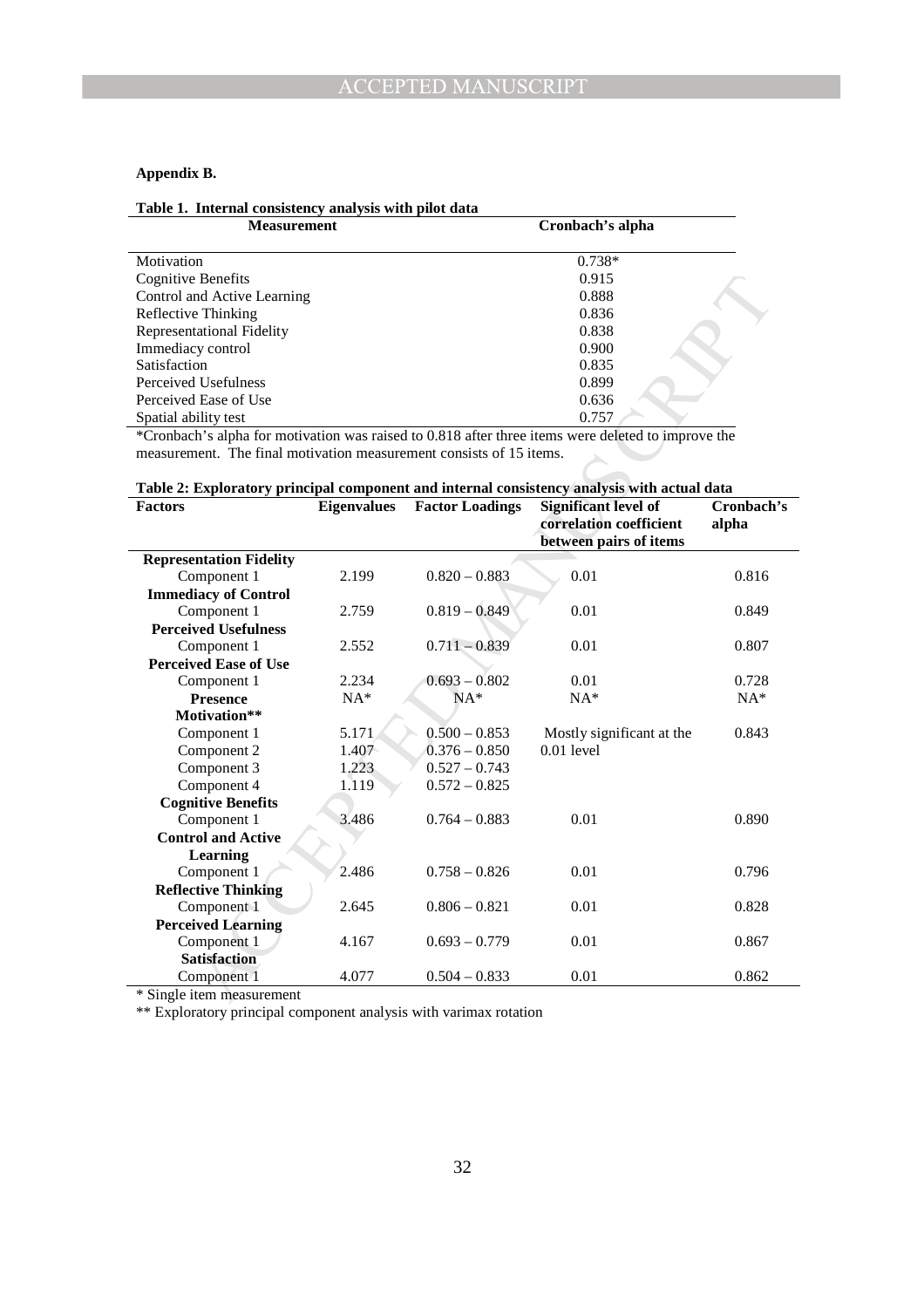# **Appendix C**

# **Table 1. Virtual reality knowledge of the students**

|         |                     | Frequency | <b>Percent</b> | <b>Valid</b><br><b>Percent</b> | <b>Cumulative</b><br>Percent |
|---------|---------------------|-----------|----------------|--------------------------------|------------------------------|
| Valid   | <b>Know Nothing</b> | 96        | 45.7           | 46.2                           | 46.2                         |
|         | Some Knowledge      | 85        | 40.5           | 40.9                           | 87.0                         |
|         | Lots of Knowledge   | 8         | 3.8            | 3.8                            | 90.9                         |
|         | Some Experience     | 19        | 9.0            | 9.1                            | 100.0                        |
|         | Total               | 208       | 99.0           | 100.0                          |                              |
| Missing | System              | 2         | 1.0            |                                |                              |
| Total   |                     | 210       | 100.0          |                                |                              |
|         |                     |           |                |                                |                              |